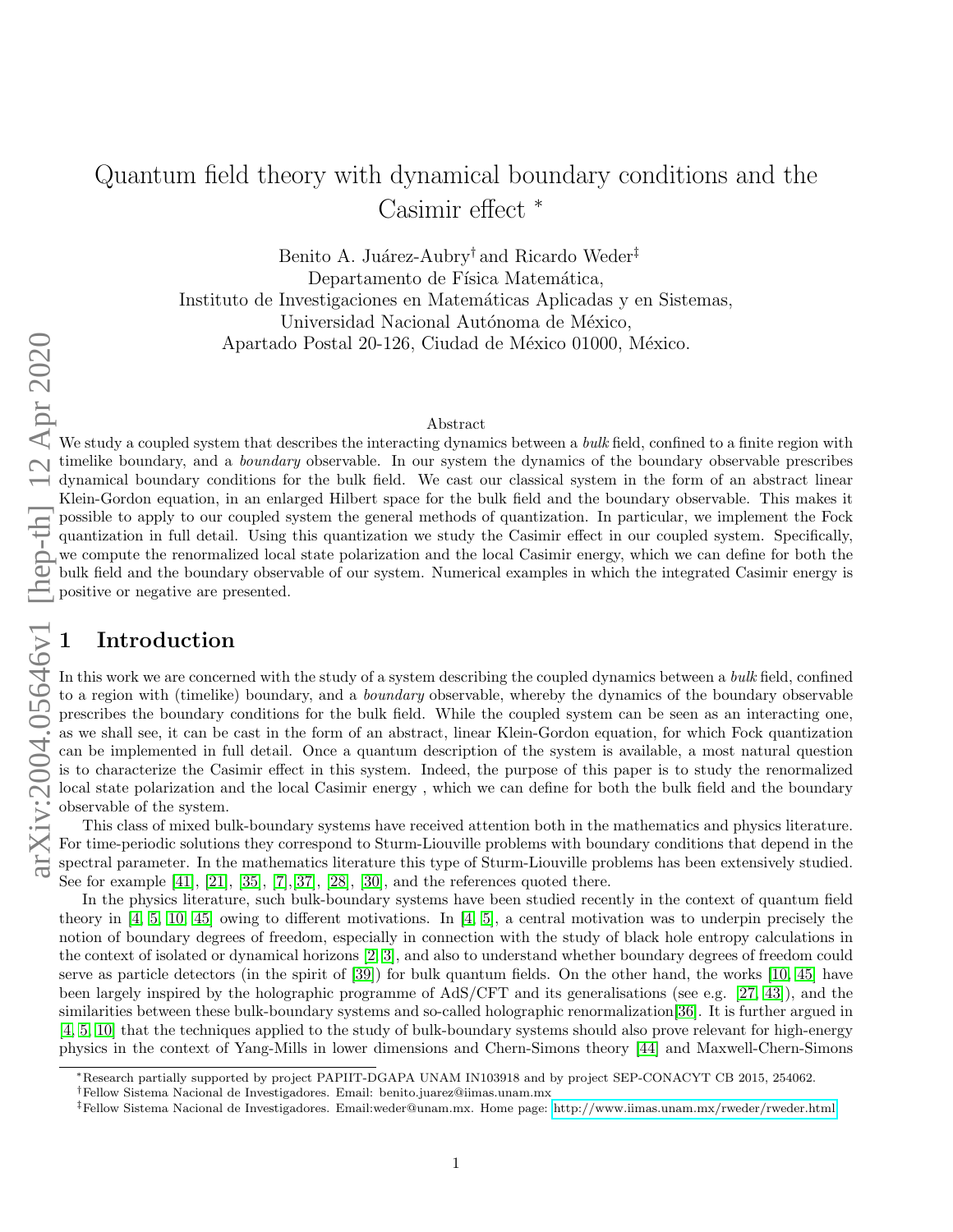theory [\[34,](#page-27-11) [14,](#page-26-7) [15\]](#page-26-8). Such techniques are presumably also relevant for condensed matter theory. See e.g. [\[29\]](#page-27-12) in the context of the modelling of topological insulators using effective field theory and [\[18\]](#page-26-9) for the study of effects occurring therein.

In the physical literature discussed above, the focus has been mainly on the construction of states and linear observables in quantum theory for such bulk-boundary theories. This work differs in two senses. First, the dynamical boundary conditions that we impose are more general. In particular, the coefficient  $\beta'_2$  that appears in [\(2.1\)](#page-2-0) is set to zero in the previous literature, whereas here we allow it to be different from zero. When  $\beta'_2$  is nonzero there is a new physical effect, namely an interaction between the bulk and the boundary that depends on the second time derivative of the bulk field, that is to say, an interaction that is frequency dependent. Second and most importantly, the main focus in this work is to study the Casimir effect, which is one of prime interest from a theoretical and experimental viewpoint.

The Casimir effect posits that a system confined to some finite physical region must have a non-trivial vacuum energy density, which will depend on the boundary conditions of the system, even if the spacetime geometry is flat. For this reason, this effect has also been of great interest in the quantum field theory literature. The non-trivial vacuum energy is referred to as the Casimir energy. See e.g. [\[8\]](#page-26-10) and [\[16\]](#page-26-11) for a literature overview on the subject. To the best of our knowledge, the first clear-cut calculation, which clarifies the origin of the Casimir effect in full quantum field theory, was performed by Kay in [\[26\]](#page-27-13) in the case of a scalar field with periodic boundary conditions – i.e., in a cylindrical universe. A thorough discussion of the effect in the same spirit is presented in [\[19,](#page-26-12) Chap. 5]. In those references, a point-splitting regularization and Minkowski-vacuum subtraction are used to define the local Casimir energy. Our strategy to compute the local Casimir energy is in this spirit too, only differing in the fact that we perform a Hadamard subtraction instead (see Sec. [3.1](#page-5-0) below), which is equivalent to removing the Minkowski vacuum contribution in our case of interest. Note that it is now understood that the Hadamard subtraction is better suited for generalizing renormalization prescriptions to curved spacetimes. See e.g. [\[40\]](#page-27-14).

To the best of our knowledge, the only instance in which the Casimir effect has been studied in the context of dynamical boundary conditions, i.e. for bulk-boundary systems, appears in [\[17\]](#page-26-13). That work is motivated by the fact that superconducting circuit experiments, which are relevant to the experimental measurement of the Casimir energy, are modelled most appropriately by using dynamical boundary conditions [\[42\]](#page-27-15).

Our works differs from [\[17\]](#page-26-13) in that we are interested in the local Casimir energy, both at zero temperature and at positive temperature, while they focus on the integrated Casimir energy at zero temperature, and in that the boundary condition that we impose (i.e. the equation for the boundary observable) is more general as we allow for  $\beta'_2 \neq 0$ . The method used for obtaining the Casimir energy is also different. In [\[17\]](#page-26-13) the regularization procedure is implemented by confining the system to a large box, and obtaining the difference between the total energy of the system of interest (with dynamical boundary conditions) and the would-be total energy for the system confined in the large box (with non-dynamical boundary conditions), with the aid of complex-analytic techniques. The integrated Casimir energy is then obtained by taking the infinite-size limit of the large-box reference system. The advantage of this method is that it allows them to study the static and dynamical Casimir effects in an efficient way, but this comes at the price of having no information about the local Casimir energy, which we obtain in this paper.

At temperature zero the main results for the renormalized local state polarization are given at [\(4.12\)](#page-9-0), [\(4.15\)](#page-9-1), [\(4.34\)](#page-13-0), and  $(4.36)$ , and for the local Casimir energy at  $(4.25)$ , and  $(4.27)$   $(4.37)$ , and  $(4.38)$ . At positive temperature the main results for the renormalized local state polarization are given at [\(5.7a\)](#page-15-0) and [\(5.7b\)](#page-15-1), and for the local Casimir energy at [\(5.9a\)](#page-15-2) and [\(5.9b\)](#page-15-3).

The paper is organized as follows. In Section [2](#page-2-1) we consider our classical system, and we formulate it as an abstract Klein-Gordon equation. In Section [3](#page-4-0) we quantize our classical system, we consider the Hadamard property and we introduce the renormalized local state polarization and the local Casimir energy. In Section [4](#page-7-0) we obtain our results on the renormalized local state polarization and on the local Casimir energy at zero temperature. In Section [5](#page-14-0) we obtain our results on the renormalized local state polarization and on the local Casimir energy at positive temperature. In Section [6](#page-15-4) we present numerical examples in which the integrated Casimir energy can be positive or negative. Sec. [7](#page-17-0) contains our final remarks. In Appendix [A](#page-17-1) we state some formulae that we use. In Appendix [B](#page-18-0) we obtain estimates on the eigenvalues of our classical problem. Finally, in Appendix [C](#page-20-0) we give details of the calculation of the renormalized local state polarization and of the local Casimir energy.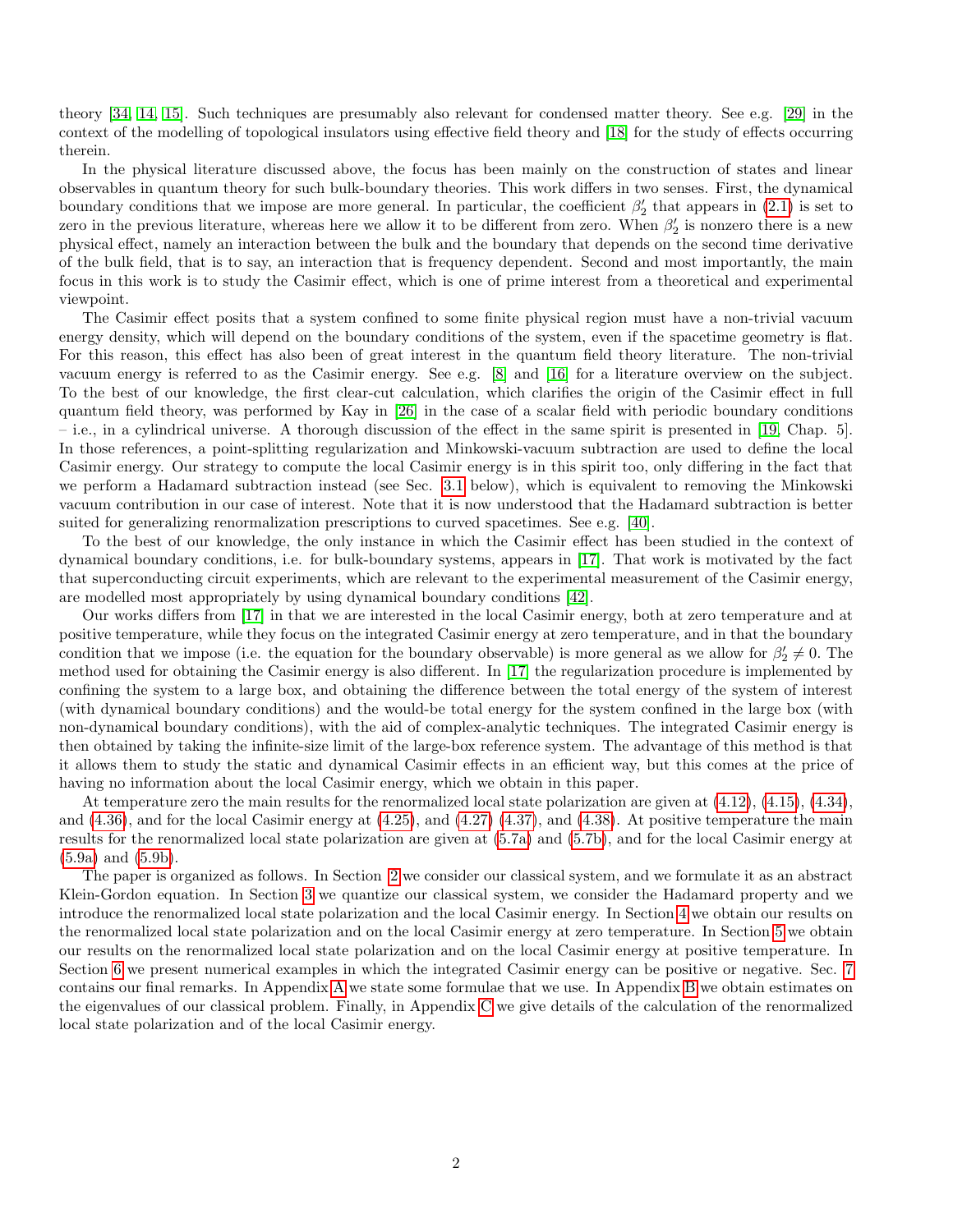### <span id="page-2-1"></span>2 The classical problem

We consider a scalar field obeying the following dynamical equation  $\phi : \mathbb{R} \times [0, \ell] \to \mathbb{R}$ , where  $\ell > 0$ .

$$
\begin{cases}\n\left[\partial_t^2 - \partial_z^2 + m^2 + V(z)\right] \phi(t, z) = 0, \ t \in \mathbb{R}, z \in (0, \ell), \\
\cos \alpha \phi(t, 0) + \sin \alpha \partial_z \phi(t, 0) = 0, \ \alpha \in [0, \pi), \\
\left[\beta_1' \partial_t^2 - \beta_1\right] \phi(t, \ell) = -\beta_2 \partial_z \phi(t, \ell) + \beta_2' \partial_z \partial_t^2 \phi(t, \ell).\n\end{cases}
$$
\n(2.1)

Here,  $m^2 > 0$  is a mass parameter, and  $\beta_1, \beta_2, \beta'_1, \beta'_2$  are real parameters. The parameter  $\beta'_1$  can be seen as the square of an inverse velocity,  $\beta_1$  as a mass or as a constant potential and,  $\beta_2$ ,  $\beta'_2$  can be viewed as coupling parameters to external sources for the boundary dynamical observable  $\phi_{\partial}(t) := \phi(t, \ell)$ . Furthermore, the potential  $V(z)$  is a real valued continuous function defined for  $z \in [0, \ell]$ . The system [\(2.1\)](#page-2-0) subject to initial data on the surface defined by  $t = 0$  can be viewed as a dynamical system that describes the interaction between a bulk field  $\phi(t, z)$ ,  $0 < z < \ell$ , and a boundary observable  $\phi_{\partial}(t) := \phi(t, l)$ . Let us consider a solution to [\(2.1\)](#page-2-0) of the form,

<span id="page-2-3"></span><span id="page-2-2"></span><span id="page-2-0"></span>
$$
\phi(t,z) = e^{-i\omega t} \varphi(z). \tag{2.2}
$$

Inserting  $(2.2)$  into  $(2.1)$  we obtain,

$$
\begin{cases}\n\left[-\partial_z^2 + m^2 + V(z)\right]\varphi(z) = \omega^2 \varphi(z), z \in (0, \ell), \\
\cos \alpha \varphi(0) + \sin \alpha \partial_z \varphi(0) = 0, \ \alpha \in [0, \pi), \\
-\left[\beta_1 \varphi(\ell) - \beta_2 \partial_z \varphi(\ell)\right] = \omega^2 \left[\beta'_1 \varphi(\ell) - \beta'_2 \partial_z \varphi(\ell)\right].\n\end{cases}
$$
\n(2.3)

The system [\(2.3\)](#page-2-3) is a two-point boundary-value problem where the spectral parameter  $\omega^2$  appears in the boundary condition at  $z = \ell$ . Systems of this type appear, after separation of variables, in the one dimensional wave and heat equations, in a variety of physical problems. In particular, cases wit  $\beta'_2 \neq 0$  appear in the cooling of a thin solid bar placed at time zero in contact with a finite amount of liquid. See [\[21\]](#page-26-0) for a discussion of these applications.

It is a general fact that boundary-value problems where the spectral parameter appears in the boundary condition can be understood as boundary-value problems that describe part of a physical system, and that when the space of states is enlarged to include the missing part of the system, then, the problem can be formulated in an operator theoretical way, with a boundary condition that does not depend on the spectral parameter. This is precisely the situation here, when one enlarges the space of states to include the boundary observable, as we proceed to do now. Following [\[41\]](#page-27-0), and[\[21\]](#page-26-0), we write the boundary value problem [\(2.3\)](#page-2-3) in an operator theoretical way with an associated selfadjoint operator in a Hilbert space that describes the bulk field and the boundary observable. For this purpose we consider the following extended Hilbert space,  $H$ , that contains the boundary observable. Namely,

<span id="page-2-5"></span><span id="page-2-4"></span>
$$
\mathcal{H} := L^2((0,\ell)) \oplus \mathbb{C},\tag{2.4}
$$

where  $\mathbb C$  denotes the complex numbers.  $\mathcal H$  is equipped with the following scalar product.

$$
(\varphi, \chi)_{\mathcal{H}} := \int_0^{\ell} dz \, \varphi_1(z) \overline{\chi_1(z)} + \rho^{-1} \varphi_2 \overline{\chi_2}, \tag{2.5}
$$

for  $\varphi = (\varphi_1, \varphi_2)^\top$ ,  $\chi = (\chi_1, \chi_2)^\top \in \mathcal{H}$  and where,

<span id="page-2-6"></span>
$$
\rho := \det \begin{pmatrix} \beta_1' & \beta_1 \\ \beta_2' & \beta_2 \end{pmatrix} = \beta_1' \beta_2 - \beta_1 \beta_2'.
$$
\n(2.6)

We always assume that  $\rho > 0$ .

As in [\[21\]](#page-26-0) let us define the following linear operator A in  $\mathcal H$  by

$$
\varphi \in D(A) \mapsto A\varphi := \begin{pmatrix} \left[ -\partial_z^2 + m^2 + V(z) \right] \varphi_1(z) \\ - \left[ \beta_1 \varphi_1(\ell) - \beta_2 \partial_z \varphi_1(\ell) \right] \end{pmatrix},\tag{2.7}
$$

where the domain of A is defined as follows,

$$
D(A) = \begin{cases} \varphi = \begin{pmatrix} \varphi_1 \\ \varphi_2 \end{pmatrix} \in \mathcal{H} : \varphi_1, \partial_z \varphi_1 \text{ are absolutely continuous in } [0, \ell], \partial_z^2 \varphi_1 \in L_2([0, \ell]), \\ \cos \alpha \varphi_1(0) + \sin \alpha \partial_z \varphi_1(0) = 0, \varphi_2 = \beta'_1 \varphi_1(\ell) - \beta'_2 \partial_z \varphi_1(\ell) \end{cases}.
$$
 (2.8)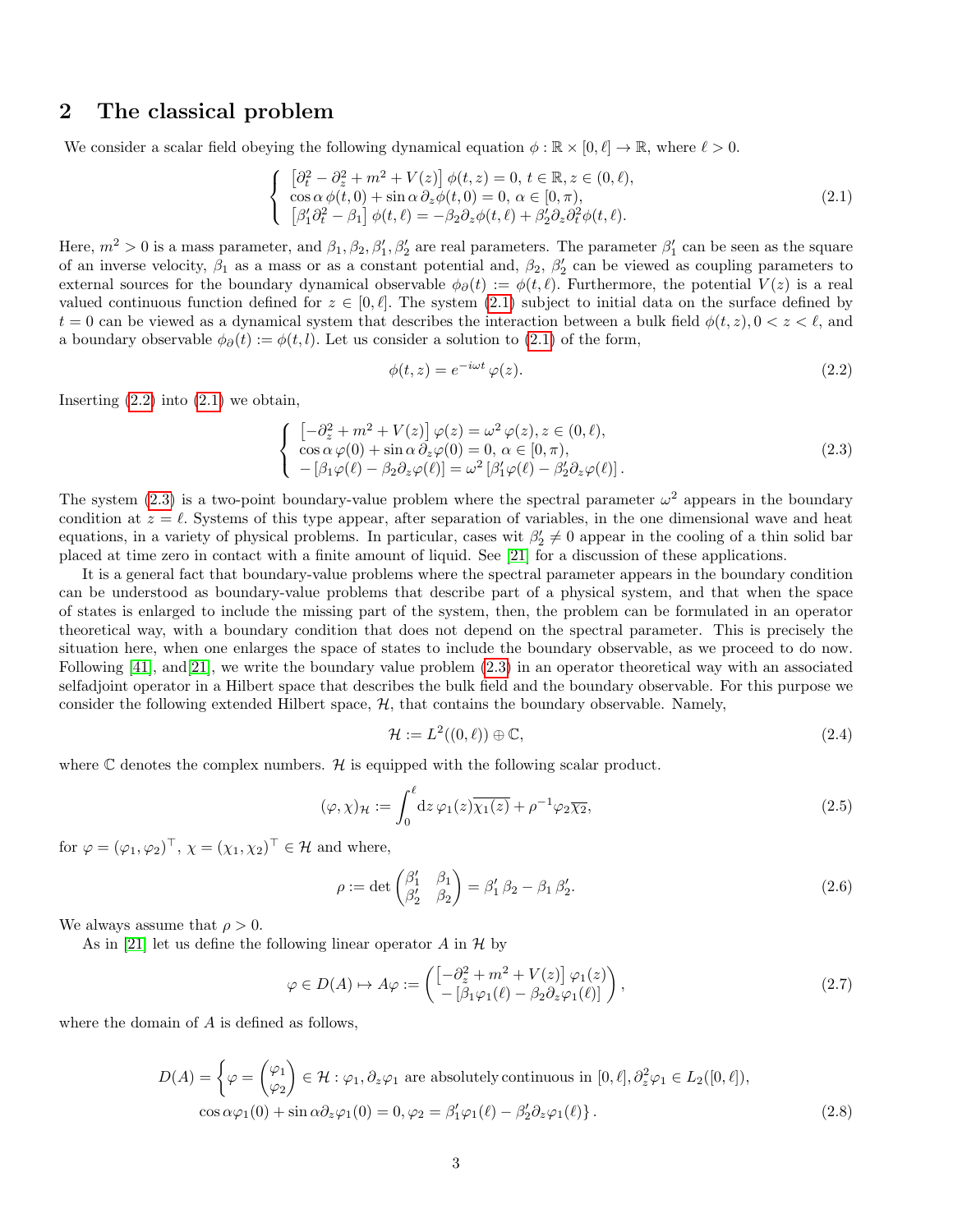It is proven in [\[21\]](#page-26-0) that if V is continuous in [0, l] and  $\rho > 0$ , the operator A is densely defined and selfadjoint. Furthermore, [\[21\]](#page-26-0) proves that the spectrum of A is discrete and that it consists of multiplicity one eigenvalues that accumulate at +∞. The two-point boundary-value problem [\(2.3\)](#page-2-3) is equivalent to the following eigenvalue problem for the selfadjoint operator  $A$  in the Hilbert space  $H$ 

$$
A\varphi = \omega^2 \varphi, \qquad \varphi \in D(A). \tag{2.9}
$$

Then, the dynamical system [\(2.1\)](#page-2-0) can be formulated as the following abstract Klein-Gordon equation,

<span id="page-3-0"></span>
$$
\partial_t^2 \varphi(t, z) + A\varphi(t, z) = 0, \qquad \varphi(t, z) \in D(A). \tag{2.10}
$$

To apply to the abstract Klein-Gordon equation [\(2.10\)](#page-3-0) the general methods of quantization it is crucial that the operator  $A$  be positive. In the next proposition we give sufficient conditions for the positivity of  $A$ .

#### <span id="page-3-7"></span>Proposition 1.

Suppose that the determinant  $\rho$  defined in [\(2.6\)](#page-2-4) is positive, that  $m^2 + V(x) \ge 0, x \in [0, \ell],$  that  $\beta'_2 \ne 0$ , and that either  $\alpha = 0$ , or  $\frac{\pi}{2} \leq \alpha < \pi$ . Further, assume.

- 1. If  $\beta'_2 > 0$ , then,  $\beta_1 \ge 0, \beta_2 < 0$ , and  $\beta'_1 < 0$ .
- 2. If  $\beta'_2 < 0$ , then,  $\beta_1 \le 0$ ,  $\beta_2 > 0$ , and  $\beta'_1 > 0$ .

Under these conditions the eigenvalues of A are all positive, and denoting by  $\omega_1^2$  the smallest eigenvalue,  $A \ge \omega_1^2 > 0$ . Proof: Suppose that A has a nonpositive eigenvalue  $-\lambda$ , with  $\lambda \geq 0$ , and with eigenvector  $\varphi = (\varphi_1, \varphi_2)^\top \in D(A)$ ,

<span id="page-3-5"></span><span id="page-3-1"></span>
$$
A \varphi = -\lambda \varphi. \tag{2.11}
$$

We denote

$$
\widehat{\cot \alpha} := 0, \text{ if } \alpha = 0, \text{ and } \widehat{\cot \alpha} = \cot \alpha, \text{ if } \frac{\pi}{2} \leq \alpha < \pi.
$$

Using the first line in the right-hand side of  $(2.7)$ ,  $(2.11)$ , and integrating by parts we obtain

$$
-\lambda(\varphi_1, \varphi_1)_{L^2((0,\ell))} = ((A\varphi)_1, \varphi_1)_{L^2((0,\ell))} = (\partial_z \varphi_1, \partial_z \varphi_1)_{L^2((0,\ell))} +
$$
\n(2.12)

$$
((m2 + V)\varphi_1, \varphi_1)_{L^2((0,\ell))} - \widehat{\cot \alpha} |\varphi_1(0)|^2 - \partial_z \varphi_1(\ell) \overline{\varphi_1(\ell)},
$$
\n(2.13)

where we also use that if  $\alpha = 0, \varphi_1(0) = 0$ , and that  $\partial_z \varphi_1(0) = -\widehat{\cot \alpha} \varphi_1(0)$ , if  $\frac{\pi}{2} \leq \alpha < \pi$ . By the second line in the right-hand side of [\(2.7\)](#page-2-5), [\(2.11\)](#page-3-1), since by [\(2.8\)](#page-2-6),  $\varphi_2 = \beta'_1 \varphi_1(\ell) - \beta'_2 \partial_z \varphi_1(\ell)$ , and reordering the terms we get,

<span id="page-3-2"></span>
$$
(\beta_2 - \lambda \beta_2')\partial_z \varphi_1(\ell) = (\beta_1 - \lambda \beta_1')\varphi_1(\ell). \tag{2.14}
$$

If  $(\beta_2 - \lambda \beta_2') = (\beta_1 - \lambda \beta_1') = 0$ , it follows from [\(2.6\)](#page-2-4) that  $\rho = 0$ . Since we assume that  $\rho \neq 0$ , we have that either,  $(\beta_2 - \lambda \beta_2') \neq 0$  or  $(\beta_1 - \lambda \beta_1') \neq 0$ . If  $(\beta_2 - \lambda \beta_2') = 0$ , and  $(\beta_1 - \lambda \beta_1') \neq 0$  it follows from  $(2.14)$  that  $\varphi_1(\ell) = 0$ . Further, if  $(\beta_1 - \lambda \beta_1') = 0$ , and  $(\beta_2 - \lambda \beta_2') \neq 0$  it follows from  $(2.14)$  that  $\partial_z \varphi_1(\ell) = 0$ . Then, in these two cases we have,

<span id="page-3-3"></span>
$$
-\partial_z \varphi_1(\ell) \overline{\varphi_1(\ell)} = 0. \tag{2.15}
$$

Moreover, if  $(\beta_2 - \lambda \beta_2') \neq 0$  and  $(\beta_1 - \lambda \beta_1') \neq 0$ , it follows from  $(2.14)$ ,

<span id="page-3-4"></span>
$$
\partial_z \varphi_1(\ell) = -\gamma \varphi_1(\ell),\tag{2.16}
$$

where

<span id="page-3-6"></span>
$$
\gamma = \frac{\beta_1 - \lambda \beta_1'}{\lambda \beta_2' - \beta_2}.\tag{2.17}
$$

Moreover, under assumptions (1) and (2) above we see that  $\gamma > 0$ . Introducing [\(2.15\)](#page-3-3) and [\(2.16\)](#page-3-4) into [\(2.12\)](#page-3-5) we obtain,

$$
-\lambda(\varphi_1, \varphi_1)_{L^2((0,\ell))} = (\partial_z \varphi_1, \partial_z \varphi_1)_{L^2((0,\ell))} +
$$
  

$$
((m^2 + V) \varphi_1, \varphi_1)_{L^2((0,\ell))} - \widehat{\cot \alpha} |\varphi_1(0)|^2 + \tilde{\gamma} |\varphi_1(\ell)|^2,
$$
 (2.18)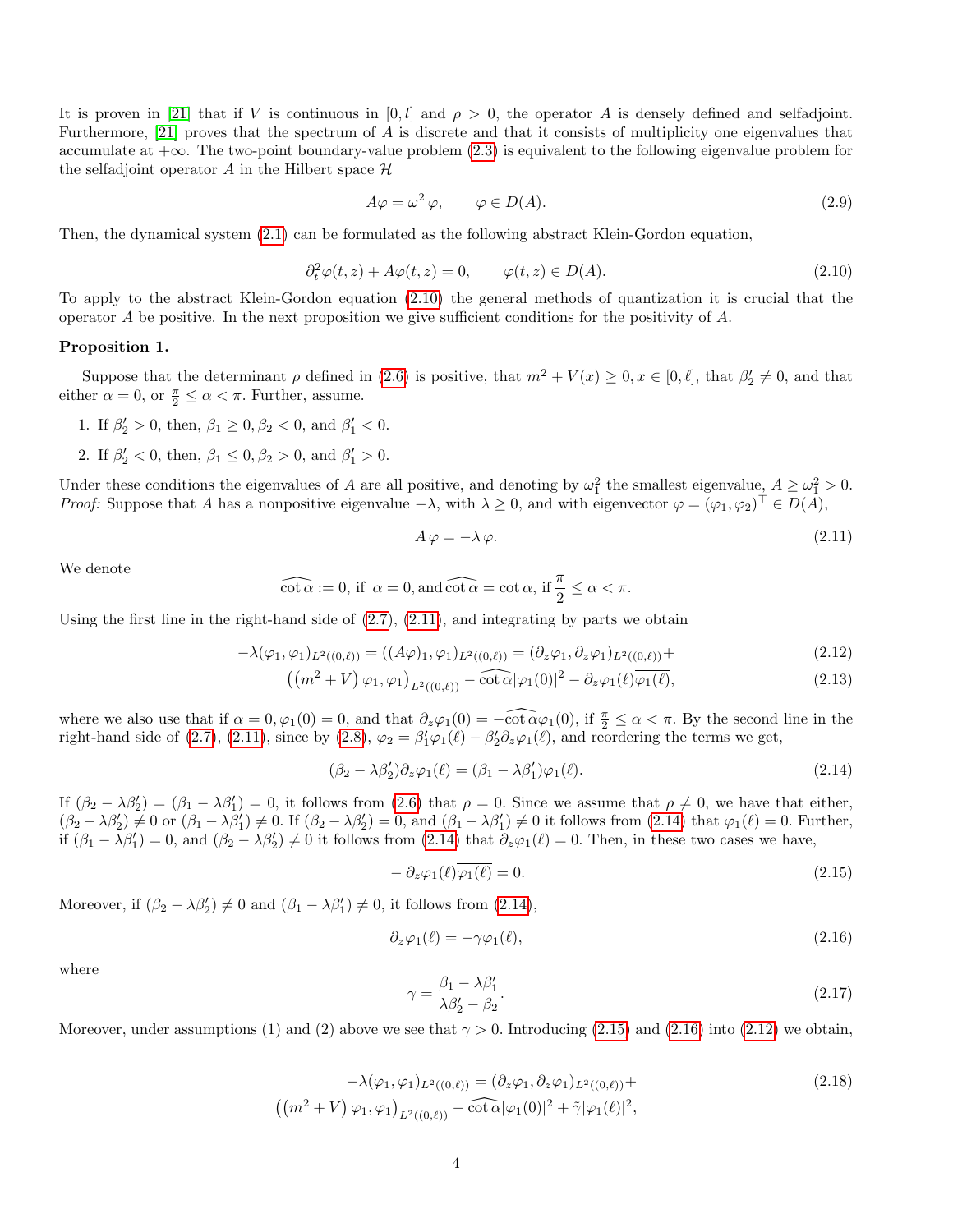where, either  $\tilde{\gamma} = 0$ , or  $\tilde{\gamma} = \gamma > 0$ . As the left-hand side of [\(2.18\)](#page-3-6) is nonpositive and the right-hand side is nonnegative it follows that  $\varphi_1 = 0$ . Furthermore, as by  $(2.8)$   $\varphi_2 = \beta'_1 \varphi_1(\ell) - \beta'_2 \partial_z \varphi_1(\ell)$ , we get  $\varphi_2 = 0$ , and in consequence  $\varphi = 0$ . This completes the proof that A has no nonpositive eigenvalues. Note that as the eigenvalues of A accumulate at infinity, there can not be a sequence of eigenvalues that converges to zero.

Assuming that  $A > 0$ , the solution to the abstract Klein-Gordon equation [\(2.10\)](#page-3-0) subject to initial conditions,

$$
\begin{cases}\n\phi(0, z) = f(z), \\
\partial_t \phi(0, z) = p(z),\n\end{cases}
$$
\n(2.19)

<span id="page-4-2"></span> $\Box$ 

is then given by

<span id="page-4-1"></span>
$$
\phi(t) = \cos(tA^{1/2})f + \frac{\sin(tA^{1/2})}{A^{1/2}}p.
$$
\n(2.20)

For a strong solution we require that  $f \in D(A)$  and  $p \in D(A^{1/2})$ . Note, however, that the right hand side of [\(2.20\)](#page-4-1) is well defined for  $f, p \in \mathcal{H}$ , and that in this case it defines a weak solution to [\(2.10\)](#page-3-0).

More explicitly, let  ${\lbrace \Psi_n \rbrace_{n\in\mathbb{N}}}$  be a complete set of orthonormal eigenfunctions of the selfadjoint operator A. Then, the solution given by [\(2.20\)](#page-4-1) takes the explicit form

$$
\phi(t,z) = \sum_{n=1}^{\infty} \Psi_n(z) \left[ (f, \Psi_n)_{\mathcal{H}} \cos(\omega_n t) + (p, \Psi_n)_{\mathcal{H}} \frac{\sin(\omega_n t)}{\omega_n} \right].
$$
\n(2.21)

The series in  $(2.21)$  converges in the norm of H. Note that each of the eigenmodes that appear in  $(2.21)$ , namely,

$$
\Psi_n(z) \cos(\omega_n t)
$$
, and  $\Psi_n(z) \frac{\sin(\omega_n t)}{\omega_n}$ ,  $n = 1, ...,$ 

gives a solution to the dynamical system [\(2.1\)](#page-2-0).

# <span id="page-4-0"></span>3 Quantum field theory

As we have seen in Sec. [2,](#page-2-1) problem [\(2.1\)](#page-2-0) can be cast in the form of an abstract linear Klein-Gordon equation. In this section we always suppose that the operator  $A$  is positive, that is to say, that all its eigenvalues are positive. In particular, this is true if the assumptions of Proposition [1](#page-3-7) hold. It follows that the standard methods of quantization are available to yield the quantum counterpart of our classical problem. For details, the interested reader can look at refs.  $[1, 13, 19, 40]$  $[1, 13, 19, 40]$  $[1, 13, 19, 40]$  $[1, 13, 19, 40]$ . In  $[6]$ , special attention is paid to the rôle of boundary conditions in canonical quantization. For our purposes it is convenient to use the canonical quantization method. The one-particle Hilbert space of the quantum theory is the Hilbert space  $\ell^2(\mathcal{N})$ , that consists of all complex-valued, square-summable sequences,  $\{\alpha_n\}_{n=1}^{\infty}$ , with the scalar product,

$$
(\{\alpha_n\}_{n=1}^{\infty}, \{\beta_n\}_{n=1}^{\infty})_{l^2(\mathcal{N})} := \sum_{n=1}^{\infty} \alpha_n \overline{\beta_n}.
$$

The many-particle Hilbert space of the quantum theory is the bosonic Fock space [\[1\]](#page-26-14)

$$
\mathcal{H}=\mathbb{C}\oplus_{n=1}^{\infty}\big(\otimes_{s}^{n}\ell^{2}(\mathcal{N})\big),
$$

where  $\otimes_s^n \ell^2(\mathcal{N})$  denotes the symmetric tensor product of n copies of  $\ell^2(\mathcal{N}), n = 1, \ldots$  [\[1\]](#page-26-14).

In describing the system at zero temperature, there is a distinguished ground state – the vacuum state,

$$
\Omega_{\ell} = (1, 0, 0, \dots) \in \mathfrak{H}.
$$

The quantum fields are operators on  $\mathcal H$  given by

$$
\hat{\Phi}(t,z) = \sum_{n=1}^{\infty} \frac{1}{(2\omega_n)^{1/2}} \left( e^{-i\omega_n t} \Psi_n(z) a_n + e^{i\omega_n t} \overline{\Psi_n(z)} a_n^{\dagger} \right),\tag{3.1}
$$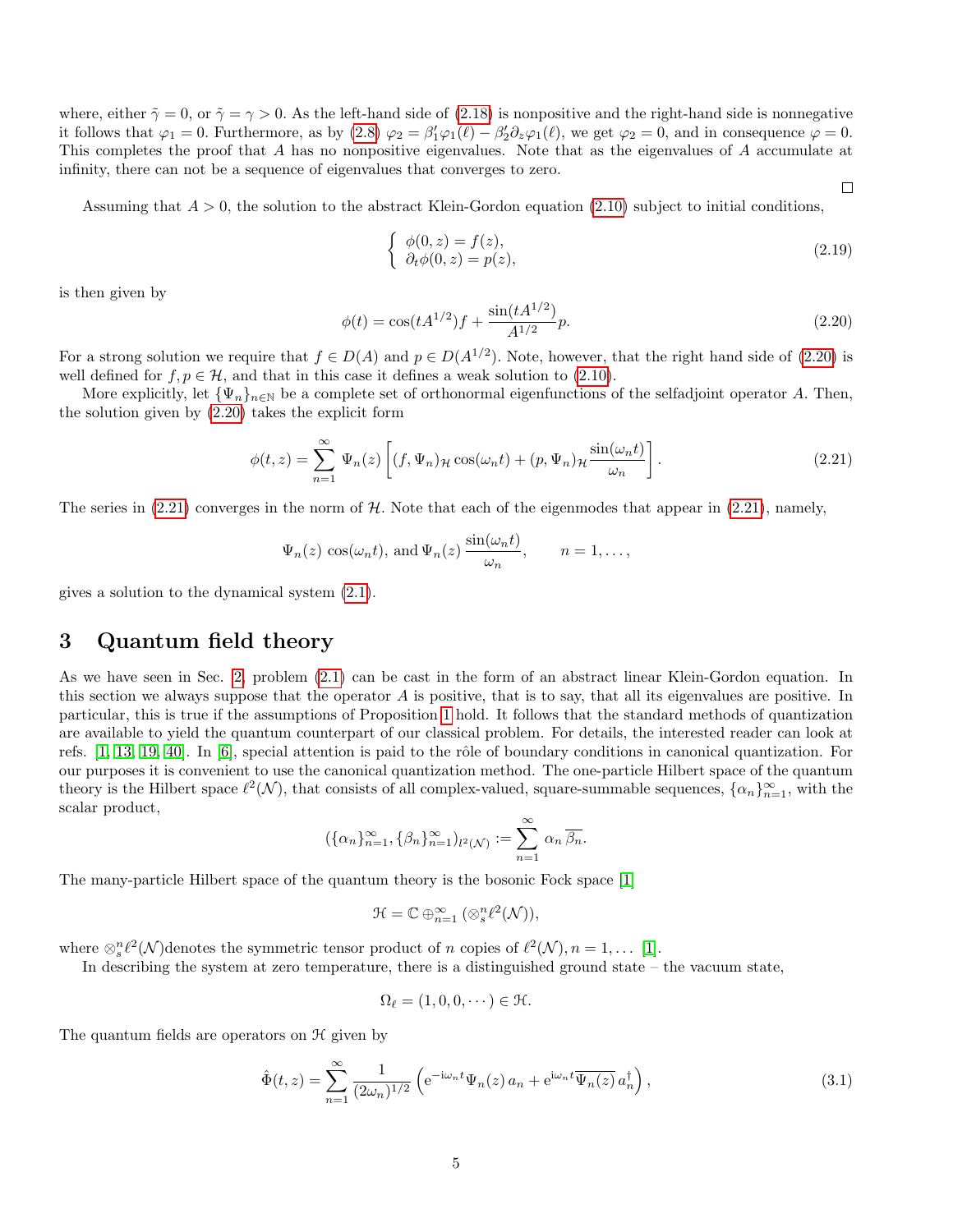where  $a_n$  and  $a_n^{\dagger}$  are annihilation and creation operators on Fock space, satisfying the canonical commutation relations,  $[a_n, a_l^{\dagger}] = \delta_{n,l}, [a_n, a_l] = 0, [a_n^{\dagger}, a_l^{\dagger}] = 0, n, l = 1, \ldots, \{\Psi_n\}_{n \in \mathbb{N}}$  is a complete set of orthonormal eigenfunctions of the selfadjoint operator A introduced in Sec. [2,](#page-2-1) and  $\omega_n^2$  is the eigenvalue that corresponds to  $\Psi_n$ ,  $n = 1, \ldots$  We write the eigenfunctions as follows [\[21\]](#page-26-0),

<span id="page-5-4"></span><span id="page-5-2"></span><span id="page-5-1"></span>
$$
\Psi_n(z) = \begin{pmatrix} \psi_n(z) \\ \beta'_1 \psi_n(\ell) - \beta'_2 \partial_z \psi_n(\ell) \end{pmatrix} . \tag{3.2}
$$

The detailed form of the eigenfunctions  $\Psi_n$ ,  $n = 1, \ldots$ , depends on the boundary condition imposed at  $z = 0$ . See below in Sec. [4.1](#page-7-1) and [4.2.](#page-12-1) The creation operator  $a_n^{\dagger}$  creates a particle in the state  $\Psi_n$ ,  $n = 1, \dots$ , and the annihilation operator  $a_n$  annihilates a particle in the state  $\Psi_n$ ,  $n = 1, \ldots$ .

The two-point Wightman function in the vacuum  $\Omega_{\ell}$  is given by

$$
\langle \Omega_{\ell} | \hat{\Phi}(t, z) \hat{\Phi}(t', z') \Omega_{\ell} \rangle = \sum_{n=1}^{\infty} \frac{1}{2\omega_n} e^{-i\omega_n(t - t')} \Psi_n(z) \otimes \overline{\Psi_n(z')}.
$$
 (3.3)

The two-point Wightman function [\(3.3\)](#page-5-1) has four tensor-product components. The diagonal ones constitute bulkbulk and boundary-boundary correlation functions, while the off-diagonal terms define the bulk-boundary correlation functions. In order to define the bulk and boundary renormalized local state polarizations and local Casimir energies that we study in this work in Sec. [4,](#page-7-0) we will make use of the bulk-bulk and boundary-boundary two-point Wightman functions, which are given explicitly, in terms of the eigenfunctions [\(3.2\)](#page-5-2), by

$$
\langle \Omega_{\ell} | \hat{\Phi}^{\mathcal{B}}(t, z) \hat{\Phi}^{\mathcal{B}}(t', z') \Omega_{\ell} \rangle = \sum_{n=1}^{\infty} \frac{1}{2\omega_n} e^{-i\omega_n (t - t')} \psi_n(z) \overline{\psi_n(z')} \text{ and } (3.4a)
$$

<span id="page-5-5"></span><span id="page-5-3"></span>
$$
\langle \Omega_{\ell} | \hat{\Phi}^{\partial}(t) \hat{\Phi}^{\partial}(t') \Omega_{\ell} \rangle = \sum_{n=1}^{\infty} \frac{1}{2\omega_n} e^{-i\omega_n(t-t')} \left| \beta_1' \psi_n(\ell) - \beta_2' \partial_z \psi_n(\ell) \right|^2, \tag{3.4b}
$$

respectively.

At a positive temperature,  $T := 1/\beta > 0$ , the thermal equilibrium state for our problem can be defined in Fock space by the usual Gibbs formula. See Section 2.3 of [\[20\]](#page-26-17) for details. Here we only quote the formula for the positivetemperature two-point Wightman function given in eq. (2.43) of [\[20\]](#page-26-17).

$$
\langle \hat{\Phi}(t,z)\hat{\Phi}(t',z')\rangle_{\beta} = \sum_{n=1}^{\infty} \frac{1}{2\omega_n} \frac{\Psi_n(z) \otimes \overline{\Psi_n(z')}}{1 - e^{-\beta\omega_n}} \left(e^{-i\omega_n(t-t')} + e^{-\beta\omega_n}e^{i\omega_n(t-t')}\right).
$$
(3.5)

The limit  $\beta \to \infty$  of [\(3.5\)](#page-5-3) yields [\(3.3\)](#page-5-1), which justifies that the vacuum state can be seen as a zero-temperature state.

In order to define the bulk and boundary renormalized local state polarizations and local Casimir energies at positive temperature, that we will study in Sec. [5,](#page-14-0) we will make use of the bulk-bulk and boundary-boundary positivetemperature two-point Wightman functions, which are given explicitly, in terms of the eigenfunctions [\(3.2\)](#page-5-2), by

$$
\langle \hat{\Phi}^{\mathcal{B}}(t,z)\hat{\Phi}^{\mathcal{B}}(t',z')\rangle_{\beta} = \sum_{n=1}^{\infty} \frac{1}{2\omega_n} \frac{\psi_n(z)\overline{\psi_n(z')}}{1 - e^{-\beta\omega_n}} \left(e^{-i\omega_n(t-t')} + e^{-\beta\omega_n}e^{i\omega_n(t-t')}\right), \text{ and } (3.6a)
$$

$$
\langle \hat{\Phi}^{\partial}(t,z)\hat{\Phi}^{\partial}(t',z')\rangle_{\beta} = \sum_{n=1}^{\infty} \frac{1}{2\omega_n} \frac{|\beta'_1\psi_n(\ell) - \beta'_2\partial_z\psi_n(\ell)|^2}{1 - e^{-\beta\omega_n}} \left(e^{-i\omega_n(t-t')} + e^{-\beta\omega_n}e^{i\omega_n(t-t')}\right),\tag{3.6b}
$$

respectively.

### <span id="page-5-0"></span>3.1 The Hadamard property, the renormalized local state polarization and the local Casimir energy

The linear system that we study in this work consists of a bulk field, defined on the interval (i.e. in  $1+1$  dimensions), and a boundary observable defined on the right-end boundary of the interval (at  $z = \ell$ ). In this section, we will define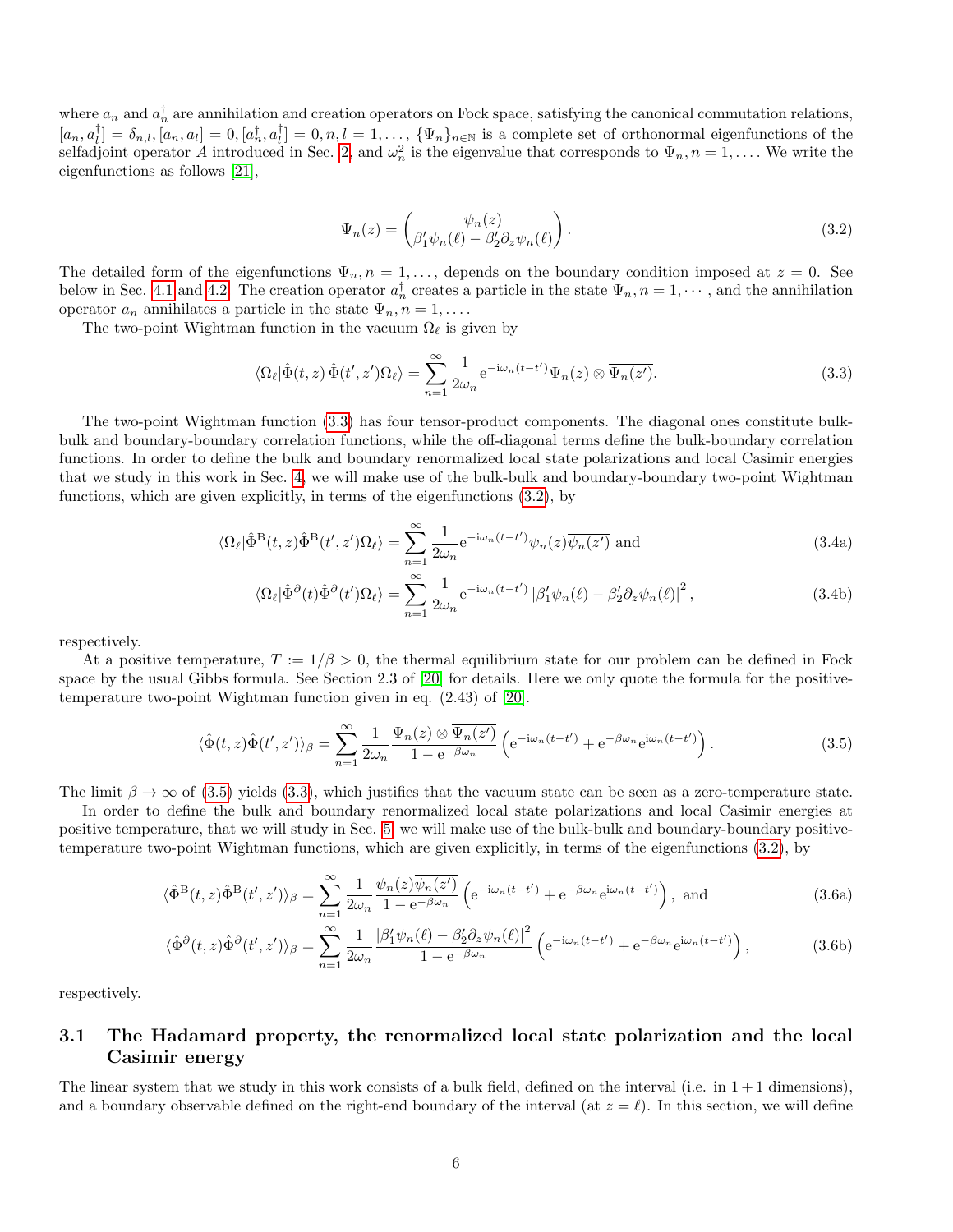the renormalized local state polarization and local Casimir energy for the bulk field and the boundary observable of the system. For the bulk field, we briefly introduce the notion of Hadamard states.

The physically-relevant states of linear fields satisfy the so-called Hadamard condition, which characterizes the short-distance behavior of field correlations. In  $1 + 1$  dimensions, which is the case that we study in this paper, we say that a state vector,  $\Psi$ , is locally Hadamard if its two-point Wightman function satisfies that for any two points, x and x' in a convex normal neighborhood of spacetime  $N$  it holds that [\[24,](#page-27-16) [32,](#page-27-17) [40\]](#page-27-14)

$$
\langle \Psi | \hat{\Phi}(\mathbf{x}) \hat{\Phi}(\mathbf{x}') \Psi \rangle - H_{\lambda}(\mathbf{x}, \mathbf{x}') = C^{\infty} (\mathcal{N} \times \mathcal{N}), \tag{3.7}
$$

where  $H_{\lambda}$  is the  $(1 + 1)$ -dimensional Hadamard bi-distribution [\[12\]](#page-26-18)

$$
H_{\lambda}(\mathbf{x}, \mathbf{x}') = \frac{1}{4\pi} \left[ Q(\mathbf{x}, \mathbf{x}') \ln \left( \sigma(\mathbf{x}, \mathbf{x}') / \lambda^2 \right) + W(\mathbf{x}, \mathbf{x}') \right]. \tag{3.8}
$$

Here we denote  $x := (t, z), x' := (t', z'), \lambda \in \mathbb{R}$  is an arbitrary scale,  $\sigma(x, x')$  is the half-squared geodesic distance between the points x and  $x'$ , which is unambiguously defined for x and  $x'$  inside a convex neighborhood, and  $Q$  and W are smooth, symmetric coefficients obtained by solving the so-called Hadamard recursion relations. Furthermore, ln z is the principal branch of the logarithm with the argument of z in  $(-\pi, \pi)$ .

We will be interested below (in Sec. [4\)](#page-7-0) in studying the problem when the potential is  $V(z) = 0$ . In this case, in local coordinates, we fix the Hadamard bi-distribution to

$$
H_{\rm M}((t, z), (t', z')) := -\frac{1}{4\pi} \left\{ 2\gamma + \ln \left[ \frac{m^2}{2} \sigma((t, z), (t', z')) \right] + \frac{m^2}{2} \sigma((t, z), (t', z')) \left[ \ln \left( \frac{m^2}{2} \sigma((t, z), (t', z')) \right) + 2\gamma - 2 \right] + \frac{m^4}{16\pi} \sigma^2((t, z), (t', z')) \left[ \ln \left( \frac{m^2}{2} \sigma((t, z), (t', z')) \right) + 2\gamma - 3 \right] \right\} + O\left(\sigma^3((t, z), (t', z')) \ln \left(\sigma((t, z), (t', z'))\right),\right)
$$
\n(3.9)

where  $2\sigma((t, z), (t', z')) = -(t-t')^2 + (z-z')^2$  and  $\gamma$  is the Euler number. This choice guarantees that the renormalized state polarization and renormalized stress-energy tensor in the Minkowski vacuum can be set to zero, in agreement with Wald's fourth axiom for the renormalized stress-energy tensor, see e.g. [\[40\]](#page-27-14). The subscript M on the left-hand side of [\(3.9\)](#page-6-0) places emphasis on this fact. Using this prescription, our definitions [\(3.10\)](#page-6-1) below are equivalent to subtracting the Minkowski vacuum, as has been done originally by Kay in [\[26\]](#page-27-13) for studying the local Casimir effect with periodic boundary conditions.

In plain words, as  $x' \rightarrow x$ , a Hadamard state vector,  $\Psi$ , will display a logarithmic singularity in the two-point Wightman function for linear theories defined in two spacetime dimensions. This singularity must be renormalized in order to define the renormalized local state polarization and local Casimir energy in the Hadamard state Ψ. More precisely, for a linear scalar field of mass  $m$  the renormalized local state polarization and local Casimir energy are defined, respectively, by a point-splitting regularization as

<span id="page-6-0"></span>
$$
\langle \Psi | (\hat{\Phi}_{ren})^2(x) \Psi \rangle := \lim_{x' \to x} \left[ \langle \Psi | \hat{\Phi}(x) \hat{\Phi}(x') \Psi \rangle - H_M(x, x') \right],
$$
\n(3.10a)

<span id="page-6-1"></span>
$$
\langle \Psi | \hat{H}_{\text{ren}}(\mathbf{x}) \Psi \rangle := \lim_{\mathbf{x}' \to \mathbf{x}} \mathcal{T} \left[ \langle \Psi | \hat{\Phi}(\mathbf{x}) \hat{\Phi}(\mathbf{x}') \Psi \rangle - H_{\text{M}}(\mathbf{x}, \mathbf{x}') \right], \tag{3.10b}
$$

where the operator  $\mathcal{T}$  takes the form  $\mathcal{T} = \frac{1}{2} \left( \partial_t \partial_{t'} + \partial_z \partial_{z'} + m^2 + V(z) \right)$  in coordinates,  $x := (t, z)$ , defined on a convex normal neighborhood,  $N$ .

Recall that a globally-hyperbolic spacetime is a spacetime without boundary such that the Cauchy problem is globally well posed. It is known that in globally-hyperbolic spacetimes, vacuum and thermal states (more generally, passive states) satisfy the Hadamard condition [\[33\]](#page-27-18). Our spacetime it is not globally hyperbolic because it has a boundary. However, as we saw in Section [2,](#page-2-1) when we impose our boundary condition the Cauchy problem is globally well posed. Furthermore, as we shall see, the Hadamard condition also holds in our problem, and renormalized bulk observables can be defined from the bulk two-point Wightman function [\(3.4a\)](#page-5-4) with prescription [\(3.10\)](#page-6-1). For boundary observables, as we shall see in Sec. [4,](#page-7-0) no Hadamard subtraction is needed, for the coincidence limit  $x' \rightarrow x$  of the boundary two-point Wightman function [\(3.4b\)](#page-5-5) as the limit will turn out to be regular, as it is to be expected for a system of zero spacial dimension.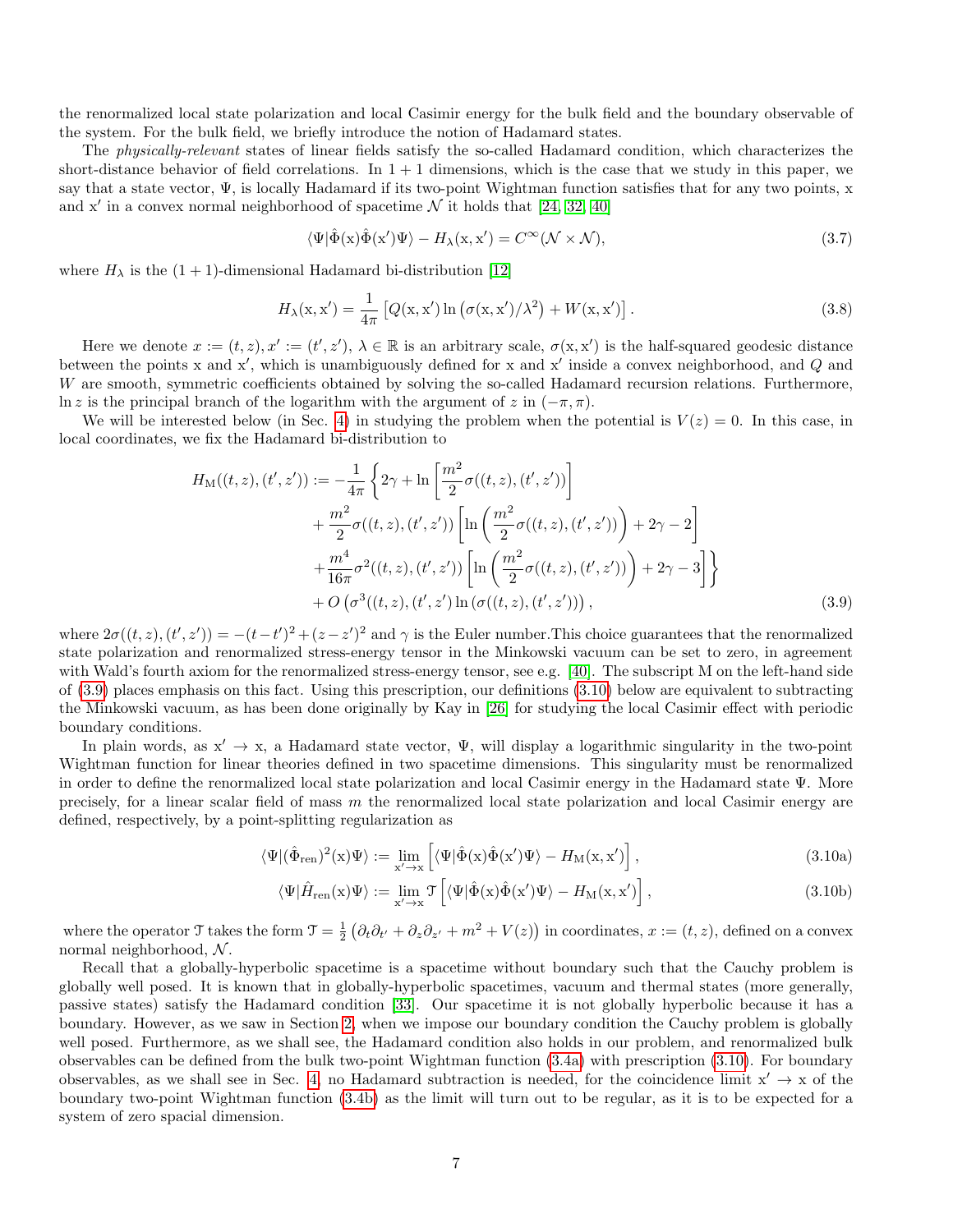# <span id="page-7-0"></span>4 The Casimir effect

In this section, we compute the renormalized local state polarization and the local Casimir energy. Throughout this section we set the potential  $V(z) = 0$ , and we always suppose that the operator A is positive, that is to say, that all its eigenvalues are positive. In particular, this is true if the assumptions of Proposition [1](#page-3-7) hold. We will be interested in the case in which  $\beta'_2 \neq 0$ .

The strategy that we will follow in this section for obtaining the renormalized local state polarization and local Casimir energy is to improve Fulton's estimates in our cases of interest in order to characterize the ultraviolet behavior of the two-point Wightman function. This will allow us in turn to extract and remove the singularity structure of the two-point Wightman function in the coincidence limit and appropriately define the renormalized local state polarization and the local Casimir energy. The required estimates are obtained in Appendix [B.](#page-18-0)

The case in which a Dirichlet boundary condition is imposed at  $z = 0$  is treated in Sec. [4.1,](#page-7-1) while the case in which a Robin (including Neumann) boundary condition is imposed at  $z = 0$  appears in Sec. [4.2.](#page-12-1) From now on, we will use labels D and R to refer to Dirichlet and Robin quantities (states, eigenfunctions and eigenvalues), respectively. In particular, on spite of the fact that the vacuum state  $\Omega_\ell$  does not depend on the boundary condition, we will use the notation  $\Omega_{\ell}^{(\mathrm{D})}, \Omega_{\ell}^{(\mathrm{R})}$  $\ell^{(k)}$  to emphasize that we consider, respectively, the Dirichlet or the Robin boundary condition at  $z=0.$ 

#### <span id="page-7-1"></span>4.1 Dirichlet boundary condition at  $z = 0$

The two-point Wightman function in the Dirichlet case is given by

$$
\langle \Omega_{\ell}^{(\mathcal{D})} | \hat{\Phi}(t, x) \hat{\Phi}(t', x') \Omega_{\ell}^{(\mathcal{D})} \rangle = \sum_{n=1}^{\infty} \frac{1}{2\omega_n} e^{-i\omega_n (t - t')} \Psi_n^{(\mathcal{D})}(z) \otimes \Psi_n^{(\mathcal{D})}(z'), \tag{4.1}
$$

with  $(\omega_n^{\mathcal{D}})^2 = (s_n^{\mathcal{D}})^2 + m^2$ , where the normalized eigenfunctions are given by

$$
\Psi_n^{(D)}(z) = \begin{pmatrix} \psi_n^{(D)}(z) \\ \psi_n^{(2)}(z) \end{pmatrix} = \mathcal{N}_n^D \begin{pmatrix} -\sin(s_n^D z) \\ -\beta_1' \sin(\ell s_n^D) + \beta_2' s_n^D \cos(\ell s_n^D) \end{pmatrix},
$$
\n(4.2)

$$
\mathcal{N}_n^{\mathcal{D}} = \left(\frac{L}{2} + \frac{2\rho(s_n^{\mathcal{D}})^2 - (\beta_1'(s_n^{\mathcal{D}})^2 + (\beta_1 + \beta_1'm^2))(\beta_2'(s_n^{\mathcal{D}})^2 + (\beta_2 + \beta_2'm^2))}{2\left[(s_n^{\mathcal{D}})^2(\beta_2'(s_n^{\mathcal{D}})^2 + (\beta_2 + \beta_2'm^2))^2 + (\beta_1'(s_n^{\mathcal{D}})^2 + (\beta_1 + \beta_1'm^2))^2\right]}\right)^{-1/2}.
$$
\n(4.3)

The eigenfunctions [\(4.3\)](#page-7-2) are orthonormal with respect to the inner product on the classical Hilbert space  $\mathcal{H}$ , i.e.,

<span id="page-7-3"></span><span id="page-7-2"></span>
$$
(\Psi_n^{(\mathcal{D})}, \Psi_m^{(\mathcal{D})})_{\mathcal{H}} = \int_0^{\ell} dz \, \psi_n^{(\mathcal{D})}(z) \psi_m^{(\mathcal{D})}(z) + \frac{\psi_n^{\partial(\mathcal{D})} \psi_m^{\partial(\mathcal{D})}}{\rho} = \delta_{nm},\tag{4.4}
$$

where  $\delta_{nm}$  is the Kronecker delta, with  $\rho$  defined in [\(2.6\)](#page-2-4). Recall that the eigenfunctions  $\Psi_n^{(D)}$  are real valued. The eigenvalues  $(\omega_n^D)^2 = (s_n^D)^2 + m^2$  satisfy the asymptotic behavior displayed in [\(B.11\)](#page-19-0) of App. [B.](#page-18-0)

In order to compute the renormalized local state polarization and the local Casimir energy in the bulk, we will make use of the bulk-bulk component of the two-point Wightman function, while for computing the boundary renormalized local state polarization and boundary local Casimir energy we will make use of the boundary-boundary component. They are given, respectively, by

$$
\langle \Omega_{\ell}^{(\mathcal{D})} | \hat{\Phi}^{\mathcal{B}}(t,z) \hat{\Phi}^{\mathcal{B}}(t',z') \Omega_{\ell}^{(\mathcal{D})} \rangle = \sum_{n=1}^{\infty} \frac{1}{2\omega_n^{\mathcal{D}}} e^{-i\omega_n^{\mathcal{D}}(t-t')} \psi_n^{(\mathcal{D})}(z) \psi_n^{(\mathcal{D})}(z'), \tag{4.5a}
$$

<span id="page-7-4"></span>
$$
\langle \Omega_{\ell}^{(\mathcal{D})} | \hat{\Phi}^{\partial}(t) \hat{\Phi}^{\partial}(t') \Omega_{\ell}^{(\mathcal{D})} \rangle = \sum_{n=1}^{\infty} \frac{1}{2\omega_n^{\mathcal{D}}} e^{-i\omega_n^{\mathcal{D}}(t-t')} \psi_n^{\partial(\mathcal{D})} \psi_n^{\partial(\mathcal{D})}.
$$
(4.5b)

In Sec. [4.1.1](#page-8-0) we obtain the bulk and boundary local renormalized state polarization, while in Sec. [4.1.2](#page-9-2) we obtain the bulk and boundary local Casimir energy, in the case with a Dirichlet boundary condition at  $z = 0$ .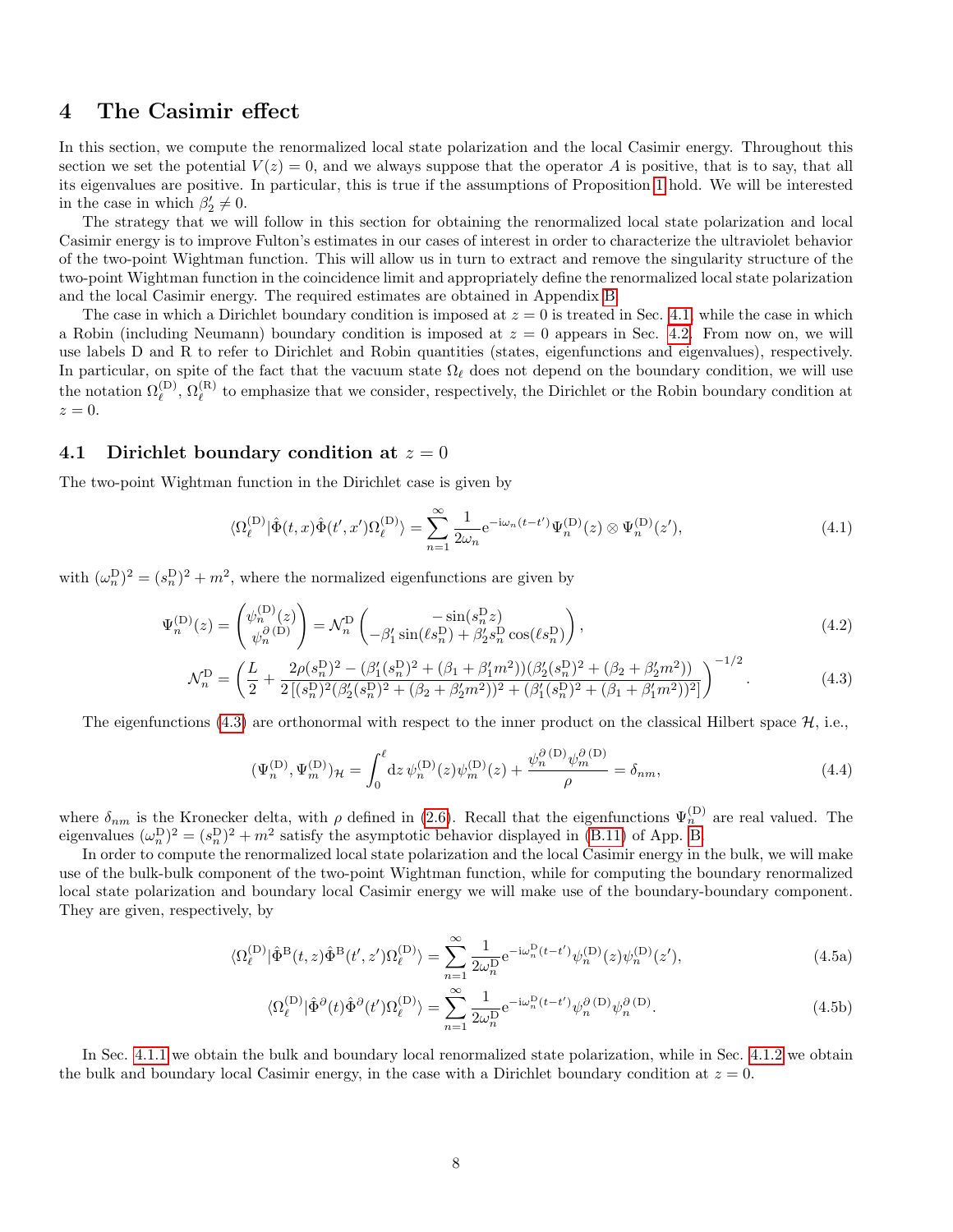#### <span id="page-8-0"></span>4.1.1 The renormalized local state polarization

We begin by computing the renormalized local state polarization. Following our discussion in Sec. [3.1,](#page-5-0) for the bulk field and the boundary observable, we are interested in computing, respectively,

$$
\langle \Omega_{\ell}^{(\mathcal{D})} | (\hat{\Phi}_{\text{ren}}^{\mathcal{B}})^2(t,z) \Omega_{\ell}^{(\mathcal{D})} \rangle := \lim_{(t',z') \to (t,z)} \left[ \langle \Omega_{\ell}^{(\mathcal{D})} | \hat{\Phi}^{\mathcal{B}}(t,z) \hat{\Phi}^{\mathcal{B}}(t',z') \Omega_{\ell}^{(\mathcal{D})} \rangle - H_{\text{M}}((t,z),(t',z')) \right],\tag{4.6a}
$$

$$
\langle \Omega_{\ell}^{(\mathcal{D})} | (\hat{\Phi}_{\text{ren}}^{\partial})^2 (t) \Omega_{\ell}^{(\mathcal{D})} \rangle := \lim_{t' \to t} \langle \Omega_{\ell}^{(\mathcal{D})} | \hat{\Phi}^{\partial} (t) \hat{\Phi}^{\partial} (t') \Omega_{\ell}^{(\mathcal{D})} \rangle, \tag{4.6b}
$$

where  $H_M$  is defined in [\(3.9\)](#page-6-0).

We begin by computing the bulk renormalized local state polarization. We seek to control the ultraviolet behavior of

<span id="page-8-3"></span><span id="page-8-1"></span>
$$
\langle \Omega_{\ell}^{(D)} | \hat{\Phi}^{B}(t, z) \hat{\Phi}^{B}(t', z') \Omega_{\ell}^{(D)} \rangle = \sum_{n=1}^{\infty} \frac{(\mathcal{N}_{n}^{D})^{2}}{2\omega_{n}^{D}} e^{-i\omega_{n}^{D}(t-t')} \sin(s_{n}^{D} z) \sin(s_{n}^{D} z')
$$
  
= 
$$
\sum_{n=1}^{\infty} \frac{(\mathcal{N}_{n}^{D})^{2}}{8\omega_{n}^{D}} e^{-i\omega_{n}^{D}(t-t')} \left[ e^{i s_{n}^{D}(z-z')} + e^{-i s_{n}^{D}(z-z')} - e^{i s_{n}^{D}(z+z')} - e^{-i s_{n}^{D}(z+z')} \right].
$$
 (4.7)

It is clear from the asymptotic estimates of  $s_n^D$  (see App. [B\)](#page-18-0) that in the limit  $(t, z) \rightarrow (t', z')$  the sum on the right-hand side of [\(4.7\)](#page-8-1) fails to converge for the first two terms inside the square bracket. We isolate the divergent behavior in this limit by noting that the large  $n$  behavior of these terms is (using  $(B.11)$ )

<span id="page-8-4"></span>
$$
\frac{(\mathcal{N}_n^{\mathcal{D}})^2}{8\omega_n} e^{-i\omega_n^{\mathcal{D}}(t-t')} e^{\pm i s_n^{\mathcal{D}}(z\pm z')} = e^{\frac{i\pi}{\ell} \left(n - \frac{1}{2}\right)\left[-(t-t')\pm(z\pm z')\right]} \left(\frac{1}{4\pi n} + O\left(n^{-2}\right)\right). \tag{4.8}
$$

Thus, adding and subtracting terms of the form  $e^{\frac{i\pi}{\ell}(n-\frac{1}{2})[-(t-t')\pm(z\pm z')]}/(4\pi n)$  to the summand, we can write

$$
\langle \Omega_{\ell}^{(D)} | \hat{\Phi}^{B}(t,z) \hat{\Phi}^{B}(t',z') \Omega_{\ell}^{(D)} \rangle = \sum_{n=1}^{\infty} \frac{1}{4\pi n} \left( e^{\frac{i\pi}{\ell} \left( n - \frac{1}{2} \right) \left[ -(t-t') + (z-z') \right]} + e^{\frac{i\pi}{\ell} \left( n - \frac{1}{2} \right) \left[ -(t-t') - (z-z') \right]} - e^{\frac{i\pi}{\ell} \left( n - \frac{1}{2} \right) \left[ -(t-t') + (z+z') \right]} - e^{\frac{i\pi}{\ell} \left( n - \frac{1}{2} \right) \left[ -(t-t') - (z+z') \right]} \right) + \sum_{n=1}^{\infty} \left[ \frac{(\mathcal{N}_{n}^{D})^{2}}{8\omega_{n}^{D}} e^{-i\omega_{n}^{D}(t-t')} \left( e^{i s_{n}^{D}(z-z')} + e^{-i s_{n}^{D}(z-z')} - e^{i s_{n}^{D}(z+z')} - e^{-i s_{n}^{D}(z+z')} \right) - \frac{1}{4\pi n} \left( e^{\frac{i\pi}{\ell} \left( n - \frac{1}{2} \right) \left[ -(t-t') + (z-z') \right]} + e^{\frac{i\pi}{\ell} \left( n - \frac{1}{2} \right) \left[ -(t-t') - (z-z') \right]} - e^{\frac{i\pi}{\ell} \left( n - \frac{1}{2} \right) \left[ -(t-t') - (z+z') \right]} \right) - e^{\frac{i\pi}{\ell} \left( n - \frac{1}{2} \right) \left[ -(t-t') + (z+z') \right]} - e^{\frac{i\pi}{\ell} \left( n - \frac{1}{2} \right) \left[ -(t-t') - (z+z') \right]} \right). \tag{4.9}
$$

The first sum can be performed immediately using formula [\(A.2a\)](#page-18-1) of App. [A,](#page-17-1) and we obtain that

<span id="page-8-2"></span>
$$
\langle \Omega_{\ell}^{(D)} | \hat{\Phi}^{B}(t,z) \hat{\Phi}^{B}(t',z') \Omega_{\ell}^{(D)} \rangle
$$
\n
$$
= -\frac{1}{4\pi} \left[ e^{-\frac{i\pi}{2\ell} [-(t-t') + (z-z')] } \ln \left( 1 - e^{\frac{i\pi}{\ell} [-(t-t') + (z-z')] } \right) \right.
$$
\n
$$
+ e^{-\frac{i\pi}{2\ell} [-(t-t') - (z-z')] } \ln \left( 1 - e^{\frac{i\pi}{\ell} [-(t-t') - (z-z')] } \right) - e^{-\frac{i\pi}{2\ell} [-(t-t') + (z+z')] } \ln \left( 1 - e^{\frac{i\pi}{\ell} [-(t-t') - (z+z')] } \right)
$$
\n
$$
- e^{-\frac{i\pi}{2\ell} [-(t-t') - (z+z')] } \ln \left( 1 - e^{\frac{i\pi}{\ell} [-(t-t') - (z+z')] } \right) \right]
$$
\n
$$
+ \sum_{n=1}^{\infty} \left[ \frac{(\mathcal{N}_n^D)^2}{8\omega_n^D} e^{-i\omega_n^D (t-t')} \left[ e^{i s_n^D (z-z')} + e^{-i s_n^D (z-z')} - e^{i s_n^D (z+z')} - e^{-i s_n^D (z+z')} \right] \right]
$$
\n
$$
- \frac{1}{4\pi n} \left( e^{\frac{i\pi}{\ell} (n-\frac{1}{2}) [-(t-t') + (z-z')] } + e^{\frac{i\pi}{\ell} (n-\frac{1}{2}) [-(t-t') - (z-z')] } - e^{\frac{i\pi}{\ell} (n-\frac{1}{2}) [-(t-t') - (z+z')] } \right) \right],
$$
\n(4.10)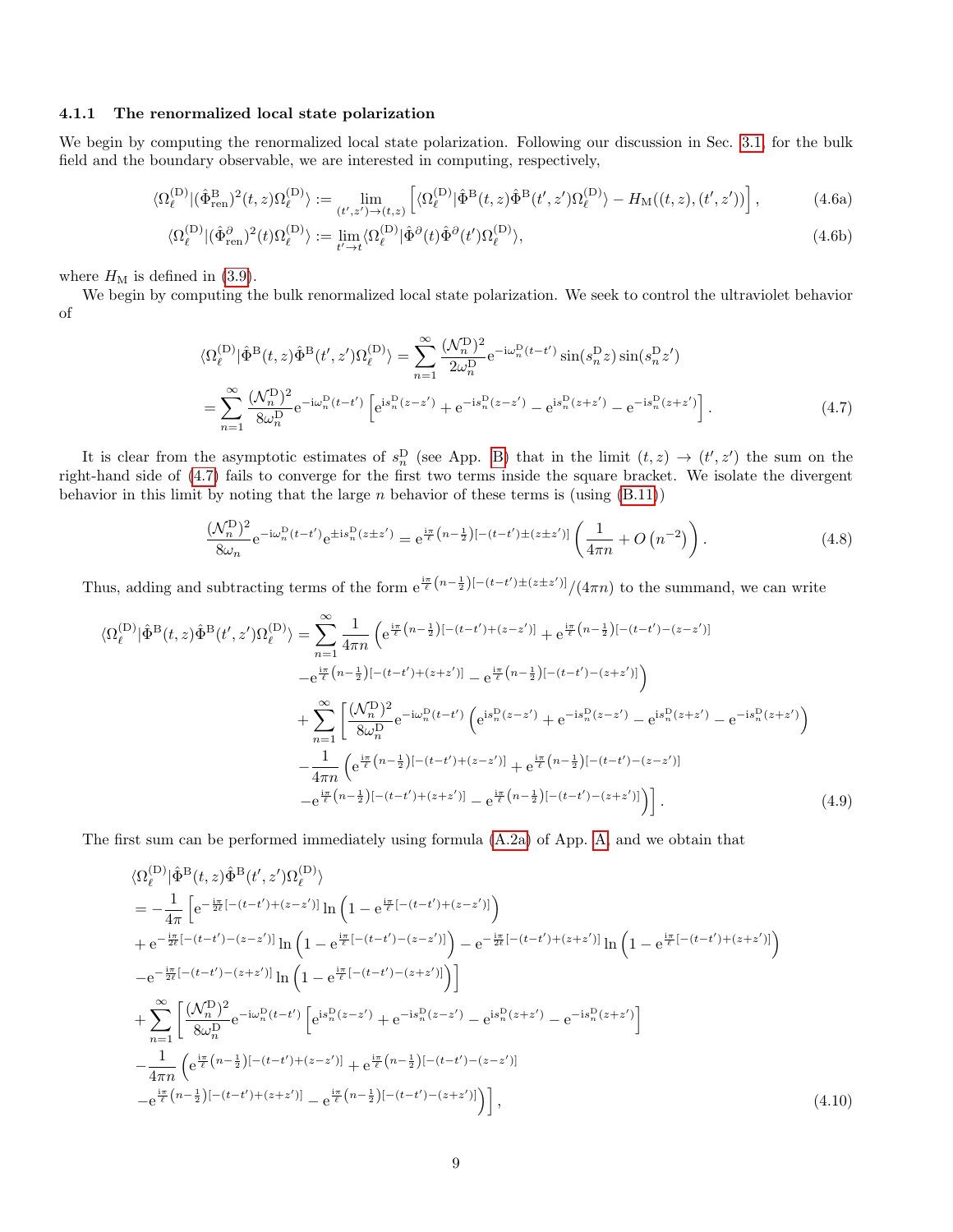where the sum on the right-hand side is absolutely convergent as  $(t', z') \rightarrow (t, z)$ , since by [\(B.11\)](#page-19-0) the summand is  $O(n^{-2})$  uniformly in  $z, z' \in (0, \ell)$  and  $t, t'$  in a compact, say  $[-T, T]$ . The coincidence limit of the first two terms appearing in closed form in the right-hand side of [\(4.10\)](#page-8-2) is singular and of Hadamard form. Indeed

$$
\lim_{(t',z') \to (t,z)} \left\{ -\frac{1}{4\pi} \left[ e^{-\frac{i\pi}{2\ell}[-(t-t') + (z-z')]}\ln\left(1 - e^{\frac{i\pi}{\ell}[-(t-t') + (z-z')]}\right) \right. \right.\left. + e^{-\frac{i\pi}{2\ell}[-(t-t') - (z-z')]}\ln\left(1 - e^{\frac{i\pi}{\ell}[-(t-t') - (z-z')]}\right) \right] - H_{\mathcal{M}}((t,z),(t',z')) \right\} = \frac{1}{4\pi} \ln\left(\frac{m^2\ell^2}{4\pi^2}\right) + \frac{\gamma}{2\pi}.
$$
\n(4.11)

For the sums appearing in [\(4.10\)](#page-8-2), we can use the dominated convergence theorem to take the limit inside the sums due to the uniform  $O(n^{-2})$  behavior of the summand. Thus we finally obtain that,

$$
\langle \Omega_{\ell}^{(D)} | (\hat{\Phi}_{\text{ren}}^{B})^{2}(t,z) \Omega_{\ell}^{(D)} \rangle := \lim_{(t',x') \to (t,x)} \left[ \langle \Omega_{\ell}^{(D)} | \hat{\Phi}^{B}(t,z) \hat{\Phi}^{B}(t',z') \Omega_{\ell}^{(D)} \rangle - H_{\text{M}}((t,z),(t',z')) \right]
$$
  

$$
= \frac{1}{4\pi} \ln \left( \frac{m^{2}\ell^{2}}{4\pi^{2}} \right) + \frac{\gamma}{2\pi} + \frac{1}{2\pi} \Re \left( e^{\frac{i\pi}{\ell}z} \ln \left( 1 - e^{\frac{i2\pi}{\ell}z} \right) \right)
$$
  

$$
+ \sum_{n=1}^{\infty} \left[ \frac{(\mathcal{N}_{n}^{D})^{2}}{2\omega_{n}} \sin^{2} \left( s_{n}^{D} z \right) - \frac{1}{\pi n} \sin^{2} \left( \frac{\pi}{\ell} (n - 1/2) z \right) \right]. \tag{4.12}
$$

The sum appearing in [\(4.12\)](#page-9-0) is absolutely convergent, has  $O(n^{-2})$  summand uniformly in z and is uniformly bounded in z. We observe a logarithmic divergence as  $z \to 0$  and as  $z \to \ell$ . These logarithmic divergences are integrable and occur also e.g. for the computation of the renormalized local state polarization and the local Casimir energy in the case of Dirichlet boundary conditions at the ends of the interval. See e.g. [\[19,](#page-26-12) Chap. 5]. We stress that the bulk renormalized local state polarization is time-independent.

We proceed to compute the boundary renormalized local state polarization. We have that

$$
\langle \Omega_{\ell}^{(D)} | \hat{\Phi}^{\partial}(t) \hat{\Phi}^{\partial}(t') \Omega_{\ell}^{(D)} \rangle = \sum_{n=1}^{\infty} \frac{(\mathcal{N}_n^D)^2}{2\omega_n^D} e^{-i\omega_n^D (t-t')} \left[ -\beta_1' \sin(\ell s_n^D) + \beta_2' s_n^D \cos(\ell s_n^D) \right]^2.
$$
 (4.13)

We note that by [\(B.11\)](#page-19-0)

<span id="page-9-3"></span><span id="page-9-1"></span><span id="page-9-0"></span>
$$
\begin{split}\n&\left|\frac{(\mathcal{N}_n^{\rm D})^2}{2\omega_n^{\rm D}} e^{-i\omega_n^{\rm D}(t-t')} \left[ -\beta_1' \sin(\ell s_n^{\rm D}) + \beta_2' s_n^{\rm D} \cos(\ell s_n^{\rm D}) \right]^2 \right| \\
&= \frac{(\mathcal{N}_n^{\rm D})^2}{2\omega_n^{\rm D}} \left[ -\beta_1' \sin(\ell s_n^{\rm D}) + \beta_2' s_n^{\rm D} \cos(\ell s_n^{\rm D}) \right]^2 \\
&= \frac{\ell^4 (\beta_1 \beta_2' - \beta_1' \beta_2)^2}{\pi^5 (\beta_2')^2 n^5} + O\left(n^{-6}\right).\n\end{split} \tag{4.14}
$$

From [\(4.14\)](#page-9-3) it follows that the limit  $t' \rightarrow t$  in the definition of the boundary renormalized local state polarization [\(4.6b\)](#page-8-3) can be taken inside the sum by a dominated convergence argument, since the bounding function appearing in the right-hand side [\(4.14\)](#page-9-3) is t, t'-independent and summable due to the polynomial fall-off as  $O(n^{-5})$  when  $n \to \infty$ . Hence, we have that

<span id="page-9-5"></span><span id="page-9-4"></span>
$$
\langle \Omega_{\ell}^{(D)} | (\hat{\Phi}_{\text{ren}}^{\partial})^2 \Omega_{\ell}^{(D)} \rangle = \sum_{n=1}^{\infty} \frac{(\mathcal{N}_n^{\text{D}})^2}{2\omega_n^{\text{D}}} \left[ -\beta_1' \sin(\ell s_n^{\text{D}}) + \beta_2' s_n^{\text{D}} \cos(\ell s_n^{\text{D}}) \right]^2.
$$
 (4.15)

The sum on the right-hand side of [\(4.15\)](#page-9-1) is absolutely convergent, the summand is  $O(n^{-5})$ , and we stress that the renormalized local state polarization in the boundary is time independent.

#### <span id="page-9-2"></span>4.1.2 The local Casimir energy

Following our discussion in Sec. [3.1,](#page-5-0) for the bulk field and the boundary observable, we are interested in computing

$$
\langle \Omega_{\ell}^{(D)} | \hat{H}_{ren}^{B}(t,z) \Omega_{\ell}^{(D)} \rangle = \lim_{(t',z') \to (t,z)} \frac{1}{2} \left[ \left( \partial_{t} \partial_{t'} + \partial_{z} \partial_{z'} + m^{2} \right) \langle \Omega_{\ell}^{(D)} | \hat{\Phi}^{B}(t,z) \hat{\Phi}^{B}(t',z') \Omega_{\ell}^{(D)} \rangle \right. \\ \left. - \left( \partial_{t} \partial_{t'} + \partial_{z} \partial_{z'} + m^{2} \right) H_{\mathcal{M}}((t,z),(t',z')) \right], \tag{4.16a}
$$

$$
\langle \Omega_{\ell}^{(\mathcal{D})} | \hat{H}_{\text{ren}}^{\partial}(t) \Omega_{\ell}^{(\mathcal{D})} \rangle = \lim_{t' \to t} \frac{1}{2} \left( \beta_1' \partial_t \partial_{t'} - \beta_1 \right) \langle \Omega_{\ell}^{(\mathcal{D})} | \hat{\Phi}^{\partial}(t) \hat{\Phi}^{\partial}(t') \Omega_{\ell}^{(\mathcal{D})} \rangle, \tag{4.16b}
$$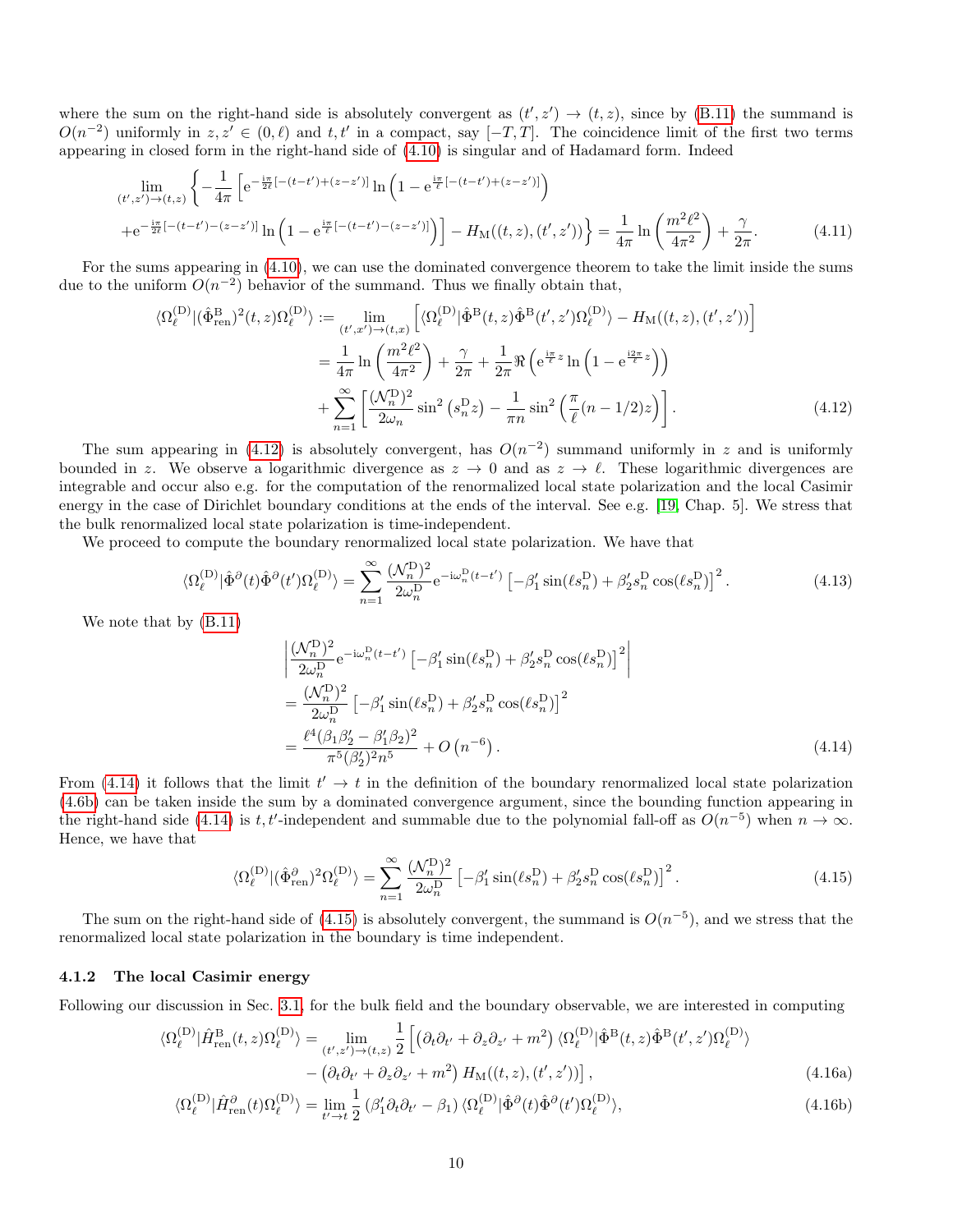where the Hadamard bi-distribution,  $H_M$  is chosen as in [\(3.9\)](#page-6-0).

We begin by computing the bulk local Casimir energy. We are interested in controlling the ultraviolet behavior of the sum defining the first term on the right-hand side of [\(4.16a\)](#page-9-4)

<span id="page-10-0"></span>
$$
\frac{1}{2} \left( \partial_t \partial_{t'} + \partial_z \partial_{z'} + m^2 \right) \langle \Omega_{\ell}^{(D)} | \hat{\Phi}^B(t, z) \hat{\Phi}^B(t', z') \Omega_{\ell}^{(D)} \rangle \n= \sum_{n=1}^{\infty} \frac{(\mathcal{N}_n^D)^2}{4\omega_n^D} e^{-i\omega_n^D (t - t')} \left[ \left( (\omega_n^D)^2 + m^2 \right) \sin(s_n^D z) \sin(s_n^D z') + (s_n^D)^2 \cos(s_n^D z) \cos(s_n^D z') \right],
$$
\n(4.17)

which using the dispersion relation,  $(\omega_n^{\mathcal{D}})^2 = (s_n^{\mathcal{D}})^2 + m^2$ , can be written as

$$
\frac{1}{2} \left( \partial_t \partial_{t'} + \partial_z \partial_{z'} + m^2 \right) \langle \Omega_{\ell}^{(D)} | \hat{\Phi}^{\text{B}}(t, z) \hat{\Phi}^{\text{B}}(t', z') \Omega_{\ell}^{(D)} \rangle = \sum_{n=1}^{\infty} \left[ D_{\text{B}_n}^{\text{H}(1)}(t, t', z, z') + D_{\text{B}_n}^{\text{H}(2)}(t, t', z, z') \right], \tag{4.18a}
$$

$$
D_{\text{B}n}^{\text{H}(1)}(t, t', z, z') := \frac{(\mathcal{N}_n^{\text{D}})^2}{8} \omega_n^{\text{D}} e^{-i\omega_n^{\text{D}}(t-t')} \left[ e^{i s_n^{\text{D}}(z-z')} + e^{-i s_n^{\text{D}}(z-z')} \right],\tag{4.18b}
$$

$$
D_{\text{B}n}^{\text{H}(2)}(t, t', z, z') := -\frac{(\mathcal{N}_n^{\text{D}})^2 m^2}{8\omega_n^{\text{D}}} e^{-i\omega_n^{\text{D}}(t-t')} \left[ e^{i s_n^{\text{D}}(z+z')} + e^{-i s_n^{\text{D}}(z+z')} \right]. \tag{4.18c}
$$

We begin by studying the singular behavior as  $(t', z') \to (t, z)$  of the term  $\sum_{n=1}^{\infty} D_{\text{B}_n}^{\text{H}(1)}$  $\mathbb{B}_n^{\mathrm{H}(1)}(t,t',z,z')$ . It follows from the estimates [\(B.11\)](#page-19-0) that the right-hand side of [\(4.18b\)](#page-10-0) fails to converge in the coincidence limit. Thus, as we have done for the renormalized local state polarization, we seek to isolate the singularity structure in this limit. Let

$$
h^{\pm}(t-t',z-z') := e^{i\frac{\pi}{\ell}(n-\frac{1}{2})[-(t-t')\pm(z-z')]}\left\{1-i\left(\omega_n^D - \frac{\pi}{\ell}\left(n-\frac{1}{2}\right)\right)(t-t')\pm i\left(s_n^D - \frac{\pi}{\ell}\left(n-\frac{1}{2}\right)\right)(z-z')\right\}
$$

$$
+\frac{1}{2}\left[-i\left(\omega_n^D - \frac{\pi}{\ell}\left(n-\frac{1}{2}\right)\right)(t-t')\pm i\left(s_n^D - \frac{\pi}{\ell}\left(n-\frac{1}{2}\right)\right)(z-z')\right]^2\right\}.
$$
(4.19)

By estimate [A.4](#page-18-2)

<span id="page-10-3"></span><span id="page-10-2"></span><span id="page-10-1"></span>
$$
\left| \omega_n^{\mathcal{D}} \left( e^{-i\omega_n^{\mathcal{D}} (t-t')} e^{\pm i s_n^{\mathcal{D}} (z-z')} - h^{\pm} (t-t', z-z') \right) \right|
$$
  
 
$$
\leq \frac{\omega_n^{\mathcal{D}}}{6} \left| -i \left( \omega_n^{\mathcal{D}} - \frac{\pi}{\ell} \left( n - \frac{1}{2} \right) \right) (t-t') \pm i \left( s_n^{\mathcal{D}} - \frac{\pi}{\ell} \left( n - \frac{1}{2} \right) \right) (z-z') \right|^3.
$$
 (4.20)

It follows from the asymptotic expansion [\(B.11\)](#page-19-0) that the bound on the right-hand side of [\(4.20\)](#page-10-1) can be further bounded uniformly in t, t' and z, z' for t,  $t' \in [-T, T]$  and  $z, z' \in (0, \ell)$  by a summable function, which behaves as  $O(n^{-2})$  as  $n \to \infty$  in an analogous way to the bulk renormalized local state polarization case above, whereby a dominated convergence argument allows us to write

$$
\lim_{(t',z') \to (t,z)} \sum_{n=1}^{\infty} D_{\text{B}n}^{\text{H}(1)}(t,t',z,z') = \lim_{(t',z') \to (t,z)} \sum_{n=1}^{\infty} \frac{(\mathcal{N}_n^{\text{D}})^2}{8} \omega_n^{\text{D}}\left(h^+(t-t',z-z') + h^-(t-t',z-z')\right). \tag{4.21}
$$

Performing an asymptotic expansion for the summand using [\(B.11\)](#page-19-0), we further write

$$
\lim_{(t',z')\to(t,z)} \sum_{n=1}^{\infty} D_{\text{B}n}^{\text{H}(1)}(t,t',z,z') = \lim_{(t',z')\to(t,z)} \sum_{n=1}^{\infty} \left[ P_n^+( (t-t'),(z-z')) + P_n^-( (t-t'),(z-z')) \right]
$$
  
+ 
$$
\lim_{(t',z')\to(t,z)} \sum_{n=1}^{\infty} \left[ \frac{(\mathcal{N}_n^{\text{D}})^2}{8} \omega_n^{\text{D}} \left( h^+ (t-t',z-z') + h^-(t-t',z-z') \right) - P_n^+((t-t'),(z-z')) - P_n^-( (t-t'),(z-z')) \right]
$$
(4.22a)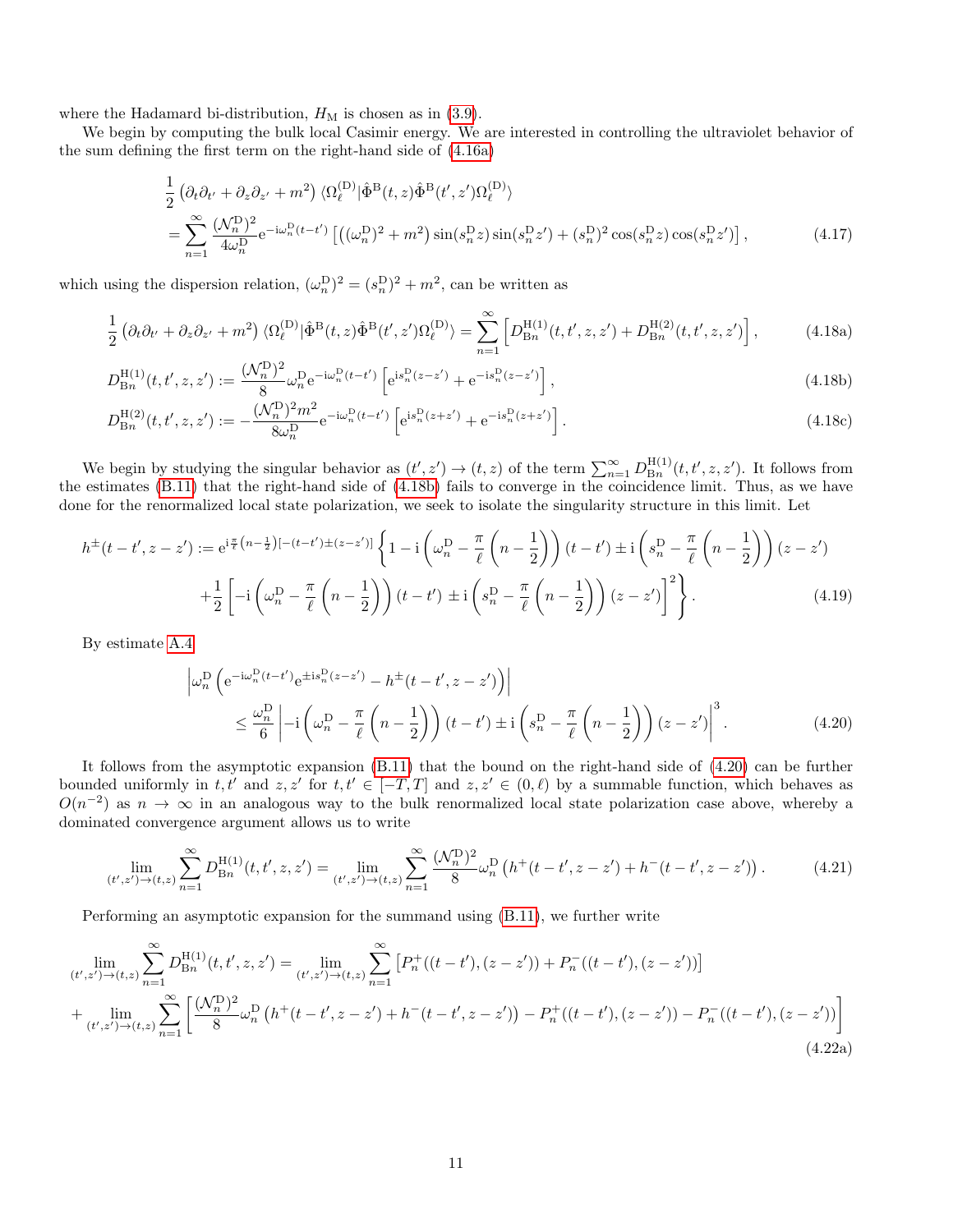with

$$
P_n^{\pm}((t-t'),(z-z'))
$$
  
\n:=  $e^{\frac{i\pi}{\ell}(n-\frac{1}{2})[-(t-t')\pm(z-z')]}\left[\frac{\pi n}{4\ell^2} - \frac{2i\beta_1'[-(t-t')\pm(z-z')] + \beta_2'(\pi+i\ell m^2(t-t'))}{8\beta_2'\ell^2}\right]$   
\n+  $\frac{(\beta_2')^2\ell^2 m^2(4-m^2(t-t')^2) - 4\beta_1'\beta_2'\ell m^2(t-t')[-(t-t')\pm(z-z')] - 4(\beta_1')^2[-(t-t')\pm(z-z')]^2}{32\pi(\beta_2')^2\ell^2 n}\right].$  (4.22b)

The second sum on the right-hand side of  $(4.22a)$  converges for all values of  $t, t'$  and  $z, z'$  – one can verify from the asymptotic estimate [\(B.11\)](#page-19-0) that the summand behaves as  $O(n^{-2})$  as  $n \to \infty$ , for all values of t, t' in a compact set and  $z'z' \in (0, \ell)$ – while the first sum can be performed analytically using formulae [\(A.2a\)](#page-18-1), [\(A.2b\)](#page-18-3) and [\(A.2c\)](#page-18-4), and the sum contains a distributional singularity as  $(t', z') \rightarrow (t, z)$  that compensates the Hadamard singular structure. We have that

$$
\lim_{(t',z')\to(t,z)} \left[ \sum_{n=1}^{\infty} D_{\text{B}n}^{\text{H}(1)}(t,t',z,z') - \frac{1}{2} \left( \partial_t \partial_{t'} + \partial_z \partial_{z'} + m^2 \right) H_{\text{M}}(t,t',z,z') \right]
$$
\n
$$
= \frac{\pi^2 \beta_2' + 6(2\gamma - 1)\beta_2'\ell^2 m^2 + 6\beta_2'\ell^2 m^2 \ln\left(\frac{\ell^2 m^2}{4\pi^2}\right) + 24\beta_1'\ell}{48\pi \beta_2'\ell^2} + \sum_{n=1}^{\infty} \left( \frac{(\mathcal{N}_n^{\text{D}})^2 \omega_n^{\text{D}}}{4} - \frac{\pi n}{2\ell^2} + \frac{\pi}{4\ell^2} - \frac{m^2}{4\pi n} \right),
$$
\n(4.23)

where the summand on the second term of the right-hand side of  $(4.23)$  is  $O(n^{-2})$ .

The contribution to the local Casimir energy coming from the term [\(4.18c\)](#page-10-3) can be handled as in the case of the renormalized local state polarization. See the discussion begining at [\(4.8\)](#page-8-4). We have that

<span id="page-11-2"></span><span id="page-11-1"></span>
$$
\lim_{(t',z') \to (t,z)} \sum_{n=1}^{\infty} D_{\text{B}n}^{\text{H}(2)}(t, t', z, z') = -\lim_{(t',z') \to (t,z)} \sum_{n=1}^{\infty} \frac{(\mathcal{N}_n^{\text{D}})^2 m^2}{8\omega_n^{\text{D}}} e^{-i\omega_n^{\text{D}}(t-t')} \left[ e^{i s_n^{\text{D}}(z+z')} + e^{-i s_n^{\text{D}}(z+z')} \right]
$$
\n
$$
= \frac{m^2}{2\pi} \Re \left( e^{-i\frac{\pi}{\ell}z} \ln \left( 1 - e^{i\frac{2\pi}{\ell}z} \right) \right) + m^2 \sum_{n=1}^{\infty} \left[ \frac{1}{4\pi n} - \frac{(\mathcal{N}_n^{\text{D}})^2}{8\omega_n^{\text{D}}} + \frac{(\mathcal{N}_n^{\text{D}})^2}{4\omega_n^{\text{D}}} \sin^2 \left( s_n^{\text{D}} z \right) - \frac{1}{2\pi n} \sin^2 \left( \frac{\pi}{\ell} (n - 1/2) z \right) \right],
$$
\n(4.24)

where the summand of the second term on right-hand side of  $(4.24)$  is  $O(n^{-2})$  for all values of  $z \in (0, \ell)$  and the sum converges absolutely and uniformly in z.

Adding up [\(4.23\)](#page-11-1) and [\(4.24\)](#page-11-2), we find that the bulk local Casimir energy is

$$
\langle \Omega_{\ell}^{(\mathcal{D})} | \hat{H}_{\text{ren}}^{\text{B}}(t,z) \Omega_{\ell}^{(\mathcal{D})} \rangle = \frac{\pi^2 \beta_2' + 6(2\gamma - 1)\beta_2' \ell^2 m^2 + 6\beta_2' \ell^2 m^2 \ln\left(\frac{\ell^2 m^2}{4\pi^2}\right) + 24\beta_1' \ell}{48\pi \beta_2' \ell^2} + \frac{m^2}{2\pi} \Re\left(e^{-i\frac{\pi}{\ell}z} \ln\left(1 - e^{i\frac{2\pi}{\ell}z}\right)\right) + \sum_{n=1}^{\infty} \left[ \left(\frac{(\mathcal{N}_n^{\mathcal{D}})^2 \omega_n^{\mathcal{D}}}{4} - \frac{\pi n}{2\ell^2} + \frac{\pi}{4\ell^2} - \frac{m^2}{4\pi n} \right) \right] - m^2 \left( \frac{(\mathcal{N}_n^{\mathcal{D}})^2}{8\omega_n^{\mathcal{D}}} - \frac{1}{4\pi n} \right) + \frac{(\mathcal{N}_n^{\mathcal{D}})^2 m^2}{4\omega_n^{\mathcal{D}}} \sin^2\left(s_n^{\mathcal{D}}z\right) - \frac{m^2}{2\pi n} \sin^2\left(\frac{\pi}{\ell}(n - 1/2)z\right) \right].
$$
 (4.25)

The sum appearing on the right-hand side of [\(4.25\)](#page-11-0) is absolutely convergent and uniformly convergent in  $z \in (0, \ell)$ , the summand is  $O(n^{-2})$  for all  $z \in (0, \ell)$ . We stress that the bulk local Casimir energy is time-independent, hence conserved. We observe a logarithmic divergence as  $z \to 0$  and as  $z \to \ell$ , as is the case for the bulk renormalized local state polarization, see [\(4.12\)](#page-9-0). Since the logarithmic divergence of [\(4.25\)](#page-11-0) is integrable, the total Casimir energy is finite.

We now focus our attention on the boundary local Casimir energy. A look at  $(4.2)$ ,  $(4.5b)$ , and  $(4.16b)$  indicates that we need to verify the convergence of the summand factor

<span id="page-11-3"></span><span id="page-11-0"></span>
$$
\frac{(\mathcal{N}_n^{\mathcal{D}})^2 \omega_n^{\mathcal{D}}}{4} \left(-\beta_1' \sin(\ell s_n^{\mathcal{D}}) + \beta_2' s_n^{\mathcal{D}} \cos(\ell s_n^{\mathcal{D}})\right)^2 = \frac{\ell^2 (\beta_1 \beta_2' - \beta_1' \beta_2)^2}{2\pi^3 (\beta_2')^2 n^3} + O(n^{-4}),\tag{4.26}
$$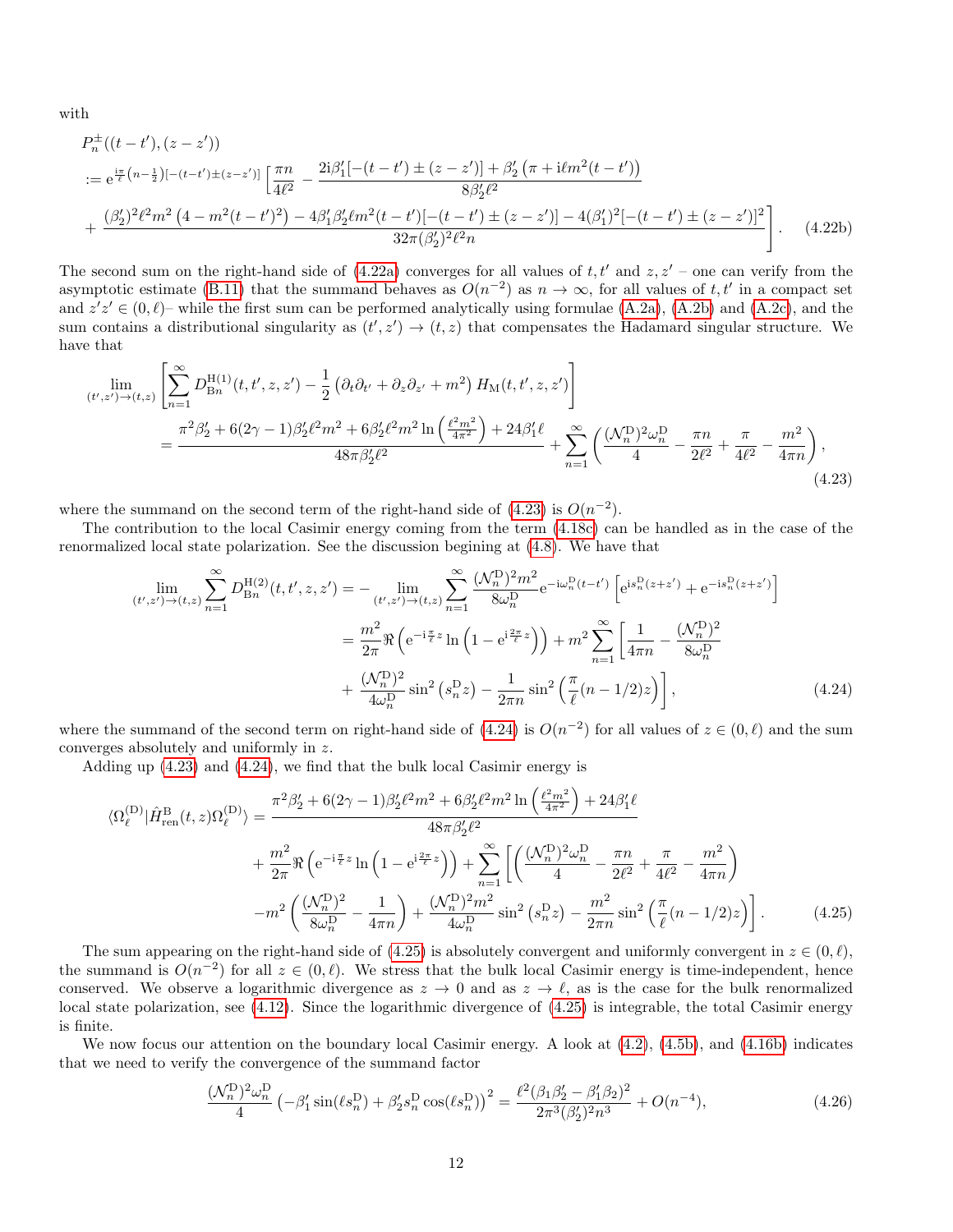where the right-hand side of [\(4.26\)](#page-11-3) is obtained using [\(B.11\)](#page-19-0). It follows from the  $O(n^{-3})$  behavior that the sum defining the boundary local Casimir energy converges absolutely for all values of t' and t, and that the limit  $t' \to t$  can be taken inside the sum by dominated convergence. We have that

$$
\langle \Omega_{\ell}^{(\mathcal{D})} | \hat{H}_{\text{ren}}^{\partial}(t) \Omega_{\ell}^{(\mathcal{D})} \rangle = \sum_{n=1}^{\infty} \frac{(\mathcal{N}_n^{\mathcal{D}})^2 (\beta_1'(\omega_n^{\mathcal{D}})^2 - \beta_1)}{4\omega_n^{\mathcal{D}}} \left[ -\beta_1' \sin(\ell s_n^{\mathcal{D}}) + \beta_2' s_n^{\mathcal{D}} \cos(\ell s_n^{\mathcal{D}}) \right]^2. \tag{4.27}
$$

The summand on the right-hand side of  $(4.27)$  is  $O(n^{-3})$  and the sum is absolutely convergent. The boundary Casimir energy is time-independent.

#### <span id="page-12-1"></span>4.2 Robin boundary condition at  $z = 0$

In the Robin case, the two-point Wightman function is given by

<span id="page-12-3"></span><span id="page-12-0"></span>
$$
\langle \Omega_{\ell}^{(\mathcal{R})} | \hat{\Phi}(t, x) \hat{\Phi}(t', x') \Omega_{\ell}^{(\mathcal{R})} \rangle = \sum_{n=1}^{\infty} \frac{1}{2\omega_n^{\mathcal{R}}} e^{-i\omega_n^{\mathcal{R}}(t-t')} \Psi_n^{(\mathcal{R})}(z) \otimes \Psi_n^{(\mathcal{R})}(z'), \tag{4.28}
$$

with  $(\omega_n^{\mathcal{R}})^2 = (s_n^{\mathcal{R}})^2 + m^2$ , and with normalized eigenfunctions

$$
\Psi_{n}^{(\mathbf{R})}(z) = \begin{pmatrix} \psi_{n}^{(\mathbf{R})}(z) \\ \psi_{n}^{(\mathbf{R})}(\mathbf{R}) \end{pmatrix} - \frac{\cos \alpha \sin(s_{n}^{\mathbf{R}}z)}{s_{n}^{\mathbf{R}}} + \sin \alpha \cos(s_{n}^{\mathbf{R}}z) \n= \mathcal{N}_{n}^{\mathbf{R}} \begin{pmatrix} -\frac{\cos \alpha \sin(s_{n}^{\mathbf{R}}z)}{s_{n}^{\mathbf{R}}} + \sin \alpha \cos(s_{n}^{\mathbf{R}}z) \\ \beta_{1}^{\prime} \left( \sin \alpha \cos(\ell s_{n}^{\mathbf{R}}) - \frac{\cos \alpha \sin(\ell s_{n}^{\mathbf{R}})}{s_{n}^{\mathbf{R}}} \right) + \beta_{2}^{\prime} (\cos \alpha \cos(\ell s_{n}^{\mathbf{R}}) + s_{n}^{\mathbf{R}} \sin \alpha \sin(\ell s_{n}^{\mathbf{R}})) \end{pmatrix},
$$
\n
$$
\mathcal{N}_{n}^{\mathbf{R}} := \left\{ -\frac{\sin(2\alpha)}{4(s_{n}^{\mathbf{R}})^{2}} - \left[ 4(s_{n}^{\mathbf{R}})^{2} \left( (\beta_{1} + \beta_{1}^{\prime} m^{2})^{2} + 9(\beta_{1}^{\prime})^{2}(s_{n}^{\mathbf{R}})^{4} + 2(\beta_{1} + \beta_{1}^{\prime} m^{2})\beta_{1}^{\prime}(s_{n}^{\mathbf{R}})^{2} + (s_{n}^{\mathbf{R}})^{2} \left( (\beta_{2} + \beta_{2}^{\prime} m^{2}) + \beta_{2}^{\prime}(s_{n}^{\mathbf{R}})^{2} \right) \right]^{-1} \left( \left( (s_{n}^{\mathbf{R}})^{2} - 1 \right) \cos(2\alpha) - (s_{n}^{\mathbf{R}})^{2} - 1 \right) \times \left[ \ell \left( (\beta_{1} + \beta_{1}^{\prime} m^{2})^{2} + \beta_{1}^{\prime 2}(s_{n}^{\mathbf{R}})^{4} + 2(\beta_{1} + \beta_{1}^{\prime} m^{2})\beta_{1}^{\prime}(s_{n}^{\mathbf{R}})^{2} + (s_{n}^{\mathbf
$$

which are orthonormal with respect to the inner product on the classical Hilbert space  $\mathcal{H}$ , i.e.,

<span id="page-12-4"></span>
$$
(\Psi_n^{(R)}, \Psi_m^{(R)})_{\mathcal{H}} = \int_0^{\ell} dz \, \psi_n^{(R)}(z) \psi_m^{(R)}(z) + \frac{\psi_n^{\partial(R)} \psi_m^{\partial(R)}}{\rho} = \delta_{nm},\tag{4.31}
$$

where  $\rho$  is defined in [\(2.6\)](#page-2-4). Note that the eigenfunctions  $\Psi_n^{(R)}$  are real valued. The eigenvalues  $(\omega_n^R)^2 = (s_n^R)^2 + m^2$ obey the asymptotic behavior presented in [\(B.17\)](#page-20-1). See App. [B](#page-18-0) for details.

As we have explained in Sec. [3,](#page-4-0) the bulk renormalized local state polarization and local Casimir energy are obtained by using the bulk-bulk component of the two-point Wightman function, and for the boundary counterparts we use the boundary-boundary component. They are, respectively,

$$
\langle \Omega_{\ell}^{(R)} | \hat{\Phi}^{B}(t,z) \hat{\Phi}^{B}(t',z') \Omega_{\ell}^{(R)} \rangle = \sum_{n=1}^{\infty} \frac{1}{2\omega_{n}^{R}} e^{-i\omega_{n}^{R}(t-t')} \psi_{n}^{(R)}(z) \psi_{n}^{(R)}(z'), \tag{4.32a}
$$

<span id="page-12-2"></span>
$$
\langle \Omega_{\ell}^{(\mathcal{R})} | \hat{\Phi}^{\partial}(t) \hat{\Phi}^{\partial}(t') \Omega_{\ell}^{(\mathcal{R})} \rangle = \sum_{n=1}^{\infty} \frac{1}{2\omega_n^{\mathcal{R}}} e^{-i\omega_n^{\mathcal{R}}(t-t')} \psi_n^{\partial(\mathcal{R})} \psi_n^{\partial(\mathcal{R})}.
$$
(4.32b)

#### 4.2.1 The renormalized local state polarization

For the bulk renormalized local state polarization, we are interested in computing

$$
\langle \Omega_{\ell}^{(\mathcal{R})} | (\hat{\Phi}_{\text{ren}}^{\mathcal{B}})^2 (t, z) \Omega_{\ell}^{(\mathcal{R})} \rangle = \lim_{(t', z') \to (t, z)} \left[ \langle \Omega_{\ell}^{(\mathcal{R})} | \hat{\Phi}^{\mathcal{B}}(t, z) \hat{\Phi}^{\mathcal{B}}(t', z') \Omega_{\ell}^{(\mathcal{R})} \rangle - H_{\text{M}}((t, z), (t', z')) \right]. \tag{4.33}
$$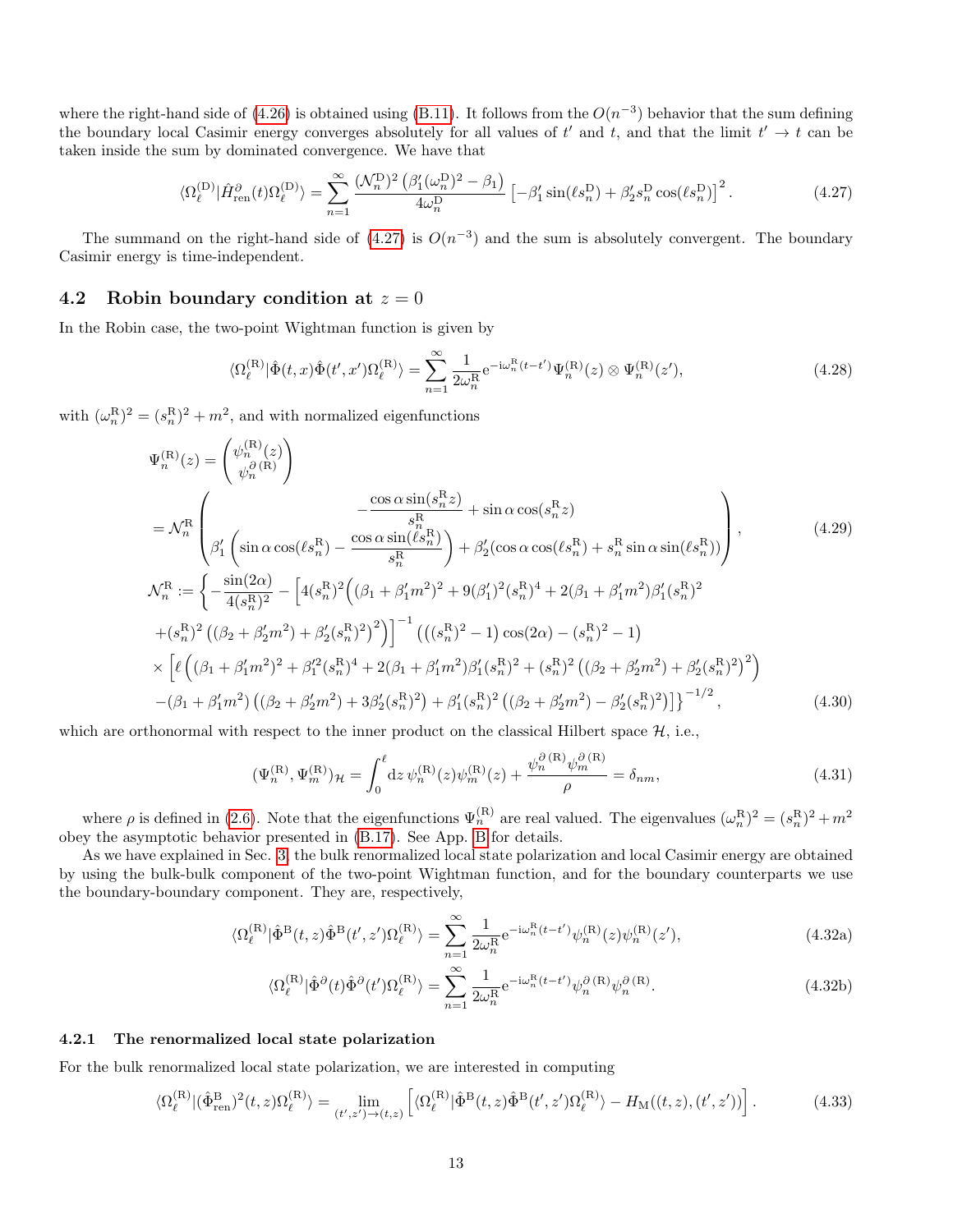The strategy to obtain the limit on the right-hand side of [\(4.33\)](#page-12-2) is similar to the one in the Dirichlet case. We show the details of the calculation in App. [C.1,](#page-20-2) and state directly the result,

$$
\langle \Omega_{\ell}^{(\mathcal{R})} | (\hat{\Phi}_{\text{ren}}^{\mathcal{B}})^{2}(t,z) \Omega_{\ell}^{(\mathcal{R})} \rangle = \frac{1}{4\pi} \ln \left( \frac{m^{2}\ell^{2}}{4\pi^{2}} \right) + \frac{\gamma}{2\pi} - \frac{1}{2\pi} \Re \left( e^{-\frac{i\pi}{\ell}z} \ln \left( 1 - e^{\frac{i2\pi}{\ell}z} \right) \right)
$$
  
+ 
$$
\sum_{n=1}^{\infty} \left\{ \left[ \frac{(\mathcal{N}_{n}^{\mathcal{R}})^{2}}{2\omega_{n}^{\mathcal{R}}} \left( \sin^{2} \alpha \cos^{2} \left( s_{n}^{\mathcal{R}} z \right) + \frac{\cos^{2} \alpha}{(s_{n}^{\mathcal{R}})^{2}} \sin^{2} \left( s_{n}^{\mathcal{R}} z \right) \right) - \frac{1}{\pi n} \cos^{2} \left( \frac{\pi}{\ell} (n-1) z \right) \right]
$$
  
- 
$$
\frac{(\mathcal{N}_{n}^{\mathcal{R}})^{2}}{2\omega_{n}^{\mathcal{R}} s_{n}^{\mathcal{R}}} \sin \alpha \cos \alpha \sin \left( 2s_{n}^{\mathcal{R}} z \right) \right\}.
$$
 (4.34)

As is the case for a Dirichlet boundary condition at  $z = 0$ , the renormalized local state polarization contains a logarithmic divergence at  $z = 0$  and  $z = \ell$ . We stress again that this divergence is integrable, and hence contributes as a finite term to the integrated total bulk state polarization. We also stress that the summand appearing on the right-hand side of [\(4.34\)](#page-13-0) is  $O(n^{-2})$  for all  $z \in (0, \ell)$ , hence summable. The sum converges absolutely and uniformly in z. We also point out that the bulk renormalized local state polarization is time-independent.

For the boundary renormalized local state polarization, we wish to compute

<span id="page-13-1"></span><span id="page-13-0"></span>
$$
\langle \Omega_{\ell}^{(\mathcal{R})} | (\hat{\Phi}_{\text{ren}}^{\partial})^2 (t) \Omega_{\ell}^{(\mathcal{R})} \rangle = \lim_{t' \to t} \langle \Omega_{\ell}^{(\mathcal{R})} | \hat{\Phi}^{\partial} (t) \hat{\Phi}^{\partial} (t') \Omega_{\ell}^{(\mathcal{R})} \rangle. \tag{4.35}
$$

The details of the calculations are presented in App. [C.2](#page-22-0) and we simply state the result,

$$
\langle \Omega_{\ell}^{(\mathrm{R})} | (\hat{\Phi}_{\mathrm{ren}}^{\partial})^2 (t) \Omega_{\ell}^{(\mathrm{R})} \rangle = \sum_{n=1}^{\infty} \frac{(\mathcal{N}_n^{\mathrm{R}})^2}{2\omega_n^{\mathrm{R}}} \left[ \beta_1' \left( \sin \alpha \cos(\ell s_n^{\mathrm{R}}) - \frac{\cos \alpha \sin(\ell s_n^{\mathrm{R}})}{s_n^{\mathrm{R}}} \right) \right. \\
\left. + \beta_2' (\cos \alpha \cos(\ell s_n^{\mathrm{R}}) + s_n^{\mathrm{R}} \sin \alpha \sin(\ell s_n^{\mathrm{R}})) \right]^2. \tag{4.36}
$$

We note that the boundary renormalized local state polarization is time-independent. The summand on the right-hand side of  $(4.36)$  is  $O(n^{-5})$  and the sum converges absolutely.

#### 4.2.2 The local Casimir energy

The bulk local Casimir energy for a Robin boundary condition at  $z = 0$  is given by

$$
\langle \Omega_{\ell}^{(R)} | \hat{H}^{B}(t,z) \Omega_{\ell}^{(R)} \rangle = -\frac{\pi}{24\ell^{2}} - \frac{\cot \alpha}{2\pi \ell} - \frac{\beta_{1}^{\prime}}{2\pi \beta_{2}^{\prime} \ell} + \frac{m^{2}}{8\pi} \left[ 1 + \ln \left( \frac{m^{2} \ell^{2}}{4\pi^{2}} \right) \right] + \frac{\gamma m^{2}}{4\pi}
$$

$$
- \frac{m^{2}}{2\pi} \Re \left[ e^{-i\frac{2\pi}{\ell}z} \ln \left( 1 - e^{i\frac{2\pi}{\ell}z} \right) \right] - m^{2} \sum_{n=1}^{\infty} \frac{(\mathcal{N}_{n}^{R})^{2}}{2\omega_{n}^{R}s_{n}^{R}} \sin \alpha \cos \alpha \sin \left( 2s_{n}^{R} z \right)
$$

$$
+ \sum_{n=1}^{\infty} \left\{ \frac{(\mathcal{N}_{n}^{R})^{2}}{8\omega_{n}^{R}} \left( (\omega_{n}^{R})^{2} + (s_{n}^{R})^{2} \right) \left( \sin^{2} \alpha + \frac{\cos^{2} \alpha}{(s_{n}^{R})^{2}} \right) - \frac{\pi (n-1)}{2\ell^{2}} \right\}
$$

$$
+ \frac{m^{2}}{2} \sum_{n=1}^{\infty} \left[ \frac{(\mathcal{N}_{n}^{R})^{2}}{4\omega_{n}^{R}} \left( \sin^{2} \alpha - (s_{n}^{R})^{-2} \cos^{2} \alpha \right) \cos(2s_{n}^{R} z) - \frac{1}{2\pi n} \cos \left( \frac{2(n-1)\pi}{\ell} z \right) \right]
$$

$$
+ \frac{m^{2}}{2} \sum_{n=1}^{\infty} \left[ \frac{(\mathcal{N}_{n}^{R})^{2}}{2\omega_{n}^{R}} \left( \sin^{2} \alpha \cos^{2} \left( s_{n}^{R} z \right) + \frac{\cos^{2} \alpha}{(s_{n}^{R})^{2}} \sin^{2} \left( s_{n}^{R} z \right) \right) - \frac{1}{\pi n} \cos^{2} \left( \frac{\pi}{\ell} (n-1) z \right) \right]. \tag{4.37}
$$

The computations leading to [\(4.37\)](#page-13-2) are presented in App. [C.3.](#page-23-0) As in the case of the renormalized local state polarization, appearing in [\(4.34\)](#page-13-0), an integrable, logarithmic divergence appears at  $z = 0$  and  $z = \ell$ , and the result is time independent. The summand defined on the right-hand side of  $(4.37)$  is  $O(n^{-2})$  for all  $z \in (0, \ell)$  and the sum converges absolutely and uniformly in z.

In App. [C.4](#page-25-0) we show that the boundary local Casimir energy for a Robin boundary condition at  $z = 0$  is given by

<span id="page-13-3"></span><span id="page-13-2"></span>
$$
\langle \Omega_{\ell}^{(\mathrm{R})} | \hat{H}_{\mathrm{ren}}^{\partial}(t) \Omega_{\ell}^{(\mathrm{R})} \rangle = \sum_{n=1}^{\infty} \frac{\left[ \beta_{1}^{\prime}(\omega_{n}^{\mathrm{R}})^{2} - \beta_{1} \right] (\mathcal{N}_{n}^{\mathrm{R}})^{2}}{4\omega_{n}^{\mathrm{R}}} \left[ \beta_{1}^{\prime} \left( \sin \alpha \cos(\ell s_{n}^{\mathrm{R}}) - \frac{\cos \alpha \sin(\ell s_{n}^{\mathrm{R}})}{s_{n}^{\mathrm{R}}} \right) + \beta_{2}^{\prime} (\cos \alpha \cos(\ell s_{n}^{\mathrm{R}}) + s_{n}^{\mathrm{R}} \sin \alpha \sin(\ell s_{n}^{\mathrm{R}})) \right]^{2}.
$$
\n(4.38)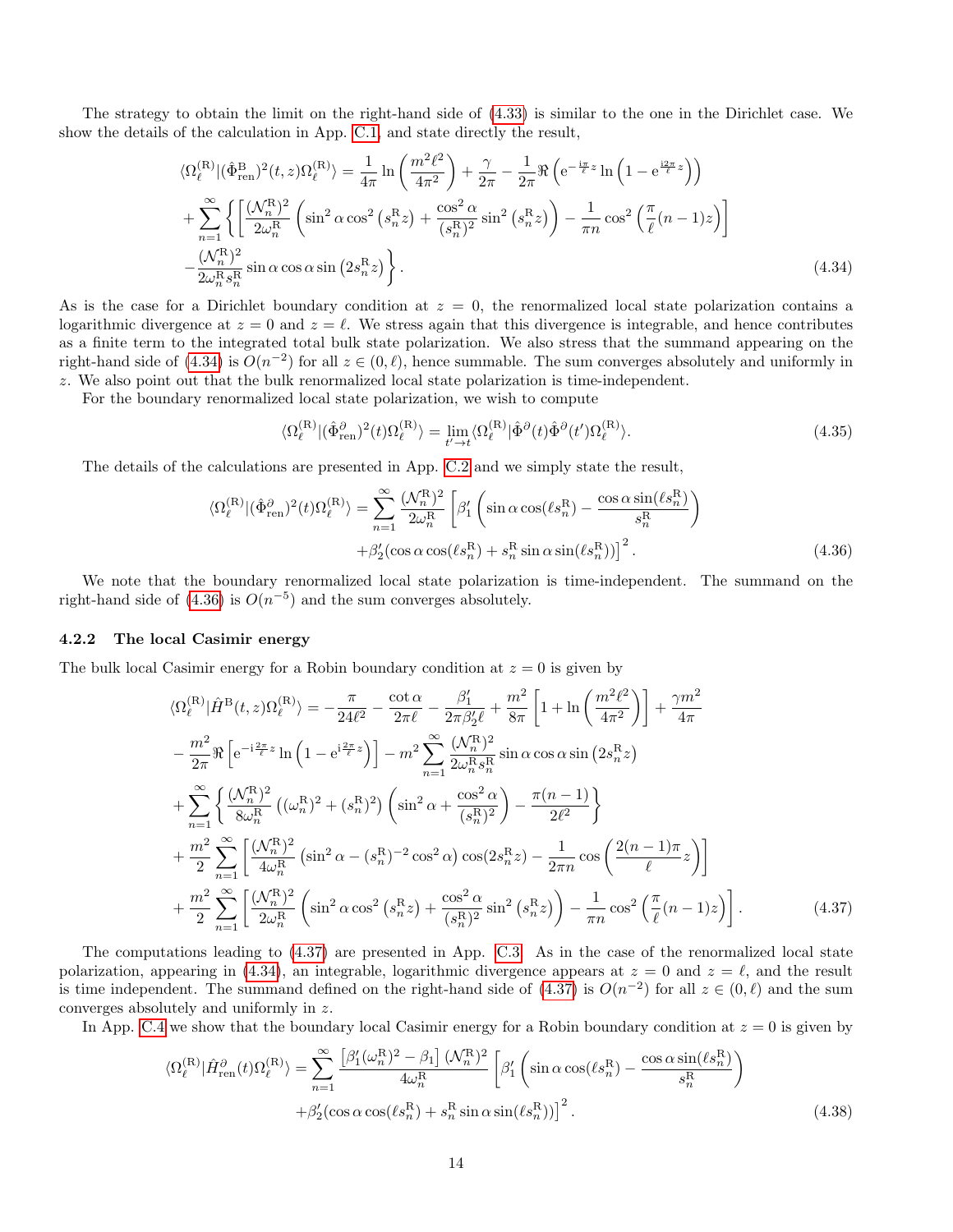The summand on the right-hand side of  $(4.38)$  is  $O(n^{-3})$  and the sum converges absolutely. We stress that the result for the boundary local Casimir energy is time independent.

This result concludes the study of the system at zero temperature.

### <span id="page-14-0"></span>5 The Casimir effect at positive temperature

In this section we show how to obtain the Casimir effect at positive temperatures. We set the potential  $V(z) = 0$ , and we always suppose that the operator  $A$  is positive, that is to say, that all its eigenvalues are positive. In particular, this is true if the assumptions of Proposition [1](#page-3-7) hold. We are concerned in the case in which  $\beta'_2 \neq 0$ . We shall follow a strategy that will allow us to write down both the renormalized local state polarization and the local Casimir energy at positive temperature  $T = 1/\beta$  in terms of the quantities at zero temperature. We will deal with the Dirichlet and Robin cases simultaneously.

We write [\(3.5\)](#page-5-3) as

$$
\langle \hat{\Phi}(t,z)\hat{\Phi}(t',z')\rangle_{\beta} = \sum_{n=1}^{\infty} \frac{1}{2\omega_n} \Psi_n(z) \otimes \overline{\Psi_n(z')} \left[ e^{-i\omega_n(t-t')} + \frac{1}{e^{\beta\omega_j} - 1} \left( e^{-i\omega_n(t-t')} + e^{i\omega_n(t-t')} \right) \right].
$$
 (5.1)

By  $(3.3)$  and  $(5.1)$  we have,

<span id="page-14-1"></span>
$$
\langle \hat{\Phi}(t,z)\hat{\Phi}(t',z')\rangle_{\beta} = \langle \Omega_{\ell}|\hat{\Phi}(t,z)\hat{\Phi}(t',z')\Omega_{\ell}\rangle + \sum_{n=1}^{\infty} \frac{1}{2\omega_n} \Psi_n(z) \otimes \overline{\Psi_n(z')} \frac{1}{e^{\beta\omega_j} - 1} \left(e^{-i\omega_n(t-t')} + e^{i\omega_n(t-t')}\right).
$$
\n(5.2)

We use the following result to write the renormalized local state polarization and local Casimir energy at positive temperature in terms of the quantities at zero temperature.

<span id="page-14-4"></span>**Lemma 2.** Let  $\Psi_n$ ,  $s_n$  and  $\omega_n$  be as in the cases of Dirichlet or Robin boundary conditions at  $z = 0$ ,  $\Psi_n^{(D)}$  ( [\(4.2\)](#page-7-3), [\(4.3\)](#page-7-2)), respectively  $s_n^D$  ( . [\(B.11\)](#page-19-0)) and  $\omega_n^D = [(s_n^D)^2 + m^2]^{1/2}$  or  $\Psi_n^{(R)}$  ( [\(4.29\)](#page-12-3), [\(4.30\)](#page-12-4)),  $s_n^R$  ( [\(B.17\)](#page-20-1)) and  $\omega_n^{\text{R}}=\left[(s_n^{\text{R}})^2+m^2\right]^{1/2}$ . The sums defined by the tensor-product components

<span id="page-14-3"></span>
$$
S_{\mathcal{B}} := \sum_{n=1}^{\infty} \frac{1}{2\omega_n} \psi_n(z) \psi_n(z') \frac{1}{e^{\beta \omega_j} - 1} \left( e^{-i\omega_n(t - t')} + e^{i\omega_n(t - t')} \right),
$$
  
\n
$$
S_{\partial} := \sum_{n=1}^{\infty} \frac{1}{2\omega_n} \psi_n^{\partial} \psi_n^{\partial} \frac{1}{e^{\beta \omega_j} - 1} \left( e^{-i\omega_n(t - t')} + e^{i\omega_n(t - t')} \right),
$$
\n(5.3a)

converge absolutely for  $\beta > 0$ , and uniformly for any values of  $0 \leq z, z' \leq \ell$  and  $t, t' \in \mathbb{R}$ .

*Proof.* It follows from the eigenfunctions  $\psi_n$  in the Dirichlet and Robin cases and from the large n estimates for  $s_n$ (see  $(4.2)$ ,  $(4.3)$ ,  $(B.11)$ ,  $(4.14)$ , and  $(4.29)$ ,  $(4.30)$ ,  $(B.17)$ , and  $(C.15)$ , respectively) that there exists polynomially bounded functions  $P^{B}, P^{\partial}: \mathbb{N} \to \mathbb{R}^{+}$  such that for  $z, z' \in (0, \ell)$ ,

$$
\left|\frac{1}{2\omega_n}\psi_n(z)\psi_n(z')\right| \le P^{\mathcal{B}}(n) = O(n^{-1}),\tag{5.4a}
$$

$$
\left|\frac{1}{2\omega_n} \left(\psi_n^{\partial}\right)^2\right| \le P^{\partial}(n) = O(n^{-5}),\tag{5.4b}
$$

where the right-hand side of [\(5.4a\)](#page-14-2) is uniform for  $z, z' \in (0, \ell)$ .

It then follows that

$$
\sum_{n=1}^{\infty} \left| \frac{1}{2\omega_n} \psi_n(z) \psi_n(z') \frac{1}{e^{\beta \omega_j} - 1} \left( e^{-i\omega_n(t - t')} + e^{i\omega_n(t - t')} \right) \right| \le \sum_{n=1}^{\infty} \frac{2P^B(n)}{e^{\beta \omega_j} - 1} < \infty,\tag{5.5a}
$$

$$
\sum_{n=1}^{\infty} \left| \frac{1}{2\omega_n} \left( \psi_n^{\partial} \right)^2 \frac{1}{e^{\beta \omega_j} - 1} \left( e^{-i\omega_n (t - t')} + e^{i\omega_n (t - t')} \right) \right| \le \sum_{n=1}^{\infty} \frac{2P^{\partial}(n)}{e^{\beta \omega_j} - 1} < \infty.
$$
 (5.5b)

<span id="page-14-5"></span><span id="page-14-2"></span> $\Box$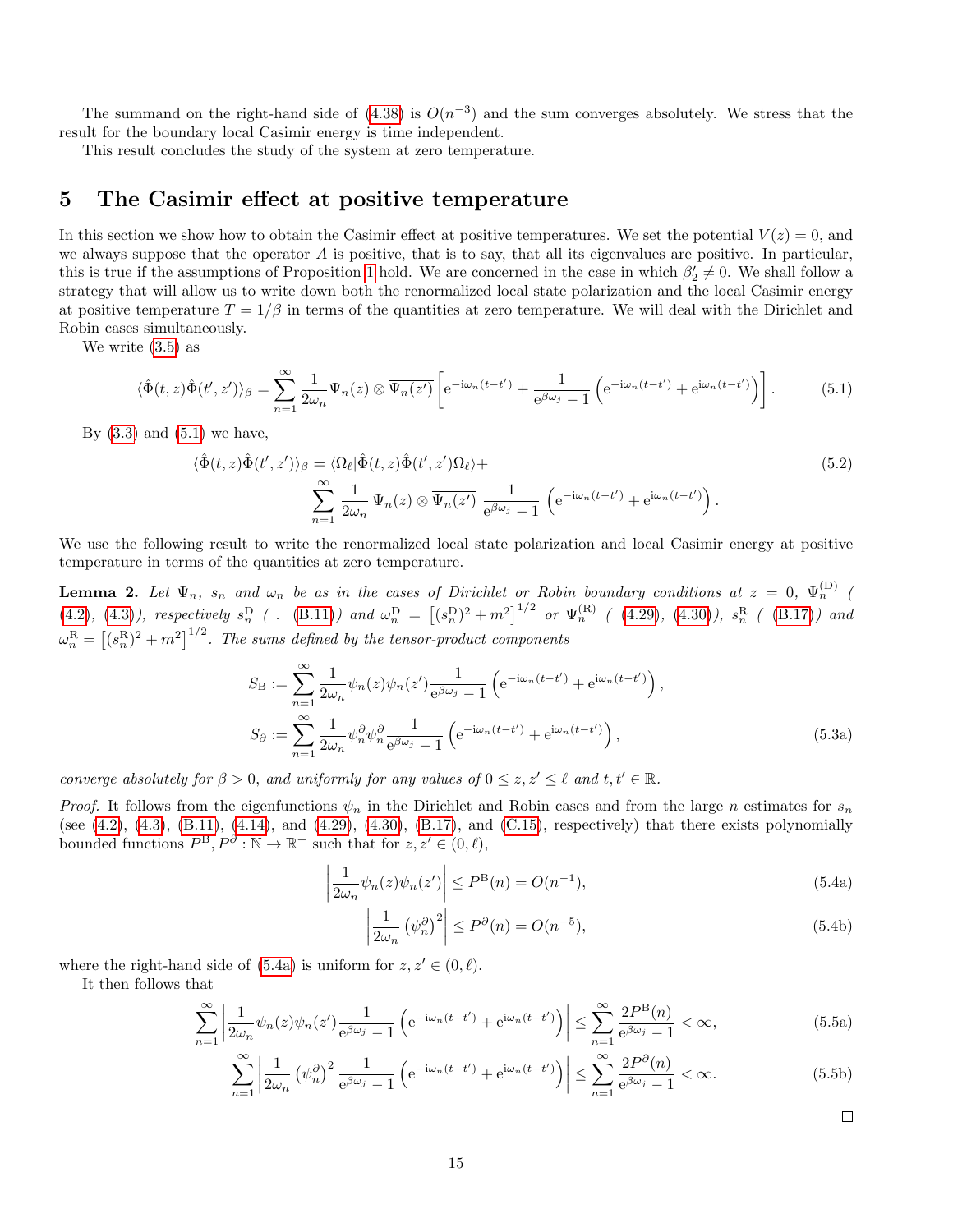We define the renormalized local state polarization at positive temperature as follows,

$$
\langle (\hat{\Phi}^{\mathcal{B}})^2(t,z) \rangle_{\beta,\text{ren}} := \lim_{(t',z') \to (t,z)} \left[ \langle \hat{\Phi}^{\mathcal{B}}(t,z) \hat{\Phi}^{\mathcal{B}}(t',z') \rangle_{\beta} - H_{\mathcal{M}}((t,z),(t',z')) \right],\tag{5.6a}
$$

<span id="page-15-1"></span><span id="page-15-0"></span>
$$
\langle (\hat{\Phi}^{\partial})^2(t) \rangle_{\beta, \text{ren}} := \lim_{t' \to t} \langle \hat{\Phi}^{\partial}(t) \hat{\Phi}^{\partial}(t') \rangle_{\beta}.
$$
\n(5.6b)

It follows from [\(5.2\)](#page-14-3) and Lemma [2](#page-14-4) that the bulk and boundary renormalized local state polarizations at positive temperature are given by

$$
\langle (\hat{\Phi}^{\mathcal{B}})^2(t,z) \rangle_{\beta,\text{ren}} = \langle \Omega_{\ell}^{(\mathcal{D}/\mathcal{R})} | (\hat{\Phi}_{\text{ren}}^{\mathcal{B}})^2(t,z) \Omega_{\ell}^{(\mathcal{D}/\mathcal{R})} \rangle + \sum_{n=1}^{\infty} \frac{\left[ \psi_n^{(\mathcal{D}/\mathcal{R})}(z) \right]^2}{\omega_n^{(\mathcal{D}/\mathcal{R})} \left( e^{\beta \omega_n^{(\mathcal{D}/\mathcal{R})}} - 1 \right)},\tag{5.7a}
$$

$$
\langle (\hat{\Phi}^{\partial})^2(t) \rangle_{\beta, \text{ren}} = \langle \Omega_{\ell}^{(D/R)} | (\hat{\Phi}^{\partial})^2_{\text{ren}}(t) \Omega_{\ell}^{(D/R)} \rangle + \sum_{n=1}^{\infty} \frac{\left[ \psi_n^{\partial (D/R)} \right]^2}{\omega_n^{(D/R)} \left( e^{\beta \omega_n^{(D/R)}} - 1 \right)}.
$$
\n(5.7b)

The sum on the right-hand side of [\(5.7a\)](#page-15-0) is absolutely convergent and converges exponentially fast for all  $z \in (0, \ell)$ . The sum on the right-hand side of [\(5.7b\)](#page-15-1) is absolutely convergent and converges exponentially fast.

We define the local Casimir energy at positive temperature in the bulk and in the boundary as follows,

$$
\langle \hat{H}_{\text{ren}}^{\text{B}}(t,z) \rangle_{\beta} := \lim_{(t',z') \to (t,z)} \frac{1}{2} \left[ \left( \partial_t \partial_{t'} + \partial_z \partial_{z'} + m^2 \right) \langle \hat{\Phi}^{\text{B}}(t,z) \hat{\Phi}^{\text{B}}(t',z') \rangle_{\beta} \right. \\ \left. - \left( \partial_t \partial_{t'} + \partial_z \partial_{z'} + m^2 \right) H_{\text{M}}((t,z), (t',z')) \right], \tag{5.8a}
$$

<span id="page-15-6"></span><span id="page-15-5"></span><span id="page-15-2"></span>
$$
\langle \hat{H}_{\text{ren}}^{\partial}(t) \rangle_{\beta} = \lim_{t' \to t} \frac{1}{2} \left( \beta_1' \partial_t \partial_{t'} - \beta_1 \right) \langle \hat{\Phi}^{\partial}(t, z) \hat{\Phi}^{\partial}(t', z') \rangle_{\beta}.
$$
 (5.8b)

Then, by  $(5.2)$ ,  $(5.8a)$ , and  $(5.8b)$  we have,

$$
\langle \hat{H}_{\text{ren}}^{\text{B}}(t,z) \rangle_{\beta} = \langle \Omega_{\ell}^{(\text{D/R})} | \hat{H}_{\text{ren}}^{\text{B}}(t,z) \Omega_{\ell}^{(\text{D/R})} \rangle + \sum_{n=1}^{\infty} \left[ \frac{\left( (\omega_{n}^{(\text{D/R})})^{2} + m^{2} \right) \left[ \psi_{n}^{(\text{D/R})}(z) \right]^{2}}{2\omega_{n}^{(\text{D/R})}} \frac{\left[ \phi_{n}^{(\text{D/R})}(z) \right]^{2}}{e^{\beta \omega_{n}^{(\text{D/R})}} - 1} + \frac{1}{2\omega_{n}^{(\text{D/R})}} \left[ \frac{\partial_{z} \psi_{n}^{(\text{D/R})}(z) \right]^{2}}{e^{\beta \omega_{n}^{(\text{D/R})}} - 1} \right], \tag{5.9a}
$$

<span id="page-15-3"></span>
$$
\langle \hat{H}_{\text{ren}}^{\partial}(t) \rangle_{\beta} = \langle \Omega_{\ell}^{(\text{D/R})} | \hat{H}_{\text{ren}}^{\partial}(t) \Omega_{\ell}^{(\text{D/R})} \rangle + \sum_{n=1}^{\infty} \frac{\left( \beta_{1}^{\prime} (\omega_{n}^{(\text{D/R})})^{2} - \beta_{1} \right)}{2 \omega_{n}^{(\text{D/R})}} \frac{\left[ \psi_{n}^{\partial} (\text{D/R}) \right]^{2}}{e^{\beta \omega_{n}^{(\text{D/R})}} - 1}, \tag{5.9b}
$$

where the sums appearing on the right-hand side of [\(5.9a\)](#page-15-2) and [\(5.9b\)](#page-15-3) are absolutely convergent by an adaptation of Lemma [2](#page-14-4) and converge exponentially fast. In particular, it can be verified that polynomially bounded functions such as the ones appearing on [\(5.4a\)](#page-14-2) and [\(5.4b\)](#page-14-5) can be found for the sums appearing on the right-hand side of [\(5.9a\)](#page-15-2) and  $(5.9b)$ . Furthermore, the sum on the right-hand side of  $(5.9a)$  converges uniformly in z.

We note that, as expected, when  $\beta \to \infty$ , the results obtained in this section for the renormalized local state polarization and local Casimir energy reduce to the zero temperature ones.

### <span id="page-15-4"></span>6 Numerical examples

In this section we present some numerical examples for the local Casimir energy at temperature zero in the case in which we set a Dirichlet boundary condition at  $z = 0$ . We fix the parameters of the problem to  $\beta_1 = -1$ ,  $\beta'_1 = 1$ ,  $\beta_2 = 1, m^2 = 1$  $\beta_2 = 1, m^2 = 1$  $\beta_2 = 1, m^2 = 1$  and  $\ell = 1$ , and compare three representative cases, for  $\beta'_2 = -0.5, \beta'_2 = -0.05$  and  $\beta'_2 = 0.5$  in Fig. 1, [2](#page-16-1) and [3](#page-17-2) respectively, in which the total integrated Casimir energy can be positive or negative. While the case  $\beta'_2 = 0.5$ does not satisfy the hypotheses of Prop. [1,](#page-3-7) our numerics verify that the operator A is positive in this case too. In each case, as  $z \to 0$  we observe a negative logarithmic divergence and as  $z \to \ell = 1$  a positive logarithmic divergence for the local Casimir energy.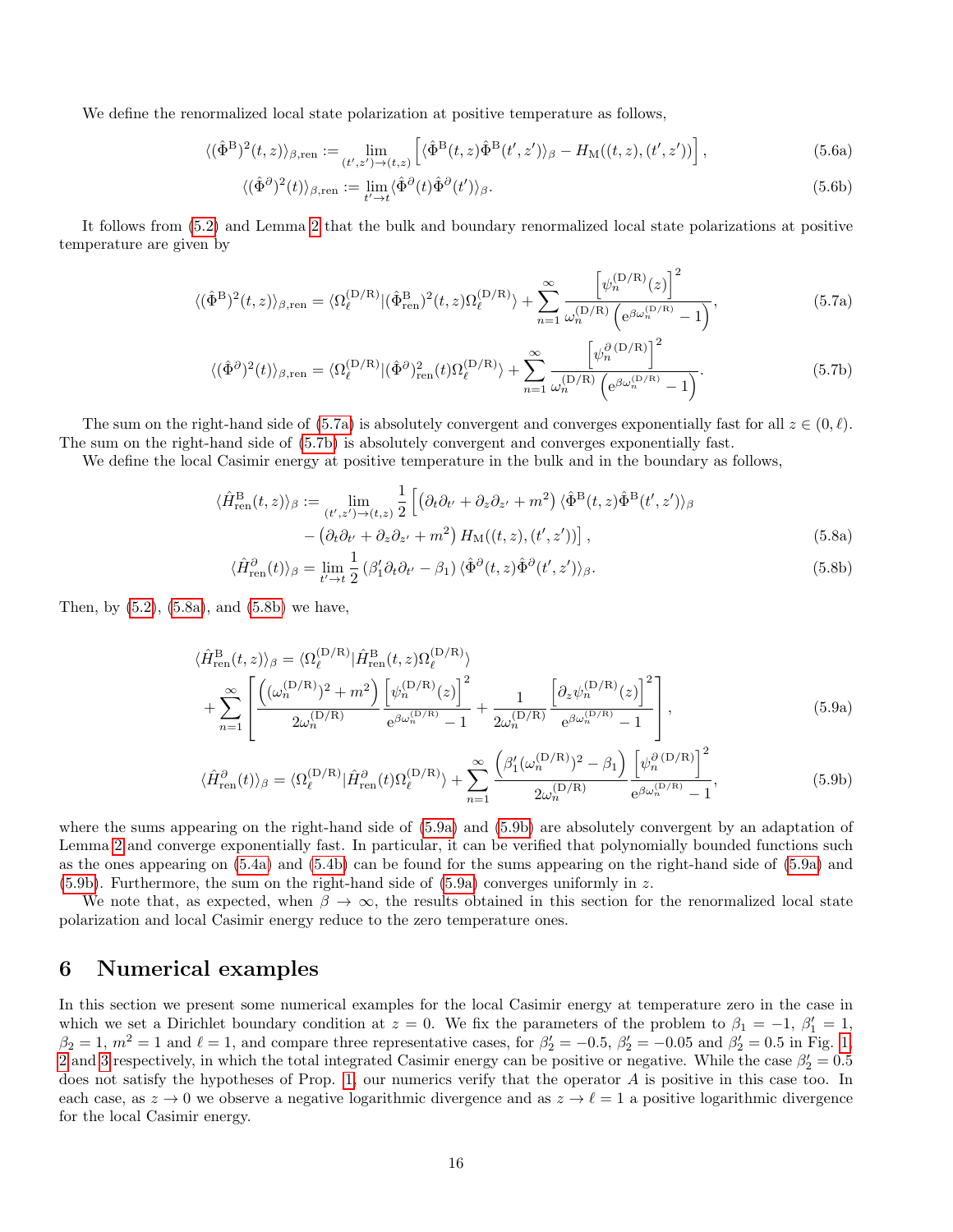The plots presented in this section are obtained by numerically approximating the local Casimir energy using the first 50 eigenvalues in each case. More precise numerical results can be carried out in cases of interest by computing a larger number of eigenvalues.

We will denote by

$$
E_0(t) := \int_0^{\ell} dz \, \langle \Omega_{\ell}^{(\mathcal{D})} | \hat{H}_{\text{ren}}^{\mathcal{B}}(t, z) \Omega_{\ell}^{(\mathcal{D})} \rangle \tag{6.1}
$$

the integrated Casimir energy at zero temperature in the bulk, i.e., the bulk total energy of the ground state. Note that in our cases, due to the conservation of the local energy in time,  $E_0$  is time-independent.



<span id="page-16-0"></span>Figure 1: Case  $\beta'_2 = -0.5$ . The boundary Casimir energy is  $\langle \Omega_\ell^{(D)} \rangle$  $\hat{H}_{\rm ren}^{\partial}\Omega_{\ell}^{(\rm D)}$  $\binom{1}{\ell} \approx 0.23$ . The integrated bulk Casimir energy is  $E_0 \approx 75.85$ .



<span id="page-16-1"></span>Figure 2: Case  $\beta'_2 = -0.05$ . The boundary Casimir energy is  $\langle \Omega_\ell^{(D)} \rangle$  $\hat{H}_{\rm ren}^{\partial}\Omega_{\ell}^{(\rm D)}$  $\binom{1}{\ell} \approx 0.73$ . The integrated bulk Casimir energy is  $E_0 \approx -77.84$ .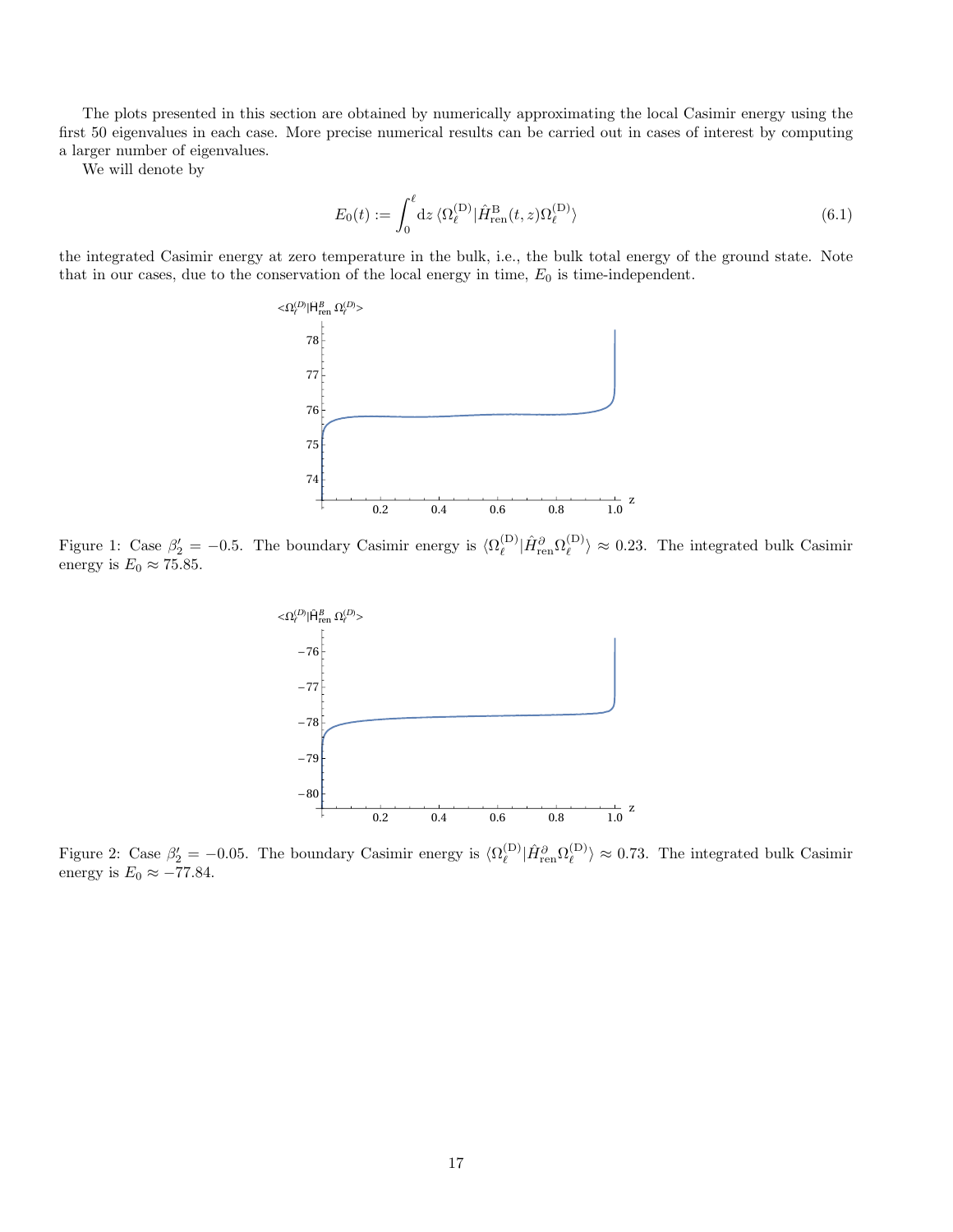

<span id="page-17-2"></span>Figure 3: Case  $\beta'_2 = 0.5$ . The boundary Casimir energy is  $\langle \Omega_\ell^{(D)} \rangle$  $\hat{H}_{\rm ren}^{\partial}\Omega_{\ell}^{(\rm D)}$  $\binom{10}{\ell} \approx 0.43$ . The integrated Casimir energy is  $E_0 \approx -0.08$ .

### <span id="page-17-0"></span>7 Final remarks

Throughout this work we have obtained the renormalized local state polarization and local Casimir energy for a system consisting of a bulk scalar field defined on the interval  $[0, \ell]$  coupled to a boundary observable defined on the righthand end of the interval. The coupling between the bulk scalar field and the boundary observable is implemented through a dynamical boundary condition for the bulk field. We have given expressions for the renormalized bulk and boundary local state polarization and local Casimir energy at zero temperature in Section [4](#page-7-0) and in Section [5](#page-14-0) at positive temperature. Our computations reveal that the renormalized local state polarization and the local Casimir energy are conserved in time, both for the bulk scalar field and for the boundary observable, and we also show that in the case of the bulk they display logarithmic (integrable) divergences near the boundaries of the interval.

These divergences occur also for non-dynamical boundary conditions in the Dirichlet and Robin class (see e.g. [\[19\]](#page-26-12)), and we stress that they do not obstruct the total (integrated) Casimir energy from being finite, since they are integrable. Indeed, in Section [6](#page-15-4) we have explored numerically a sample of cases and obtained an approximation of the integrated energy numerically.

To the best of our knowledge, the Casimir energy for fields with dynamical boundary conditions had only been studied in [\[17\]](#page-26-13) at zero temperature, but in that case only the integrated Casimir energy was obtained, and no information on the local Casimir energy, which we study here, can be directly inferred from their computational method.

The work that we have carried out here can be generalized in several directions. First, by using Fourier transform methods, one can generalize the case of the interval to  $n$  dimensions. In this case, one has field theory in the bulk and in the boundary. Second, one can study other species of linear fields, such as the Maxwell, Dirac or Proca fields. Third, we have only studied the static Casimir effect, but the dynamical Casimir effect [\[16\]](#page-26-11) should also be of great interest. See, e.g., refs. [\[11,](#page-26-19) [22,](#page-27-19) [25\]](#page-27-20) for the dynamical Casimir effect in the context of quantum field theory and for analogies with black hole radiation and formation. It is particularly interesting the case in which the coefficients  $\beta_1$ ,  $\beta'_1$ ,  $\beta_2$  and  $\beta'_2$  are time-dependent [\[17\]](#page-26-13), [\[42\]](#page-27-15), in which case one should have so-called creation of particles.

### Acknowledgments

Benito A. Juárez-Aubry is supported by a DGAPA-UNAM Postdoctoral Fellowship. This paper was partially written while Ricardo Weder was visiting the Institut de Mathématique d'Orsay, Université Paris-Saclay. Ricardo Weder thanks Christian Gérard for his kind hospitality.

### <span id="page-17-1"></span>A Useful formulae

Let  $\Lambda, k \in \mathbb{R}$ . We have the following formula

$$
\sum_{n=1}^{\infty} \frac{e^{i\Lambda n}}{n^k} = \text{Li}_k\left(e^{i\Lambda}\right),\tag{A.1}
$$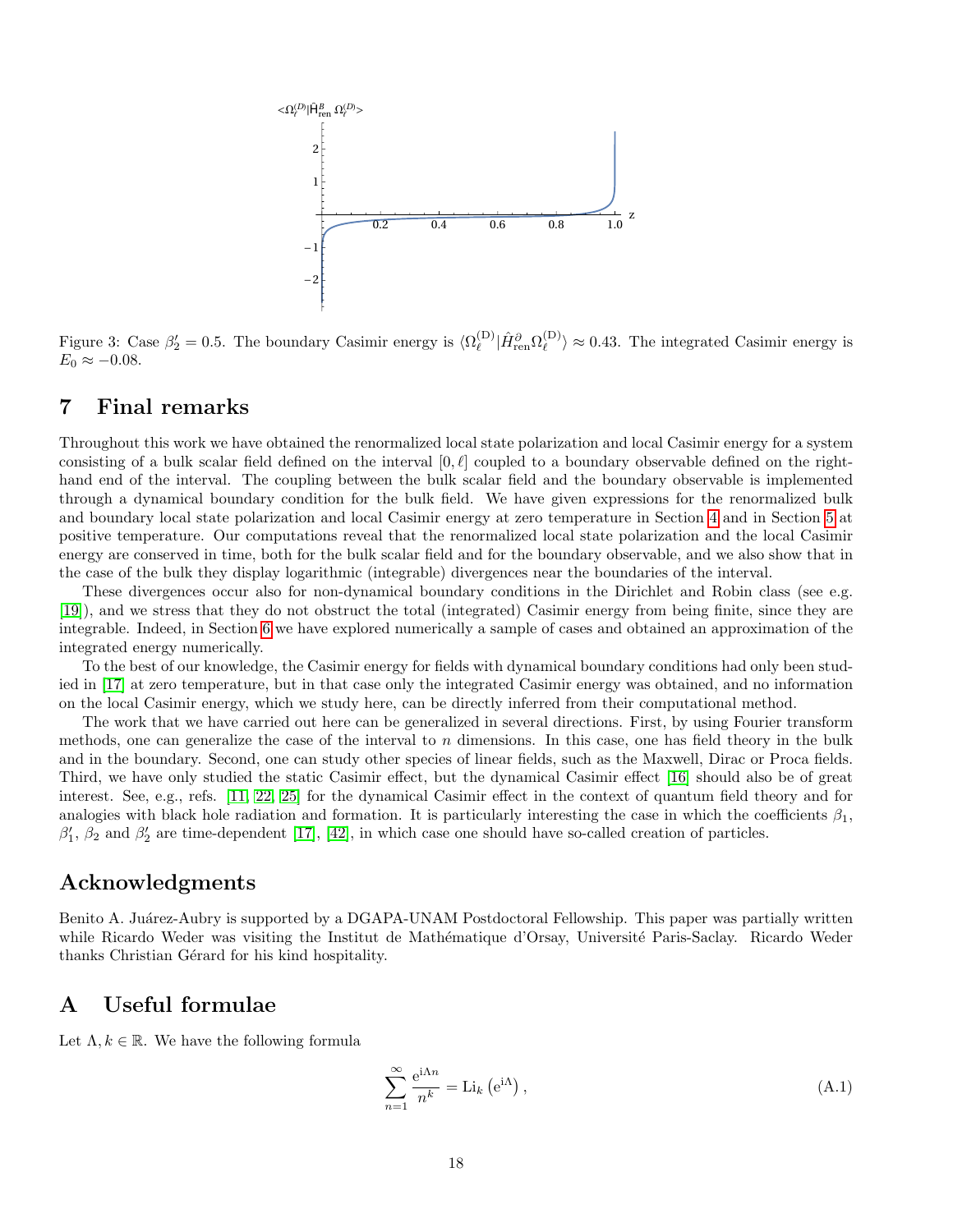where  $Li_k$  is the polylogarithm or Jonquière function of order k, see e.g. [\[31,](#page-27-21) Eq. 25.12.10]. In particular, throughout the paper we will make use of the following three formulae for  $k = 1$ ,  $k = 0$  and  $k = -1$ ,

$$
\sum_{n=1}^{\infty} \frac{e^{i\Lambda n}}{n} = -\ln\left(1 - e^{i\Lambda}\right),\tag{A.2a}
$$

<span id="page-18-4"></span><span id="page-18-3"></span><span id="page-18-1"></span>
$$
\sum_{n=1}^{\infty} e^{i\Lambda n} = \frac{e^{i\Lambda}}{1 - e^{i\Lambda}},
$$
\n(A.2b)

$$
\sum_{n=1}^{\infty} n e^{i\Lambda n} = \frac{e^{i\Lambda}}{(1 - e^{i\Lambda})^2}.
$$
\n(A.2c)

Here, ln z is the principal branch of the logarithm with the argument of z in  $(-\pi, \pi)$ . Equation [\(A.2a\)](#page-18-1) can be easily obtained from the integral representation of  $\text{Li}_1$  [\[31,](#page-27-21) Eq. 25.12.11], whereby

$$
\sum_{n=1}^{\infty} \frac{e^{i\Lambda n}}{n} = Li_1 \left( e^{i\Lambda} \right) = e^{i\Lambda} \int_0^{\infty} dx \frac{1}{e^x - e^{i\Lambda}} = -\ln \left( 1 - e^{i\Lambda} \right),\tag{A.3}
$$

while  $(A.2b)$  can be obtained from  $(A.2a)$  by taking derivatives in  $\Lambda$  on the left-hand and right-hand sides. Similarly,  $(A.2c)$  is obtained taking the derivative in  $\Lambda$  on the left-hand and right-hand sides of  $(A.2b)$ . Let  $x \in \mathbb{R}$ . It holds that

<span id="page-18-2"></span>
$$
\left| e^{ix} - \sum_{k=0}^{n} \frac{(ix)^k}{k!} \right| \le \frac{|x|^{n+1}}{(n+1)!},\tag{A.4}
$$

for any  $n \in \mathbb{N}_0$ . This follows from estimating the Lagrange Remainder in the Taylor series for  $e^{ix}$  to order n, cf. formulae 0.317.2 and 0.317.3 in [\[23\]](#page-27-22).

### <span id="page-18-0"></span>B Asymptotic estimates for the eigenvalues

In this appendix, we obtain asymptotic formulae for the eigenvalues,  $\omega_n^2$ ,  $n = 1, \ldots$ , of our classical problem in Section [2,](#page-2-1) with  $V(z) = 0$  in the cases where there is a Dirichlet or Robin boundary condition at  $z = 0$ . The results that we present here are an improvement on the asymptotics presented in [\[21,](#page-26-0) Sec. 4]. We assume throughout this appendix that  $\rho > 0$  and  $\beta'_2 \neq 0$ . The detailed assumptions of Proposition [1](#page-3-7), which ensure that the eigenvalues for problem [\(2.3\)](#page-2-3) be all positive, are not needed here. The case for  $\beta'_2 = 0$  can also be treated, but estimates like the ones that we shall present in this appendix should be obtained separately, and we will not be concerned with this case. Furthermore, we use use the dispersion relation,  $\omega_n^2 = s_n^2 + m^2$ ,  $n = 1, \ldots$ , to write [\(2.3\)](#page-2-3) as follows,

$$
\begin{cases}\n-\partial_z^2 \varphi = s_n^2 \varphi, \\
\cos \alpha \varphi(0) + \sin \alpha \partial_z \varphi(0) = 0, \ \alpha \in [0, \pi), \\
-\left[ (\beta_1 + \beta_1' m^2) \varphi(\ell) - (\beta_2 + \beta_2' m^2) \partial_z \varphi(\ell) \right] = s_n^2 \left[ \beta_1' \varphi(\ell) - \beta_2' \partial_z \varphi(\ell) \right].\n\end{cases} (B.1)
$$

We are concerned with obtaining large eigenvalue estimates for problem [\(B.1\)](#page-18-5).

In order to obtain the eigenvalues, we seek to find the roots of the Wronskian, which, following standard techniques [\[38\]](#page-27-23) in the problem at hand, can be written as (see [\[21,](#page-26-0) Eq.  $(3.4)$ ])

<span id="page-18-7"></span>
$$
\omega(s^2) = (\beta_1's^2 + \beta_1 + \beta_1'm^2)\phi_{s^2}(\ell) - (\beta_2's^2 + \beta_2 + \beta_2'm^2)\partial_z\phi_{s^2}(\ell),
$$
\n(B.2)

where the eigenfunctions  $\phi_{s^2}$  satisfy

<span id="page-18-6"></span><span id="page-18-5"></span>
$$
-\partial_z^2 \phi_{s^2} = s^2 \phi_{s^2},\tag{B.3}
$$

$$
\begin{pmatrix} \phi_{s^2}(0) \\ \partial_z \phi_{s^2}(0) \end{pmatrix} = \begin{pmatrix} \sin \alpha \\ -\cos \alpha \end{pmatrix},\tag{B.4}
$$

with  $\alpha = 0$  for Dirichlet boundary condition,  $\alpha \in (0, \pi)$  for Robin boundary condition, at  $z = 0$ , and, in particular,  $\alpha = \pi/2$  in the Neumann case.

In the case of Dirichlet boundary condition, we solve [\(B.3\)](#page-18-6) with  $\phi_{s^2}(z) = -\sin(sz)/s$ . For Robin boundary condition, we set  $\phi_{s^2}(z) = -\cos\alpha\sin(sz)/s + \sin\alpha\cos(sz)$  (in particular, for the Neumann case  $\phi_{s^2}(z) = \cos(sz)$ ).

We henceforth use labels D and R for Dirichlet and Robin quantities, respectively.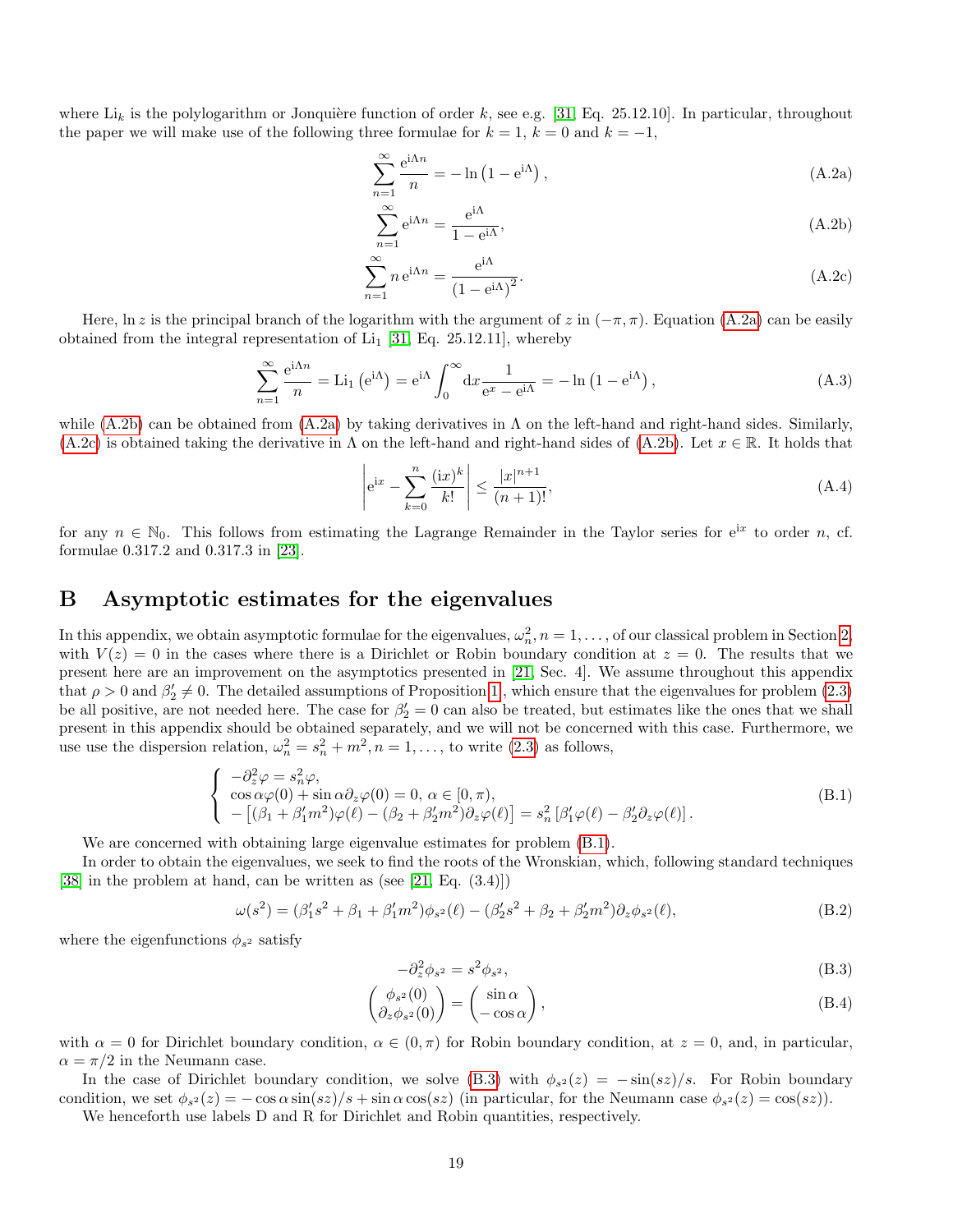#### B.1 Dirichlet boundary condition at  $z = 0$

Following [\[21,](#page-26-0) Sec. 4], Rouché's theorem (see e.g. [\[9\]](#page-26-20)) implies that, for sufficiently large n,

<span id="page-19-1"></span>
$$
s_n^{\mathcal{D}} = \frac{(n - 1/2)\pi}{\ell} + \delta_n^{\mathcal{D}}, \qquad \delta_n^{\mathcal{D}} = O\left(n^{-1}\right). \tag{B.5}
$$

Using [\(B.2\)](#page-18-7), we need to solve for

$$
(\beta_1'(s_n^D)^2 + \beta_1 + \beta_1'm^2)\sin(s_n^D\ell) - s_n^D(\beta_2'(s_n^D)^2 + \beta_2 + \beta_2'm^2)\cos(s_n^D\ell) = 0,
$$
\n(B.6)

which upon using [\(B.5\)](#page-19-1) can be written as

$$
\left[\beta_1'\left(\frac{(n-1/2)\pi}{\ell} + \delta_n^{\mathcal{D}}\right)^2 + \beta_1 + \beta_1'm^2\right] \cos(\delta_n^{\mathcal{D}}\ell) + \left(\frac{(n-1/2)\pi}{\ell} + \delta_n^{\mathcal{D}}\right) \left[\beta_2'\left(\frac{(n-1/2)\pi}{\ell} + \delta_n^{\mathcal{D}}\right)^2 + \beta_2 + \beta_2'm^2\right] \sin(\delta_n^{\mathcal{D}}\ell) = 0. \tag{B.7}
$$

Equation [\(B.7\)](#page-19-2) can be expanded using the fact that  $\delta_n^D = O(n^{-1})$ , and one obtains that

<span id="page-19-2"></span>
$$
\beta_1' + \pi \beta_2' (n - 1/2) \delta_n^{\mathcal{D}} = O\left(n^{-2}\right),\tag{B.8}
$$

from where it follows that

<span id="page-19-3"></span>
$$
s_n^{\mathcal{D}} = \frac{(n - 1/2)\pi}{\ell} + \delta_n^{\mathcal{D}}, \qquad \delta_n^{\mathcal{D}} = -\frac{\beta_1'}{\beta_2'(n - 1/2)\pi} + \epsilon_n^{\mathcal{D}}, \qquad \epsilon_n^{\mathcal{D}} = O\left(n^{-3}\right). \tag{B.9}
$$

Inserting [\(B.9\)](#page-19-3) into [\(B.7\)](#page-19-2), we find the relation

$$
\beta_1 - \frac{(\beta_1')^3}{3(\beta_2')^2} + \frac{(\beta_1')^2}{\ell \beta_2'} - \frac{\beta_1' \beta_2}{\beta_2'} + \frac{\pi^3 \beta_2' (n - 1/2)^3 \epsilon_n^D}{\ell^2} = O\left(n^{-2}\right),\tag{B.10}
$$

which can be solved to yield

$$
s_n^{\mathcal{D}} = \frac{(n - 1/2)\pi}{\ell} + \delta_n^{\mathcal{D}},
$$
  
\n
$$
\delta_n^{\mathcal{D}} = -\frac{\beta_1'}{\beta_2'\pi(n - 1/2)} + \frac{\ell^2(-3\beta_1(\beta_2')^2 + 3\beta_2\beta_1'\beta_2' + (\beta_1')^3) - 3\ell(\beta_1')^2\beta_2'}{3\pi^3(\beta_2')^3(n - 1/2)^3} + O(n^{-5}).
$$
\n(B.11)

The expansion [\(B.11\)](#page-19-0) suffices for our purposes, but one can recursively obtain more precise estimates.

#### B.2 Robin boundary condition at  $z = 0$

The treatment is analogous to the Dirichlet case. Following [\[21,](#page-26-0) Sec. 4], Rouché's theorem (see e.g. [\[9\]](#page-26-20)) implies that, for sufficiently large  $n$ ,

<span id="page-19-5"></span><span id="page-19-4"></span><span id="page-19-0"></span>
$$
s_n^{\mathcal{R}} = \frac{(n-1)\pi}{\ell} + \delta_n^{\mathcal{R}}, \qquad \delta_n^{\mathcal{R}} = O\left(n^{-1}\right). \tag{B.12}
$$

Using [\(B.2\)](#page-18-7), we need to solve for

$$
(\beta_1'(s_n^R)^2 + \beta_1 + \beta_1'm^2) \left[ -\frac{\cos\alpha\sin(s_n^R\ell)}{s_n^R} + \sin\alpha\cos(s_n^R\ell) \right]
$$
  
+  $s_n^R(\beta_2'(s_n^R)^2 + \beta_2 + \beta_2'm^2) [\cos\alpha\cos(s_n^R\ell) + s_n^R \sin\alpha\sin(s_n^R\ell)] = 0,$  (B.13)

which upon using  $(B.12)$  can be written as

$$
\left(\beta_{1}'\left(\frac{(n-1)\pi}{\ell}+\delta_{n}^{\mathcal{R}}\right)^{2}+\beta_{1}+\beta_{1}'m^{2}\right)\left[-\frac{\cos\alpha\sin(\delta_{n}^{\mathcal{R}}\ell)}{\ell}+\sin\alpha\cos(\delta_{n}^{\mathcal{R}}\ell)\right] +\left(\frac{(n-1)\pi}{\ell}+\delta_{n}^{\mathcal{R}}\right)\left(\beta_{2}'\left(\frac{(n-1)\pi}{\ell}+\delta_{n}^{\mathcal{R}}\right)^{2}+\beta_{2}+\beta_{2}'m^{2}\right) \times\left[\cos\alpha\cos(\delta_{n}^{\mathcal{R}}\ell)+\left(\frac{(n-1)\pi}{\ell}+\delta_{n}^{\mathcal{R}}\right)\sin\alpha\sin(\delta_{n}^{\mathcal{R}}\ell)\right]=0.
$$
\n(B.14)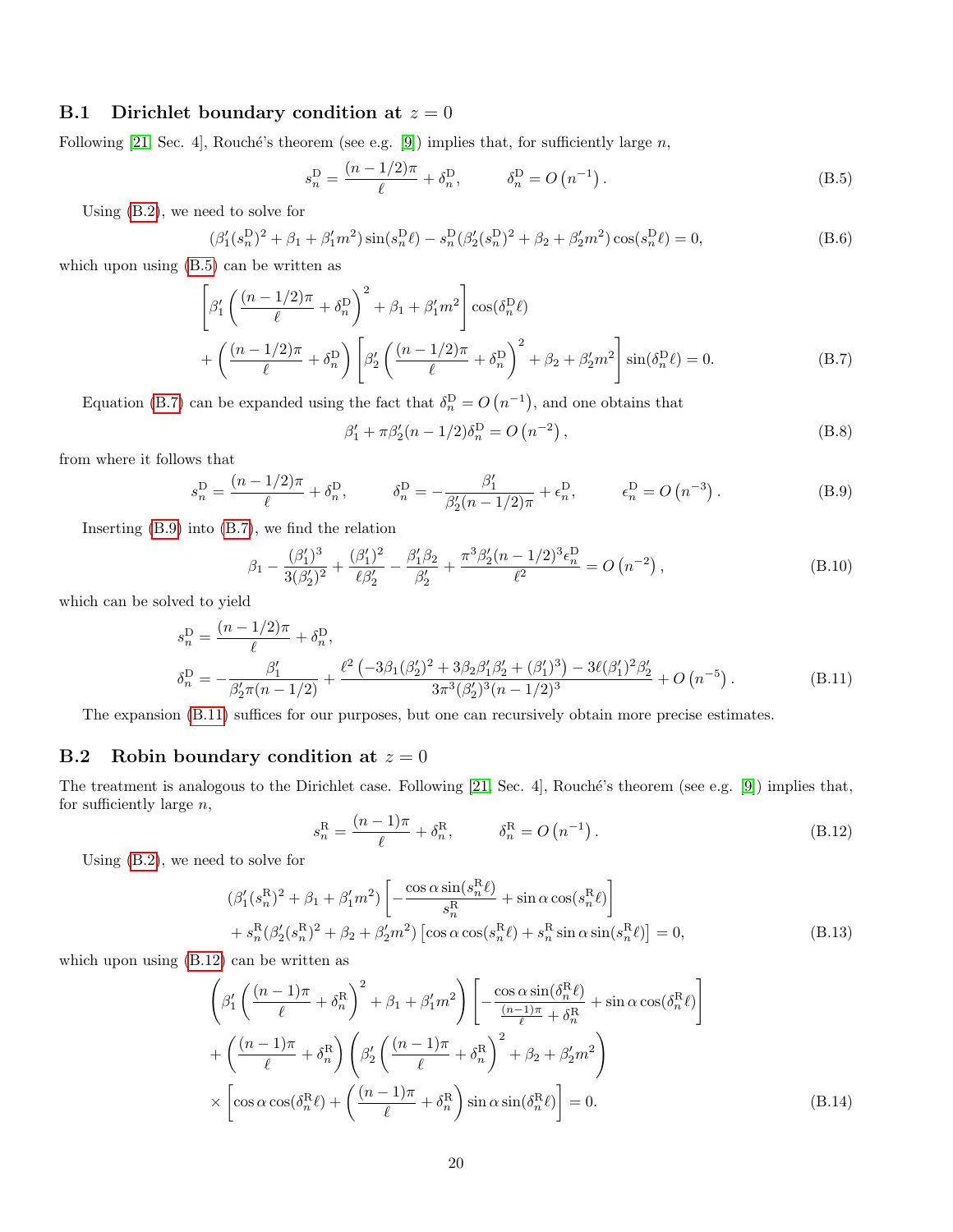Equation [\(B.14\)](#page-19-5) can be expanded using the fact that  $\delta_n^{\mathcal{R}} = O(n^{-1})$ , and one obtains that

<span id="page-20-1"></span>
$$
\sin \alpha (\pi \delta_n^R (n-1)\beta'_2 + \beta'_1) + \beta'_2 \cos \alpha = O(n^{-2}),
$$
\n(B.15)

from where it follows that

<span id="page-20-3"></span>
$$
s_n^{\mathcal{R}} = \frac{(n-1)\pi}{\ell} + \delta_n^{\mathcal{R}}, \qquad \delta_n^{\mathcal{R}} = -\frac{\beta_1' + \beta_2' \cot \alpha}{\beta_2'(n-1)\pi} + \epsilon_n^{\mathcal{R}}, \qquad \epsilon_n^{\mathcal{R}} = O\left(n^{-3}\right). \tag{B.16}
$$

Iterating as in the Dirichlet case by inserting [\(B.16\)](#page-20-3) into [\(B.14\)](#page-19-5), we find that

$$
s_n^{\text{R}} = \frac{(n-1)\pi}{\ell} + \delta_n^{\text{R}},
$$
  
\n
$$
\delta_n^{\text{R}} = -\frac{\beta_1' + \beta_2' \cot \alpha}{\beta_2'(n-1)\pi} + \left(\frac{\ell^2 (-3\beta_1(\beta_2')^2 + 3\beta_2\beta_1'\beta_2' + (\beta_1')^3) - 3\ell(\beta_1')^2\beta_2'}{3\pi^3(\beta_2')^3} + \frac{\ell \cot \alpha [-6\beta_1' + \beta_2' \cot \alpha (3 - \ell \cot \alpha)]}{3\pi^3 \beta_2'}\right) \frac{1}{(n-1)^3} + O(n^{-4}).
$$
\n(B.17)

In the case of Neumann boundary conditions, setting  $\alpha = \pi/2$  in the Robin case, one has the expansion

$$
s_n^N = \frac{(n-1)\pi}{\ell} + \delta_n^N,
$$
  
\n
$$
\delta_n^N = -\frac{\beta_1'}{\beta_2'(n-1)\pi} + \frac{\ell^2(-3\beta_1(\beta_2')^2 + 3\beta_2\beta_1'\beta_2' + (\beta_1')^3) - 3\ell(\beta_1')^2\beta_2'}{3\pi^3(\beta_2')^3(n-1)^3} + O(n^{-4}).
$$
\n(B.18)

# <span id="page-20-0"></span>C Calculations with a Robin boundary condition at  $z = 0$

We present the computations for the renormalized local state polarization and Casimir energy in the case in which a Robin boundary condition is imposed at  $z = 0$ .

#### <span id="page-20-2"></span>C.1 Renormalized local state polarization in the bulk

We are interested in extracting the coincidence-limit singular behavior of

$$
\langle \Omega_{\ell}^{(\mathcal{R})} | \hat{\Phi}^{\mathcal{B}}(t,z) \hat{\Phi}^{\mathcal{B}}(t',z') \Omega_{\ell}^{(\mathcal{R})} \rangle = \sum_{n=1}^{\infty} \left[ R_{\mathcal{B}n}^{V(1)}(t,t',z,z') + R_{\mathcal{B}n}^{V(2)}(t,t',z,z') + R_{\mathcal{B}n}^{V(3)}(t,t',z,z') \right],\tag{C.1a}
$$

<span id="page-20-6"></span><span id="page-20-5"></span>
$$
R_{\rm B\,n}^{\rm V(1)}(t,t',z,z') := \frac{(\mathcal{N}_n^{\rm R})^2}{8\omega_n^{\rm R}} e^{-i\omega_n^{\rm R}(t-t')} \left(\sin^2\alpha + \frac{\cos^2\alpha}{(s_n^{\rm R})^2}\right) \left(e^{is_n^{\rm R}(z-z')} + e^{-is_n^{\rm R}(z-z')}\right),\tag{C.1b}
$$

$$
R_{\rm B\,n}^{\rm V(2)}(t,t',z,z') := \frac{(\mathcal{N}_n^{\rm R})^2}{8\omega_n^{\rm R}} e^{-i\omega_n^{\rm R}(t-t')} \left(\sin^2\alpha - \frac{\cos^2\alpha}{(s_n^{\rm R})^2}\right) \left(e^{i s_n^{\rm R}(z+z')} + e^{-i s_n^{\rm R}(z+z')}\right),\tag{C.1c}
$$

<span id="page-20-7"></span><span id="page-20-4"></span>
$$
R_{\rm B\,n}^{\rm V(3)}(t,t',z,z') := -\frac{(\mathcal{N}_n^{\rm R})^2}{4\omega_n^{\rm R}} e^{-i\omega_n^{\rm R}(t-t')} \frac{\sin\alpha\cos\alpha}{\mathrm{i}s_n^{\rm R}} \left( e^{i s_n^{\rm R}(z+z')} - e^{-i s_n^{\rm R}(z+z')} \right). \tag{C.1d}
$$

It can be seen from the asymptotic estimates [\(B.17\)](#page-20-1) that the sum defined by the summand  $R_{\text{B}_n}^{\text{V}(1)}$  $\frac{N(1)}{B n}$  fails to converge when  $t' = t$  and  $z' = z$ . Let us study this sum in detail. First, we rewrite

$$
\sum_{n=1}^{\infty} R_{\text{B }n}^{\text{V}(1)}(t, t', z, z') = \sum_{n=1}^{\infty} \frac{(\mathcal{N}_n^{\text{R}})^2}{8\omega_n^{\text{R}}} \left( \sin^2 \alpha + (s_n^{\text{R}})^{-2} \cos^2 \alpha \right) \left\{ e^{-i\omega_n^{\text{R}}(t-t')} \left( e^{i s_n^{\text{R}}(z-z')} + e^{-i s_n^{\text{R}}(z-z')} \right) \right. \\
\left. - \left( e^{\frac{i\pi}{\ell}(n-1)[-(t-t') + (z-z')]}\right) + e^{\frac{i\pi}{\ell}(n-1)[-(t-t') - (z-z')]}\right) \right\} \\
+ \sum_{n=1}^{\infty} \frac{(\mathcal{N}_n^{\text{R}})^2}{8\omega_n^{\text{R}}} \left( \sin^2 \alpha + (s_n^{\text{R}})^{-2} \cos^2 \alpha \right) \left( e^{\frac{i\pi}{\ell}(n-1)[-(t-t') + (z-z')]}\right) + e^{\frac{i\pi}{\ell}(n-1)[-(t-t') - (z-z')]}\right). \tag{C.2}
$$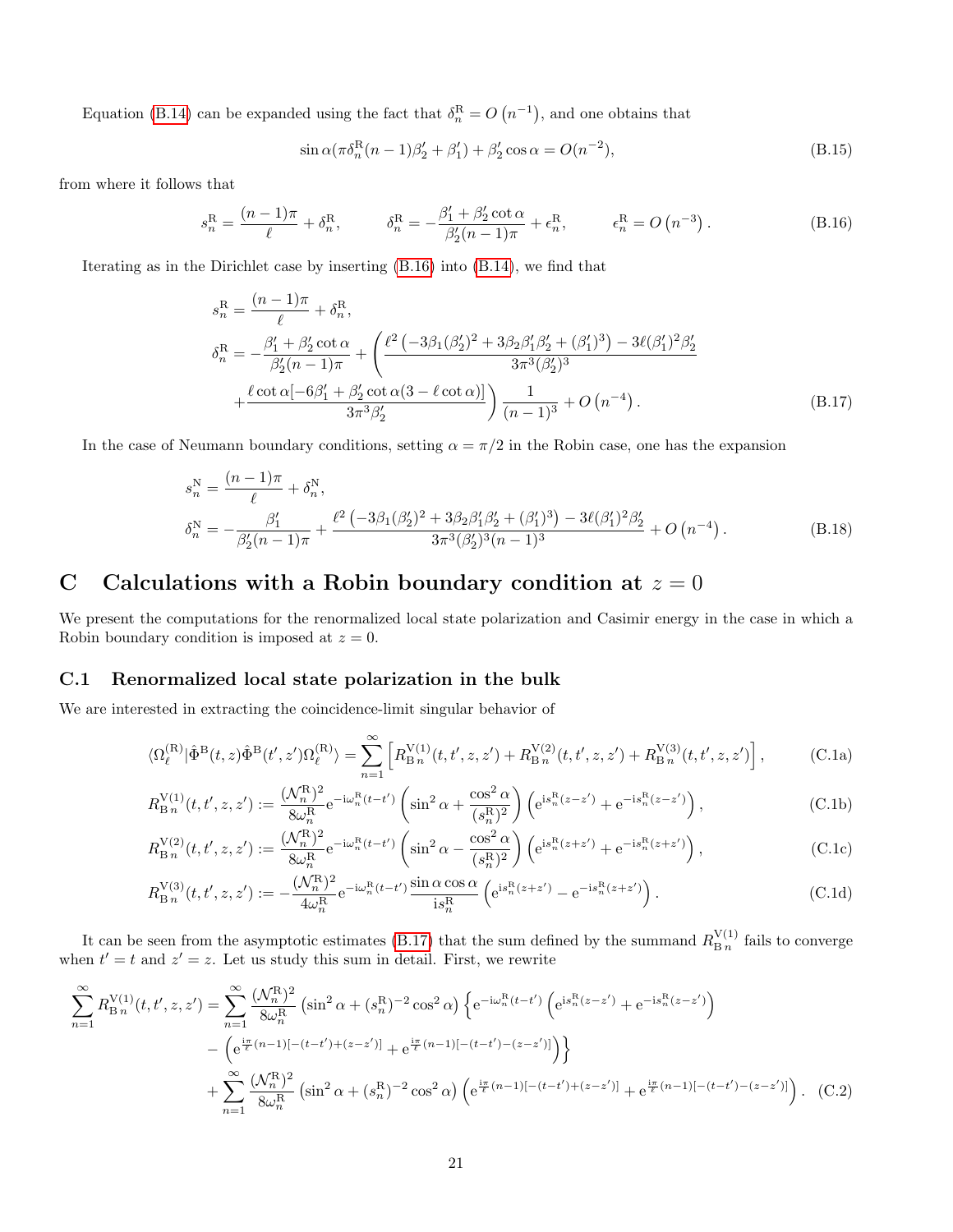The first sum on the right-hand side of  $(C.2)$  vanishes in the limit  $(t', z') \rightarrow (t, z)$ , since by estimate  $(A.4)$ 

$$
\sum_{n=1}^{\infty} \left| \frac{(\mathcal{N}_n^{\mathcal{R}})^2}{8\omega_n^{\mathcal{R}}} \left( \sin^2 \alpha + (s_n^{\mathcal{R}})^{-2} \cos^2 \alpha \right) \left( e^{i[-\omega_n^{\mathcal{R}}(t-t') \pm s_n^{\mathcal{R}}(z-z')] - e^{\frac{i\pi}{\ell}(n-1)[-(t-t') \pm (z-z')]}\right) \right|
$$
  

$$
\leq \sum_{n=1}^{\infty} \left| \frac{(\mathcal{N}_n^{\mathcal{R}})^2}{8\omega_n^{\mathcal{R}}} \left( \sin^2 \alpha + (s_n^{\mathcal{R}})^{-2} \cos^2 \alpha \right) \left[ -\left( \omega_n^{\mathcal{R}} - \frac{\pi}{\ell}(n-1) \right) (t-t') \pm \left( s_n^{\mathcal{R}} - \frac{\pi}{\ell}(n-1) \right) (z-z') \right] \right|. \tag{C.3}
$$

The summand on the right-hand side of [\(C.3\)](#page-21-0) vanishes as  $(t', z') \rightarrow (t, z)$ , and by [\(B.17\)](#page-20-1) it is  $O(n^{-2})$  uniformly for  $t, t'$  in bounded sets and  $z, z' \in [0, \ell]$ . Hence, by dominated convergence, the first sum on the right-hand side of [\(C.2\)](#page-20-4) vanishes at  $(t', z') \to (t, z)$ . The second sum on the right-hand side of  $(C.2)$  is therefore the only contribution on the coincidence limit. We rewrite it as

$$
\sum_{n=1}^{\infty} \frac{(\mathcal{N}_n^{\mathcal{R}})^2}{8\omega_n^{\mathcal{R}}} \left( \sin^2 \alpha + (s_n^{\mathcal{R}})^{-2} \cos^2 \alpha \right) \left( e^{\frac{i\pi}{\ell}(n-1)[- (t-t') + (z-z')] } + e^{\frac{i\pi}{\ell}(n-1)[- (t-t') - (z-z')] } \right)
$$
\n
$$
= \sum_{n=1}^{\infty} \left( \frac{(\mathcal{N}_n^{\mathcal{R}})^2}{8\omega_n^{\mathcal{R}}} \left( \sin^2 \alpha + (s_n^{\mathcal{R}})^{-2} \cos^2 \alpha \right) - \frac{1}{4\pi n} \right) \left( e^{\frac{i\pi}{\ell}(n-1)[- (t-t') + (z-z')] } + e^{\frac{i\pi}{\ell}(n-1)[- (t-t') - (z-z')] } \right)
$$
\n
$$
+ \sum_{n=1}^{\infty} \frac{1}{4\pi n} \left( e^{\frac{i\pi}{\ell}(n-1)[- (t-t') + (z-z')] } + e^{\frac{i\pi}{\ell}(n-1)[- (t-t') - (z-z')] } \right).
$$
\n(C.4)

The first sum on the right-hand side of  $(C.4)$  converges in absolute value and uniformly in  $t, t'$  and  $z, z'$ , since by the asymptotics in [\(B.17\)](#page-20-1)

<span id="page-21-5"></span><span id="page-21-4"></span><span id="page-21-2"></span><span id="page-21-1"></span><span id="page-21-0"></span>
$$
\frac{(\mathcal{N}_n^{\mathcal{R}})^2}{8\omega_n^{\mathcal{R}}} \left(\sin^2 \alpha \pm (s_n^{\mathcal{R}})^{-2} \cos^2 \alpha\right) = \frac{1}{4\pi n} + O\left(n^{-2}\right),\tag{C.5}
$$

so one can take the limit inside the sum, while the second sum in [\(C.4\)](#page-21-1) can be obtained explicitly, using formula [\(A.2a\)](#page-18-1),

$$
\sum_{n=1}^{\infty} \frac{1}{4\pi n} \left( e^{\frac{i\pi}{\ell}(n-1)[- (t-t') + (z-z')] + e^{\frac{i\pi}{\ell}(n-1)[- (t-t') - (z-z')] } \right) = -\frac{1}{4\pi} \left[ e^{\frac{i\pi}{\ell}[(t-t') - (z-z')] } \ln \left( 1 - e^{\frac{i\pi}{\ell}[- (t-t') + (z-z')] } \right) \right. \\
\left. + e^{\frac{i\pi}{\ell}[(t-t') + (z-z')] } \ln \left( 1 - e^{-\frac{i\pi}{\ell}[(t-t') + (z-z')] } \right) \right], \quad (C.6)
$$

and diverges logarithmically in the coincidence limit, as can be seen from [\(C.6\)](#page-21-2). Indeed, subtracting the Hadamard bi-distribution [\(3.9\)](#page-6-0) we obtain the finite limit

$$
\lim_{(t',z') \to (t,z)} \left[ \sum_{n=1}^{\infty} R_{\text{B}_n}^{\text{V}(1)}(t,t',z,z') - H_{\text{M}}((t,z),(t',z')) \right] = \frac{1}{4\pi} \ln \left( \frac{m^2 \ell^2}{4\pi^2} \right) + \frac{\gamma}{2\pi} + \sum_{n=1}^{\infty} \left( \frac{(\mathcal{N}_n^{\text{R}})^2}{4\omega_n^{\text{R}}} \left( \sin^2 \alpha + (s_n^{\text{R}})^{-2} \cos^2 \alpha \right) - \frac{1}{2\pi n} \right). \tag{C.7}
$$

With the aid of estimate  $(A.4)$  and  $(B.17)$ , we can apply the dominated convergence theorem by similar arguments to the ones used for studying the term [\(C.1b\)](#page-20-5) to obtain that

$$
\lim_{(t',z') \to (t,z)} \sum_{n=1}^{\infty} R_{\text{B}n}^{\text{V}(2)}(t,t',z,z') = \sum_{n=1}^{\infty} \frac{(\mathcal{N}_n^{\text{R}})^2}{4\omega_n^{\text{R}}} \left( \sin^2 \alpha - (s_n^{\text{R}})^{-2} \cos^2 \alpha \right) \left[ \cos(2s_n^{\text{R}}z) - \cos\left(\frac{2(n-1)\pi}{\ell}z\right) \right] + \lim_{(t',z') \to (t,z)} \sum_{n=1}^{\infty} \left[ R_{\text{B}n}^{\text{V}(2)+}(t,t',z,z') + R_{\text{B}n}^{\text{V}(2)-}(t,t',z,z') \right],
$$
\n(C.8)

with

<span id="page-21-3"></span>
$$
R_{\rm B\,n}^{\rm V(2)\pm}(t,t',z,z') := \frac{(\mathcal{N}_n^{\rm R})^2}{8\omega_n^{\rm R}} \left(\sin^2\alpha - (s_n^{\rm R})^{-2}\cos^2\alpha\right) e^{i\frac{(n-1)\pi}{\ell} \left[-(t-t')\pm(z+z')\right]}.
$$
 (C.9)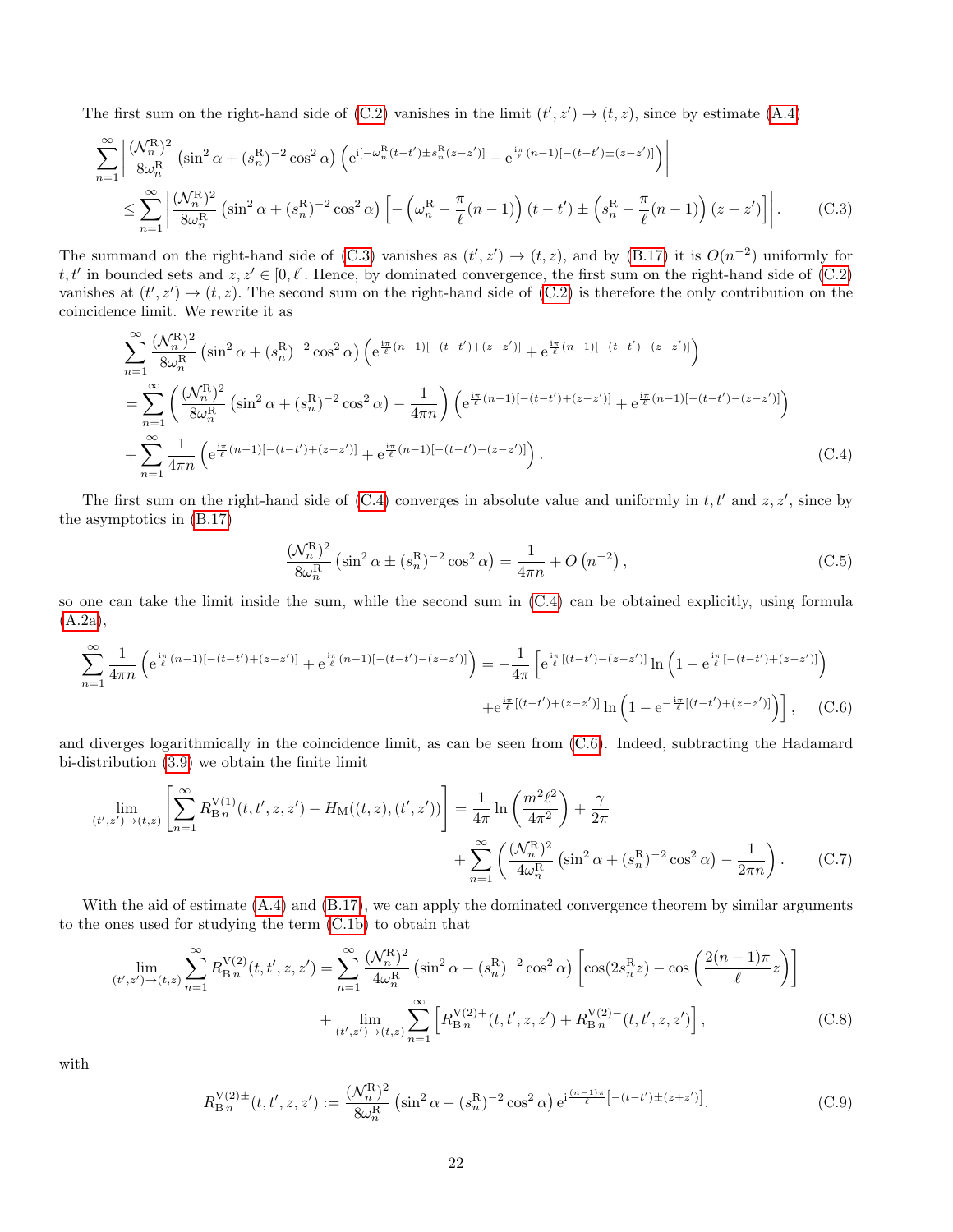Writing the second sum on the right-hand side of [\(C.8\)](#page-21-3) as

 $\sim$   $-$ 

$$
\lim_{(t',z')\to(t,z)} \sum_{n=1}^{\infty} \left[ R_{\text{B}_n}^{V(2)+}(t,t',z,z') + R_{\text{B}_n}^{V(2)-}(t,t',z,z') - \frac{1}{4\pi n} \left( e^{i\frac{(n-1)\pi}{\ell} \left[ -(t-t') + (z+z') \right]} \right. \right. \\
\left. + e^{i\frac{(n-1)\pi}{\ell} \left[ -(t-t') - (z+z') \right]} \right) + \lim_{(t',z')\to(t,z)} \sum_{n=1}^{\infty} \frac{1}{4\pi n} \left( e^{i\frac{(n-1)\pi}{\ell} \left[ -(t-t') + (z+z') \right]} + e^{i\frac{(n-1)\pi}{\ell} \left[ -(t-t') - (z+z') \right]} \right),\n\tag{C.10}
$$

one can use the dominated convergence theorem in view of [\(C.5\)](#page-21-4) to finally obtain that

$$
\lim_{(t',z') \to (t,z)} \sum_{n=1}^{\infty} R_{\text{B}_n}^{\text{V}(2)}(t,t',z,z') = \sum_{n=1}^{\infty} \left[ \frac{(\mathcal{N}_n^{\text{R}})^2}{4\omega_n^{\text{R}}} \left( \sin^2 \alpha - (s_n^{\text{R}})^{-2} \cos^2 \alpha \right) \cos(2s_n^{\text{R}}z) - \frac{1}{2\pi n} \cos\left( \frac{2(n-1)\pi}{\ell} z \right) \right] - \frac{1}{2\pi} \Re\left[ e^{-i\frac{2\pi}{\ell}z} \ln\left(1 - e^{i\frac{2\pi}{\ell}z}\right) \right],\tag{C.11}
$$

where we have used  $(A.2a)$  to obtain the last term on the right-hand side of  $(C.11)$ .

The third term in  $(C.1a)$ , defined by  $(C.1d)$ , can be seen to converge absolutely (using  $(B.17)$ ) and its limit as  $(t', z') \rightarrow (t, z)$  can be applied to the summand by dominated convergence, whereby one obtains that

<span id="page-22-4"></span><span id="page-22-3"></span><span id="page-22-2"></span>
$$
\lim_{(t',z') \to (t,z)} \sum_{n=1}^{\infty} R_{\text{B}_n}^{\text{V}(3)}(t, t', z, z') = -\sum_{n=1}^{\infty} \frac{(\mathcal{N}_n^{\text{R}})^2}{2\omega_n^{\text{R}} s_n^{\text{R}}} \sin \alpha \cos \alpha \sin (2s_n^{\text{R}} z)
$$
(C.12)

Adding up  $(C.7)$ ,  $(C.11)$  and  $(C.12)$ , we finally obtain that

$$
\langle \Omega_{\ell}^{(\mathcal{R})} | (\hat{\Phi}_{\text{ren}}^{B})^{2}(t,z) \Omega_{\ell}^{(\mathcal{R})} \rangle = \frac{1}{4\pi} \ln \left( \frac{m^{2}\ell^{2}}{4\pi^{2}} \right) + \frac{\gamma}{2\pi} - \frac{1}{2\pi} \Re \left( e^{-\frac{i\pi}{\ell}z} \ln \left( 1 - e^{\frac{i2\pi}{\ell}z} \right) \right)
$$
  
+ 
$$
\sum_{n=1}^{\infty} \left\{ \left[ \frac{(\mathcal{N}_{n}^{\mathcal{R}})^{2}}{2\omega_{n}^{\mathcal{R}}} \left( \sin^{2} \alpha \cos^{2} \left( s_{n}^{\mathcal{R}} z \right) + \frac{\cos^{2} \alpha}{(s_{n}^{\mathcal{R}})^{2}} \sin^{2} \left( s_{n}^{\mathcal{R}} z \right) \right) - \frac{1}{\pi n} \cos^{2} \left( \frac{\pi}{\ell} (n-1) z \right) \right]
$$
  
- 
$$
\frac{(\mathcal{N}_{n}^{\mathcal{R}})^{2}}{2\omega_{n}^{\mathcal{R}} s_{n}^{\mathcal{R}}} \sin \alpha \cos \alpha \sin \left( 2s_{n}^{\mathcal{R}} z \right) \right\}, \tag{C.13}
$$

where the summand on the right-hand side of  $(C.13)$  is  $O(n^{-2})$  and the sum converges absolutely and uniformly in  $z \in (0, \ell).$ 

#### <span id="page-22-0"></span>C.2 Renormalized local state polarization in the boundary

We are interested in analyzing the coincidence-limit behavior of

<span id="page-22-5"></span>
$$
\langle \Omega_{\ell}^{(\mathcal{R})} | \hat{\Phi}^{\partial}(t) \hat{\Phi}^{\partial}(t') \Omega_{\ell}^{(\mathcal{R})} \rangle = \sum_{n=1}^{\infty} \frac{(\mathcal{N}_n^{\mathcal{R}})^2}{2\omega_n^{\mathcal{R}}} e^{-i\omega_n^{\mathcal{R}}(t-t')} \left[ \beta_1' \left( \sin \alpha \cos(\ell s_n^{\mathcal{R}}) - \frac{\cos \alpha \sin(\ell s_n^{\mathcal{R}})}{s_n^{\mathcal{R}}} \right) \right. \\ \left. + \beta_2' (\cos \alpha \cos(\ell s_n^{\mathcal{R}}) + s_n^{\mathcal{R}} \sin \alpha \sin(\ell s_n^{\mathcal{R}})) \right]^2. \tag{C.14}
$$

From our estimates [\(B.17\)](#page-20-1), we observe that

<span id="page-22-1"></span>
$$
\frac{(\mathcal{N}_n^R)^2}{2\omega_n^R} \left[ \beta_1' \left( \sin \alpha \cos(\ell s_n^R) - \frac{\cos \alpha \sin(\ell s_n^R)}{s_n^R} \right) + \beta_2' (\cos \alpha \cos(\ell s_n^R) + s_n^R \sin \alpha \sin(\ell s_n^R)) \right]^2
$$
  
= 
$$
\frac{\ell^4 \sin^2(\alpha)(\beta_1' \beta_2 - \beta_1 \beta_2')^2}{\pi^5 (\beta_2')^2 n^5} + O(n^{-6}),
$$
 (C.15)

so that the expression on the left-hand side of  $(C.15)$  provides a summable,  $t, t'$ -independent bound for the summand on the right-hand side of [\(C.14\)](#page-22-5), which allows us to use the dominated convergence theorem to write

$$
\langle \Omega_{\ell}^{(\mathbf{R})} | (\hat{\Phi}^{\partial})^2 (t) \Omega_{\ell}^{(\mathbf{R})} \rangle = \lim_{t' \to t} \langle \Omega_{\ell}^{(\mathbf{R})} | \hat{\Phi}^{\partial} (t) \hat{\Phi}^{\partial} (t') \Omega_{\ell}^{(\mathbf{R})} \rangle
$$
  
= 
$$
\sum_{n=1}^{\infty} \frac{(\mathcal{N}_n^{\mathbf{R}})^2}{2\omega_n^{\mathbf{R}}} \left[ \beta_1' \left( \sin \alpha \cos(\ell s_n^{\mathbf{R}}) - \frac{\cos \alpha \sin(\ell s_n^{\mathbf{R}})}{s_n^{\mathbf{R}}} \right) + \beta_2' (\cos \alpha \cos(\ell s_n^{\mathbf{R}}) + s_n^{\mathbf{R}} \sin \alpha \sin(\ell s_n^{\mathbf{R}})) \right]^2, \tag{C.16}
$$

where the summand on the right-hand side of  $(C.13)$  is  $O(n^{-5})$  and the sum converges absolutely.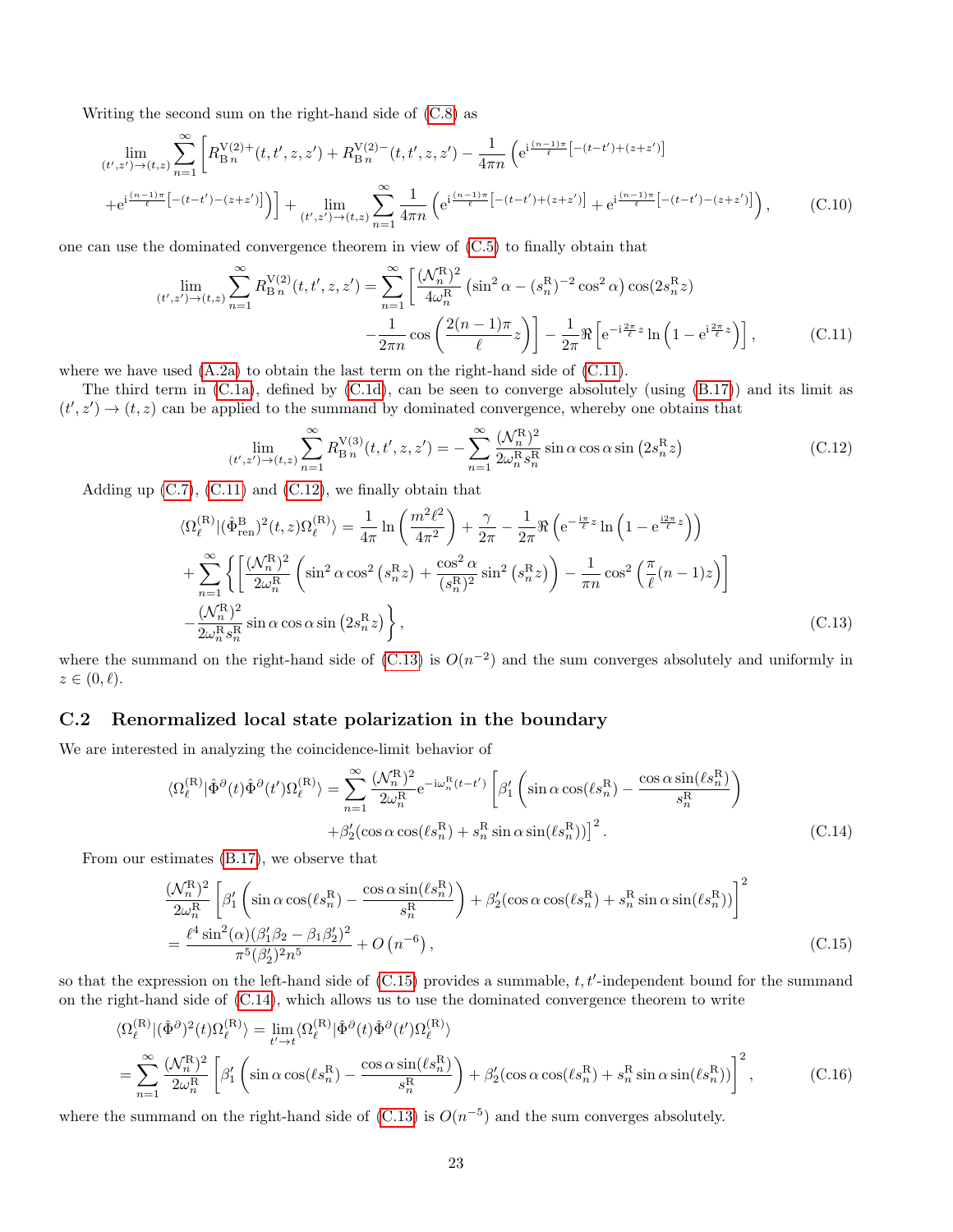#### <span id="page-23-0"></span>C.3 Local Casimir energy in the bulk

We write the local Casimir energy as

$$
\langle \Omega_{\ell}^{(\mathcal{R})} | \hat{H}^{\mathcal{B}}(t,z) \Omega_{\ell}^{(\mathcal{R})} \rangle = \frac{1}{2} \lim_{(t',z') \to (t,z)} \left[ (\partial_t \partial_{t'} + \partial_z \partial_{z'}) \langle \Omega_{\ell}^{(\mathcal{R})} | \hat{\Phi}^{\mathcal{B}}(t,z) \hat{\Phi}^{\mathcal{B}}(t',z') \Omega_{\ell}^{(\mathcal{R})} \rangle \right. \\
\left. - (\partial_t \partial_{t'} + \partial_z \partial_{z'}) H_{\mathcal{M}}((t,z), (t',z')) \right] + \frac{m^2}{2} \langle \Omega_{\ell}^{(\mathcal{R})} | (\hat{\Phi}^{\mathcal{B}})^2(t,z) \Omega_{\ell}^{(\mathcal{R})} \rangle. \tag{C.17}
$$

We are interested in extracting the coincidence-limit singular behavior of

$$
\frac{1}{2} \left( \partial_t \partial_{t'} + \partial_z \partial_{z'} \right) \langle \Omega_{\ell}^{(\mathcal{R})} | \hat{\Phi}^{\mathcal{B}}(t, z) \hat{\Phi}^{\mathcal{B}}(t', z') \Omega_{\ell}^{(\mathcal{R})} \rangle = \sum_{n=1}^{\infty} \left[ R_{\mathcal{B}n}^{\mathcal{H}(1)}(t, t', z, z') + R_{\mathcal{B}n}^{\mathcal{H}(2)}(t, t', z, z') + R_{\mathcal{B}n}^{\mathcal{H}(3)}(t, t', z, z') \right],
$$
\n(C.18a)

$$
R_{\rm B n}^{\rm H(1)}(t, t', z, z') := \frac{(\mathcal{N}_n^{\rm R})^2}{16\omega_n^{\rm R}} \left( (\omega_n^{\rm R})^2 + (s_n^{\rm R})^2 \right) \left( \sin^2 \alpha + (s_n^{\rm R})^{-2} \cos^2 \alpha \right) \\
\times e^{-i\omega_n^{\rm R}(t-t')} \left( e^{i s_n^{\rm R}(z-z')} + e^{-i s_n^{\rm R}(z-z')} \right),
$$
\n(C.18b)

$$
R_{\rm B\,n}^{\rm H(2)}(t, t', z, z') := \frac{(\mathcal{N}_n^{\rm R})^2}{16\omega_n^{\rm R}} \left( (\omega_n^{\rm R})^2 - (s_n^{\rm R})^2 \right) \left( \sin^2 \alpha - (s_n^{\rm R})^{-2} \cos^2 \alpha \right)
$$

$$
\times e^{-i\omega_n^{\rm R}(t-t')} \left( e^{i s_n^{\rm R}(z+z')} + e^{-i s_n^{\rm R}(z+z')} \right) = \frac{m^2}{2} R_{\rm B\,n}^{\rm V(2)}(t, t', z, z'), \tag{C.18c}
$$

$$
R_{\rm B\,n}^{\rm H(3)}(t, t', z, z') := -\frac{(\mathcal{N}_n^{\rm R})^2}{8\omega_n^{\rm R}} \left( (\omega_n^{\rm R})^2 - (s_n^{\rm R})^2 \right) \frac{\sin \alpha \cos \alpha}{\mathrm{i} s_n^{\rm R}} e^{-\mathrm{i} \omega_n^{\rm R}(t-t')} \left( e^{\mathrm{i} s_n^{\rm R}(z+z')} - e^{-\mathrm{i} s_n^{\rm R}(z+z')} \right)
$$

$$
= \frac{m^2}{2} R_{\rm B\,n}^{\rm V(3)}(t, t', z, z'). \tag{C.18d}
$$

We start by handling the first term. We note that by estimate [\(A.4\)](#page-18-2)

<span id="page-23-1"></span>
$$
\begin{split}\n&\left| \frac{\left( (\omega_n^{\mathrm{R}})^2 + (s_n^{\mathrm{R}})^2 \right)}{\omega_n^{\mathrm{R}}} \left\{ e^{-i\omega_n^{\mathrm{R}}(t-t')} e^{\pm i s_n^{\mathrm{R}}(z-z')} - e^{i \frac{(n-1)\pi}{\ell}[-(t-t')\pm(z-z')]}\n\right. \\
&\times \sum_{k=0}^2 \frac{1}{k!} \left[ -i \left( \omega_n^{\mathrm{R}} - \frac{(n-1)\pi}{\ell} \right) (t-t') \pm i \left( s_n^{\mathrm{R}} - \frac{(n-1)\pi}{\ell} \right) (z-z') \right]^k \right\} \\
&\leq \left| \frac{\left( (\omega_n^{\mathrm{R}})^2 + (s_n^{\mathrm{R}})^2 \right)}{\omega_n^{\mathrm{R}}} \left\{ e^{-i \left( \omega_n^{\mathrm{R}} - \frac{(n-1)\pi}{\ell} \right) (t-t') \pm i \left( s_n^{\mathrm{R}} - \frac{(n-1)\pi}{\ell} \right) (z-z')} \right. \\
&\left. - \sum_{k=0}^2 \frac{1}{k!} \left[ -i \left( \omega_n^{\mathrm{R}} - \frac{(n-1)\pi}{\ell} \right) (t-t') \pm i \left( s_n^{\mathrm{R}} - \frac{(n-1)\pi}{\ell} \right) (z-z') \right]^k \right\} \\
&\leq \frac{\left( (\omega_n^{\mathrm{R}})^2 + (s_n^{\mathrm{R}})^2 \right)}{6\omega_n^{\mathrm{R}}} \left| -i \left( \omega_n^{\mathrm{R}} - \frac{(n-1)\pi}{\ell} \right) (t-t') \pm i \left( s_n^{\mathrm{R}} - \frac{(n-1)\pi}{\ell} \right) (z-z') \right|^3 \\
&\leq \frac{\left( (\omega_n^{\mathrm{R}})^2 + (s_n^{\mathrm{R}})^2 \right)}{6\omega_n^{\mathrm{R}}} \left[ \left| \left( \omega_n^{\mathrm{R}} - \frac{(n-1)\pi}{\ell} \right) (t-t') \right| + \left| \left( s_n^{\mathrm{R}} - \frac{(n-1)\pi}{\ell} \right) (z-z') \right| \right]^3. \end{split} \tag{C.19}
$$

From the above bounds, and using the expansion [\(B.17\)](#page-20-1), a dominated convergence argument (whereby one can find a summable summand – behaving as  $O(n^{-2})$  for large n, and that is uniform for t, t' in bounded set and in z, z' – that bounds the right-hand side of [\(C.19\)](#page-23-1)) yields that

$$
\lim_{(t',z')\to(t,z)} \sum_{n=1}^{\infty} \left\{ R_{\text{B}}^{\text{H}(1)}(t,t',z,z') - \frac{(\mathcal{N}_n^{\text{R}})^2}{16\omega_n^{\text{R}}} \left( (\omega_n^{\text{R}})^2 + (s_n^{\text{R}})^2 \right) \left( \sin^2 \alpha + \frac{\cos^2 \alpha}{(s_n^{\text{R}})^2} \right) e^{i\frac{(n-1)\pi}{\ell} [-(t-t') + (z-z')]}\n\times \sum_{k=0}^2 \frac{1}{k!} \left[ -i \left( \omega_n^{\text{R}} - \frac{(n-1)\pi}{\ell} \right) (t-t') - i \left( s_n^{\text{R}} - \frac{(n-1)\pi}{\ell} \right) (z-z') \right]^k \right\} = 0.
$$
\n(C.20)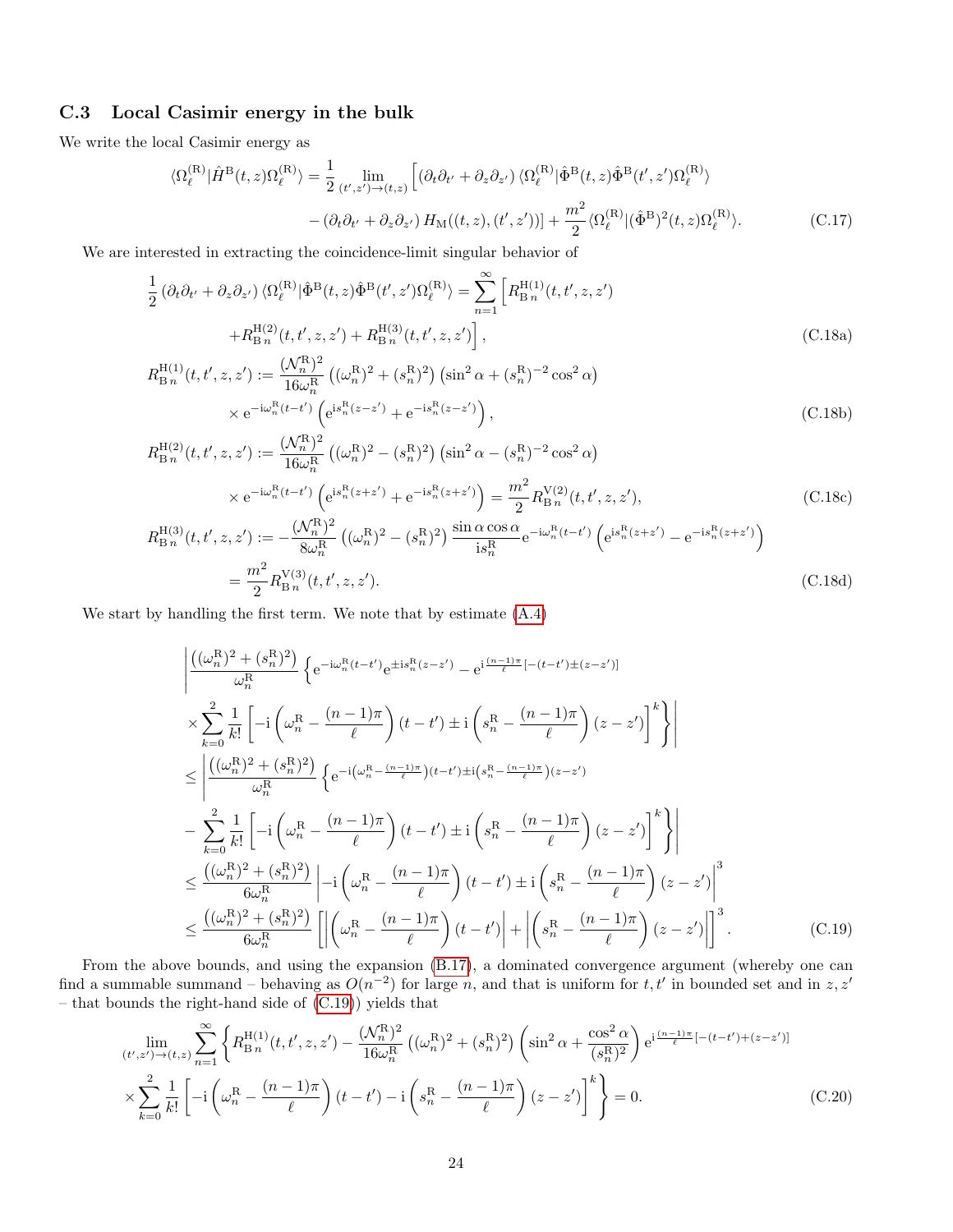We are thus interested in the coincidence limits of sums of the form

$$
\sum_{n=1}^{\infty} e^{i\frac{(n-1)\pi}{\ell}[-(t-t')\pm(z-z')]}\frac{(\mathcal{N}_n^{\mathcal{R}})^2}{16\omega_n^{\mathcal{R}}}((\omega_n^{\mathcal{R}})^2 + (s_n^{\mathcal{R}})^2) \left(\sin^2 \alpha + \frac{\cos^2 \alpha}{(s_n^{\mathcal{R}})^2}\right) \times \sum_{k=0}^2 \frac{1}{k!} \left[-i\left(\omega_n^{\mathcal{R}} - \frac{(n-1)\pi}{\ell}\right)(t-t')\pm i\left(s_n^{\mathcal{R}} - \frac{(n-1)\pi}{\ell}\right)(z-z')\right]^k.
$$
\n(C.21)

Observing from [\(B.17\)](#page-20-1) that

$$
\frac{(\mathcal{N}_n^{\rm R})^2}{16\omega_n^{\rm R}} \left( (\omega_n^{\rm R})^2 + (s_n^{\rm R})^2 \right) \left( \sin^2 \alpha + \frac{\cos^2 \alpha}{(s_n^{\rm R})^2} \right) \sum_{k=0}^2 \frac{1}{k!} \left[ -i \left( \omega_n^{\rm R} - \frac{(n-1)\pi}{\ell} \right) (t-t') \right]
$$
  
\n
$$
\pm i \left( s_n^{\rm R} - \frac{(n-1)\pi}{\ell} \right) (z-z') \Big|^k - R_{\rm Bn}^{\rm H(1)} \pm (t, t', z, z') = O \left( n^{-2} \right),
$$
  
\n
$$
R_{\rm Bn}^{\rm H(1)} \pm (t, t', z, z') := \frac{\pi n}{4\ell^2} + \frac{i \left( 2i\pi \beta_2' - \ell \beta_2' m^2 (t-t') - 2 \left( \beta_1' + \beta_2' \cot \alpha \right) \left( -(t-t') \pm (z-z') \right) \right)}{8\beta_2' \ell^2}
$$
  
\n
$$
- \frac{\left( \beta_2' \ell m^2 (t-t') + 2 \left( \beta_1 + \beta_2' \cot \alpha \right) \left( -(t-t') \pm (z-z') \right) \right)^2}{32\pi (\beta_2')^2 \ell^2 n},
$$
\n(C.22b)

a dominated convergence argument allows us to take the coincidence limit inside the sum and

$$
\lim_{(t',z') \to (t,z)} \sum_{n=1}^{\infty} \left\{ R_{\text{B}}^{\text{H}(1)}(t,t',z,z') - e^{i\frac{(n-1)\pi}{\ell}[-(t-t')+(z-z')]}\n R_{\text{B}n}^{\text{H}(1)} + (t,t',z,z') - e^{i\frac{(n-1)\pi}{\ell}[-(t-t')-(z-z')]}\n R_{\text{B}n}^{\text{H}(1)} - (t,t',z,z') \right\}
$$
\n
$$
= \sum_{n=1}^{\infty} \left\{ \frac{(\mathcal{N}_{n}^{\text{R}})^2}{8\omega_{n}^{\text{R}}} \left( (\omega_{n}^{\text{R}})^2 + (s_{n}^{\text{R}})^2 \right) \left( \sin^2\alpha + \frac{\cos^2\alpha}{(s_{n}^{\text{R}})^2} \right) - \frac{\pi(n-1)}{2\ell^2} \right\}.
$$
\n(C.23)

The second and third sum on the left-hand side of [\(C.23\)](#page-24-0) can be obtained in closed form and together have the singular structure of  $\frac{1}{2}(\partial_t\partial_{t'}+\partial_z\partial_{z'})H_M((t,z),(t',z'))$ , cf [\(3.9\)](#page-6-0), plus  $O(1)$  terms in the coincidence limit, from where it follows that

$$
\lim_{(t',z')\to(t,z)} \left\{ \sum_{n=1}^{\infty} R_{\text{B}}^{\text{H}(1)}(t,t',z,z') - \frac{1}{2} (\partial_t \partial_{t'} + \partial_z \partial_{z'}) H_{\text{M}}((t,z),(t',z')) \right\}
$$
\n
$$
= \sum_{n=1}^{\infty} \left\{ \frac{(\mathcal{N}_n^{\text{R}})^2}{8\omega_n^{\text{R}}} \left( (\omega_n^{\text{R}})^2 + (s_n^{\text{R}})^2 \right) \left( \sin^2 \alpha + \frac{\cos^2 \alpha}{(s_n^{\text{R}})^2} \right) - \frac{\pi (n-1)}{2\ell^2} \right\} - \frac{\pi}{24\ell^2} - \frac{\cot \alpha}{2\pi \ell} - \frac{\beta_1'}{2\pi \beta_2' \ell} + \frac{m^2}{8\pi}.
$$
 (C.24)

Using [\(C.11\)](#page-22-2) and [\(C.12\)](#page-22-3) we obtain respectively

<span id="page-24-0"></span>
$$
\lim_{(t',z') \to (t,z)} \sum_{n=1}^{\infty} R_{\text{B}}^{\text{H}(2)}(t,t',z,z') = \frac{m^2}{2} \sum_{n=1}^{\infty} \left[ \frac{(\mathcal{N}_n^{\text{R}})^2}{4\omega_n^{\text{R}}} \left( \sin^2 \alpha - (s_n^{\text{R}})^{-2} \cos^2 \alpha \right) \cos(2s_n^{\text{R}} z) - \frac{1}{2\pi n} \cos\left( \frac{2(n-1)\pi}{\ell} z \right) \right] - \frac{m^2}{4\pi} \Re\left[ e^{-i\frac{2\pi}{\ell} z} \ln\left(1 - e^{i\frac{2\pi}{\ell} z}\right) \right].
$$
 (C.25)

and

<span id="page-24-3"></span><span id="page-24-2"></span><span id="page-24-1"></span>
$$
\lim_{(t',z') \to (t,z)} \sum_{n=1}^{\infty} R_{\text{B}_n}^{\text{H}(3)}(t, t', z, z') = -\frac{m^2}{2} \sum_{n=1}^{\infty} \frac{(\mathcal{N}_n^{\text{R}})^2}{2\omega_n^{\text{R}} s_n^{\text{R}}} \sin \alpha \cos \alpha \sin (2s_n^{\text{R}} z) \,. \tag{C.26}
$$

Collecting [\(C.24\)](#page-24-1), [\(C.25\)](#page-24-2) and [\(C.26\)](#page-24-3), together with the expression for the renormalized local state polarization, [\(C.13\)](#page-22-4) we finally have that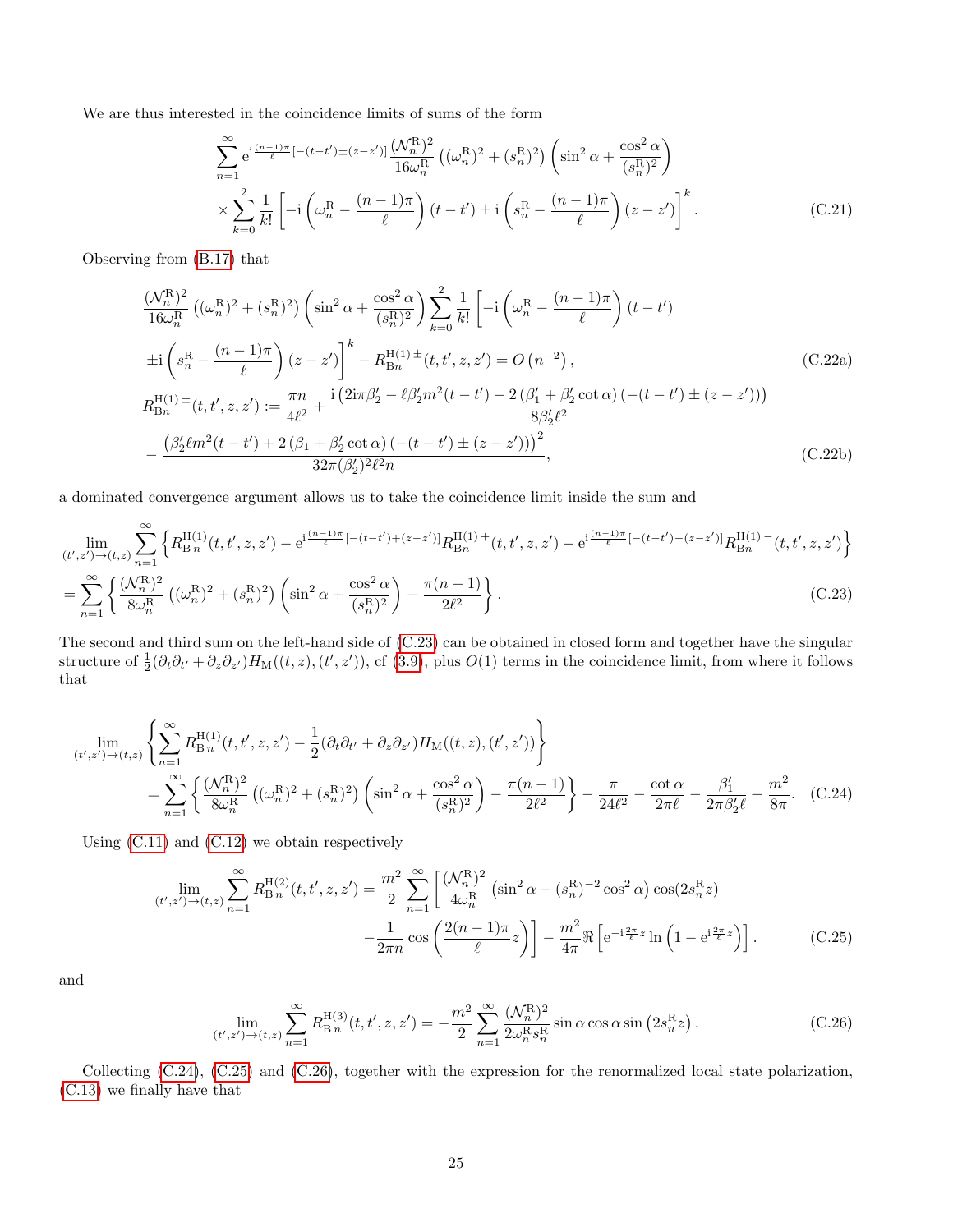$$
\langle \Omega_{\ell}^{(\mathbf{R})} | \hat{H}^{\mathbf{B}}(t, z) \Omega_{\ell}^{(\mathbf{R})} \rangle = -\frac{\pi}{24\ell^{2}} - \frac{\cot \alpha}{2\pi \ell} - \frac{\beta_{1}'}{2\pi \beta_{2}' \ell} + \frac{m^{2}}{8\pi} \left[ 1 + \ln \left( \frac{m^{2} \ell^{2}}{4\pi^{2}} \right) \right] + \frac{\gamma m^{2}}{4\pi}
$$

$$
- \frac{m^{2}}{2\pi} \Re \left[ e^{-i\frac{2\pi}{\ell}z} \ln \left( 1 - e^{i\frac{2\pi}{\ell}z} \right) \right] - m^{2} \sum_{n=1}^{\infty} \frac{(\mathcal{N}_{n}^{\mathbf{R}})^{2}}{2\omega_{n}^{(\mathbf{R}}s_{n}^{\mathbf{R}}} \sin \alpha \cos \alpha \sin \left( 2s_{n}^{\mathbf{R}} z \right)
$$

$$
+ \sum_{n=1}^{\infty} \left\{ \frac{(\mathcal{N}_{n}^{\mathbf{R}})^{2}}{8\omega_{n}^{(\mathbf{R})}} \left( (\omega_{n}^{\mathbf{R}})^{2} + (s_{n}^{\mathbf{R}})^{2} \right) \left( \sin^{2} \alpha + \frac{\cos^{2} \alpha}{(s_{n}^{\mathbf{R}})^{2}} \right) - \frac{\pi (n-1)}{2\ell^{2}} \right\}
$$

$$
+ \frac{m^{2}}{2} \sum_{n=1}^{\infty} \left[ \frac{(\mathcal{N}_{n}^{\mathbf{R}})^{2}}{4\omega_{n}^{(\mathbf{R})}} \left( \sin^{2} \alpha - (s_{n}^{\mathbf{R}})^{-2} \cos^{2} \alpha \right) \cos(2s_{n}^{\mathbf{R}} z) - \frac{1}{2\pi n} \cos \left( \frac{2(n-1)\pi}{\ell} z \right) \right]
$$

$$
+ \frac{m^{2}}{2} \sum_{n=1}^{\infty} \left[ \frac{(\mathcal{N}_{n}^{\mathbf{R}})^{2}}{2\omega_{n}^{(\mathbf{R})}} \left( \sin^{2} \alpha \cos^{2} \left( s_{n}^{\mathbf{R}} z \right) + \frac{\cos^{2} \alpha}{
$$

The summand on the right-hand side of  $(C.27)$  is  $O(n^{-2})$  and the sum converges absolutely and uniformly in  $z \in (0, \ell).$ 

#### <span id="page-25-0"></span>C.4 Local Casimir energy in the boundary

We have defined the Casimir energy in the boundary as

<span id="page-25-3"></span><span id="page-25-2"></span><span id="page-25-1"></span>
$$
\langle \Omega_{\ell}^{(\mathcal{R})} | \hat{H}^{\partial}(t) \Omega_{\ell}^{(\mathcal{R})} \rangle = \frac{1}{2} \lim_{t' \to t} \left( \beta_{1}' \partial_{t} \partial_{t'} - \beta_{1} \right) \langle \Omega_{\ell}^{(\mathcal{R})} | \hat{\Phi}^{\partial}(t) \hat{\Phi}^{\partial}(t') \Omega_{\ell}^{(\mathcal{R})} \rangle, \tag{C.28}
$$

so we wish to analyze the coincidence-limit behavior of

$$
\frac{1}{2} \left(\beta_1' \partial_t \partial_{t'} - \beta_1\right) \langle \Omega_{\ell}^{(\mathbf{R})} | \hat{\Phi}^{\partial}(t) \hat{\Phi}^{\partial}(t') \Omega_{\ell}^{(\mathbf{R})} \rangle \n= \sum_{n=1}^{\infty} \frac{\left[\beta_1'(\omega_n^{\mathbf{R}})^2 - \beta_1\right] \langle \mathcal{N}_n^{\mathbf{R}} \rangle^2}{4\omega_n^{\mathbf{R}}} e^{-i\omega_n^{\mathbf{R}}(t-t')} \left[\beta_1' \left(\sin \alpha \cos(\ell s_n^{\mathbf{R}}) - \frac{\cos \alpha \sin(\ell s_n^{\mathbf{R}})}{s_n^{\mathbf{R}}}\right) \right. \n+ \beta_2' (\cos \alpha \cos(\ell s_n^{\mathbf{R}}) + s_n^{\mathbf{R}} \sin \alpha \sin(\ell s_n^{\mathbf{R}}))]^2.
$$
\n(C.29)

We observe that from the asymptotics [\(B.17\)](#page-20-1)

$$
\frac{\left[\beta_{1}'(\omega_{n}^{\mathcal{R}})^{2} - \beta_{1}\right](\mathcal{N}_{n}^{\mathcal{R}})^{2}}{4\omega_{n}^{\mathcal{R}}}\left[\beta_{1}'\left(\sin\alpha\cos(\ell s_{n}^{\mathcal{R}}) - \frac{\cos\alpha\sin(\ell s_{n}^{\mathcal{R}})}{s_{n}^{\mathcal{R}}}\right) + \beta_{2}'(\cos\alpha\cos(\ell s_{n}^{\mathcal{R}}) + s_{n}^{\mathcal{R}}\sin\alpha\sin(\ell s_{n}^{\mathcal{R}}))\right]^{2}
$$
  
= 
$$
\frac{\beta_{1}'\ell^{2}\sin^{2}(\alpha)(\beta_{1}'\beta_{2} - \beta_{1}\beta_{2}')^{2}}{2\pi^{3}(\beta_{2}')^{2}n^{3}} + O\left(n^{-4}\right).
$$
 (C.30)

Hence,  $(C.30)$  provides a summable,  $t, t'$ -independent bound for the summand on the right-hand side of  $(C.29)$ , which allows us to use the dominated convergence theorem to take the  $t' \rightarrow t$  limit inside the sum defining the boundary Casimir energy as follows

$$
\langle \Omega_{\ell}^{(\mathcal{R})} | \hat{H}^{\partial}(t) \Omega_{\ell}^{(\mathcal{R})} \rangle = \lim_{t' \to t} \frac{1}{2} \left( \beta_{1}' \partial_{t} \partial_{t'} - \beta_{1} \right) \langle \Omega_{\ell}^{(\mathcal{R})} | \hat{\Phi}^{\partial}(t) \hat{\Phi}^{\partial}(t') \Omega_{\ell}^{(\mathcal{R})} \rangle \n= \sum_{n=1}^{\infty} \frac{\left[ \beta_{1}' (\omega_{n}^{\mathcal{R}})^{2} - \beta_{1} \right] (\mathcal{N}_{n}^{\mathcal{R}})^{2}}{4\omega_{n}^{\mathcal{R}}} \left[ \beta_{1}' \left( \sin \alpha \cos(\ell s_{n}^{\mathcal{R}}) - \frac{\cos \alpha \sin(\ell s_{n}^{\mathcal{R}})}{s_{n}^{\mathcal{R}}} \right) + \beta_{2}' (\cos \alpha \cos(\ell s_{n}^{\mathcal{R}}) + s_{n}^{\mathcal{R}} \sin \alpha \sin(\ell s_{n}^{\mathcal{R}})) \right]^{2}.
$$
\n(C.31)

<span id="page-25-4"></span>The summand on the right-hand side of  $(C.31)$  is  $O(n^{-3})$  and the sum converges absolutely.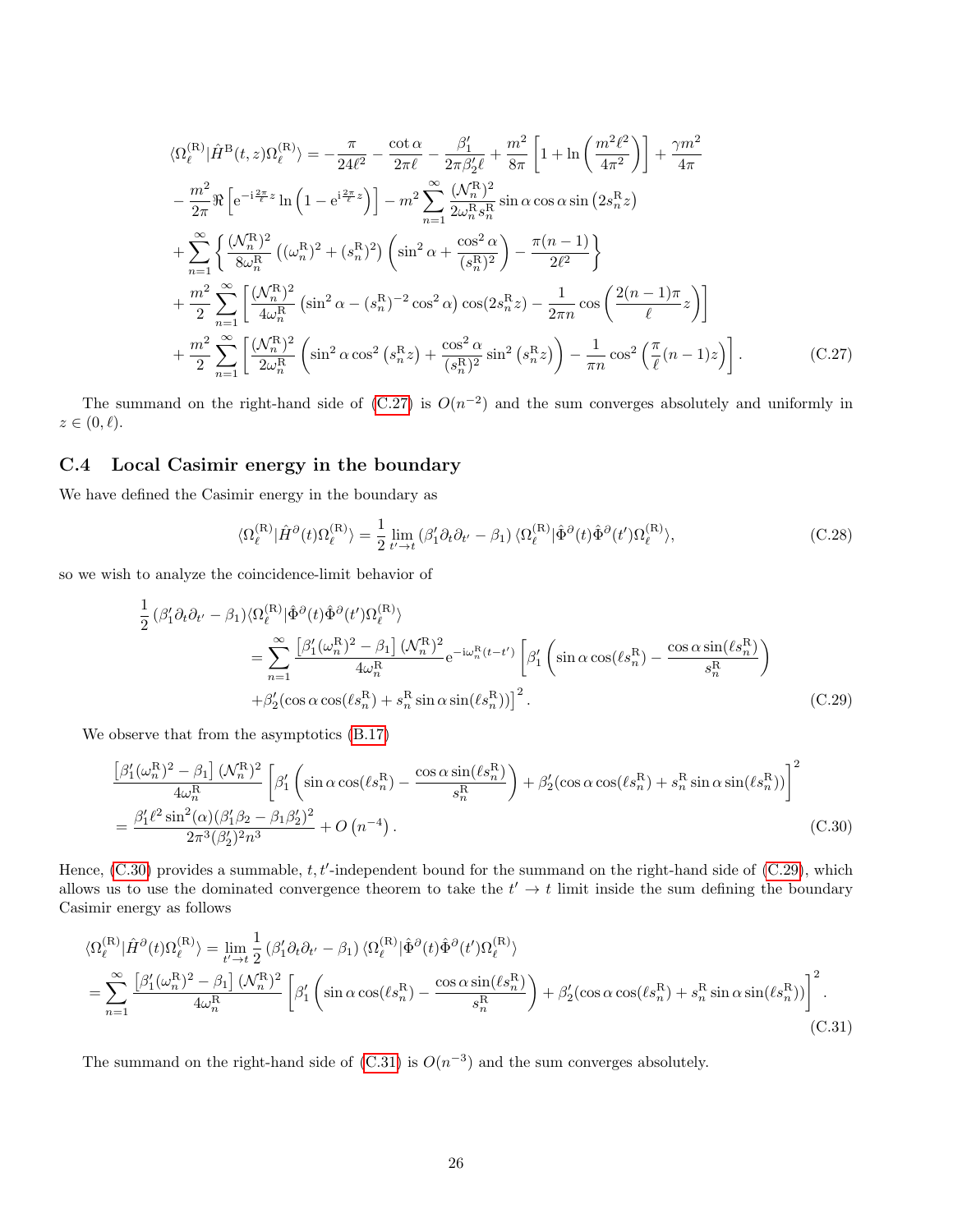## References

- <span id="page-26-14"></span>[1] A. Arai. Analysis on Fock Spaces and Mathematical Theory of Quantum Fields: An Introduction to Mathematical Analysis of Quantum Fields . World Scientific Publishing, Singapore, 2018.
- <span id="page-26-5"></span>[2] A. Ashtekar and B. Krishnan. Isolated and dynamical horizons and their applications. Living Rev. Rel., 7:10, 2004.
- <span id="page-26-6"></span>[3] A. Ashtekar, J. Baez, A. Corichi, and K. Krasnov. Quantum geometry and black hole entropy. Phys. Rev. Lett., 80:904–907, 1998.
- <span id="page-26-2"></span>[4] J. F. Barbero G., B. A. Juárez-Aubry, J. Margalef-Bentabol, and E. J. S. Villaseñor. Quantization of scalar fields coupled to point-masses. Class. Quant. Grav., 32(24):245009, 2015.
- <span id="page-26-3"></span>[5] J. F. Barbero G., B. A. Juárez-Aubry, J. Margalef-Bentabol, and E. J. S. Villaseñor. Boundary Hilbert spaces and trace operators. Class. Quant. Grav., 34(9):095005, 2017.
- <span id="page-26-16"></span>[6] J. F. Barbero G, B. Díaz, J. Margalef-Bentabol, and E. J. S Villaseñor. Dirac's algorithm in the presence of boundaries: a practical guide to a geometric approach. Class. Quant. Grav., 36(20):205014, 2019.
- <span id="page-26-1"></span>[7] J. Ben Amara, and A. A. Shkalikov. A Sturm-Liouville problem with physical and spectral parameters in boundary conditions. Mathematical Notes, 66(2): 127-134, 1999.
- <span id="page-26-10"></span>[8] M. Bordag, G. L. Klimchitskaya, U. Mohideen, and V. M. Mostepanenko. Advances in the Casimir Effect. International Series of Monographs on Physics. Oxford University Press, 2009.
- <span id="page-26-20"></span>[9] J. B. Conway. Functions of One Complex Variable I. Springer-Verlag, Berlin,1978.
- <span id="page-26-4"></span>[10] C. Dappiaggi, H. R. C. Ferreira, and B. A. Juárez-Aubry. Mode solutions for a Klein-Gordon field in anti-de Sitter spacetime with dynamical boundary conditions of Wentzell type. Phys. Rev. D,97(8):085022, 2018.
- <span id="page-26-19"></span>[11] P. C. W. Davies, S. A. Fulling, and W. G. Unruh. Energy Momentum Tensor Near an Evaporating Black Hole. Phys. Rev. D, 13: 2720-2723, 1976.
- <span id="page-26-18"></span>[12] Y. Decanini and A. Folacci. Off-diagonal coefficients of the Dewitt-Schwinger and Hadamard representations of the Feynman propagator. Phys. Rev. D,73:044027, 2006.
- <span id="page-26-15"></span>[13] J. Dereziński and C. Gérard. Mathematics of Quantization and Quantum Fields. Cambridge Monographs on Mathematical Physics. Cambridge University Press, 2013.
- <span id="page-26-7"></span>[14] S. Deser, R. Jackiw, and S. Templeton. Three-Dimensional Massive Gauge Theories. Phys. Rev. Lett., 48:975–978, 1982.
- <span id="page-26-8"></span>[15] S. Deser, R. Jackiw, and S. Templeton. Topologically Massive Gauge Theories. Annals Phys., 140:372–411,1982. [Erratum:Annals Phys,185:406, 1988; Annals Phys.,281:409, 2000].
- <span id="page-26-11"></span>[16] V. V. Dodonov. Fifty Years of the Dynamical Casimir Effect. MDPI Physics, 2(1):67–104, 2020.
- <span id="page-26-13"></span>[17] C. D. Fosco, F. C. Lombardo, and F. D. Mazzitelli. Vacuum fluctuations and generalized boundary conditions. Phys. Rev. D, 87(10):105008, 2013.
- <span id="page-26-9"></span>[18] O. J. Franca, L. F. Urrutia, and O. Rodríguez-Tzompantzi. Reversed electromagnetic Vasilov-Cerenkov radiation in naturally existing magnetoelectric media Phys. Rev. D, 99(11):116020, 2019.
- <span id="page-26-12"></span>[19] S. A. Fulling. Aspects of in Curved Space-time. Cambridge University Press,1989.
- <span id="page-26-17"></span>[20] S. A. Fulling and S. N. M. Ruijsenaars. Temperature, Periodicity and Horizons. Physics reports,152 (3), 135- 176,1987.
- <span id="page-26-0"></span>[21] C. T. Fulton. Two-point boundary value problems with eigenvalue parameter contained in the boundary conditions. Proc. Roy. Soc. Edinburgh Sect. A , 77:293–308, 1977.